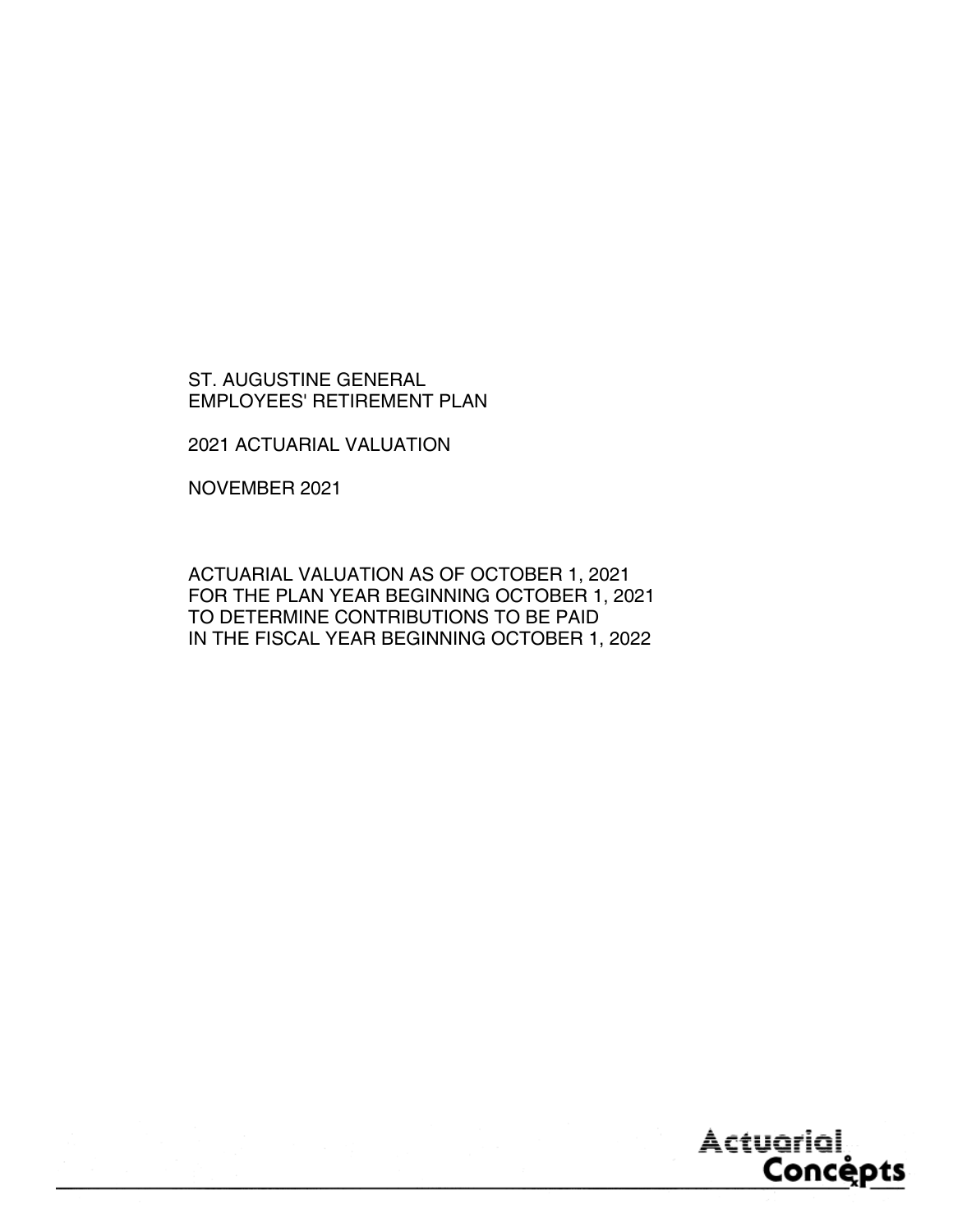# Actuarial<br>Concépts *Management Advisors*

*Benefits Specialists* 

November 15, 2021

Board of Trustees St. Augustine General Employees' Retirement Plan City of St. Augustine P.O. Box 210 St. Augustine, Florida 32085-0210

Board of Trustees:

This report presents the results of the 2021 actuarial valuation of the St. Augustine General Employees' Retirement Plan. Actuarial Concepts was retained by the City to perform the actuarial valuation and prepare this report. This actuarial valuation was prepared and completed by us or under our direct supervision, and we acknowledge responsibility for the results. To the best of our knowledge, the results are complete and accurate, and, in our opinion, the techniques and assumptions used are reasonable and meet the requirements and intent of Part VII, Chapter 112, Florida Statutes. There is no benefit or expense to be provided by the Plan and/or paid from the Plan's assets for which liabilities or current costs have not been established or otherwise taken into account in the valuation. All known events or trends that require a material increase in plan costs or required contribution rates have been taken into account in the valuation.

The use of the valuation results for financial or administrative purposes, other than those outlined in the report, is not recommended without an advance review by Actuarial Concepts of the appropriateness of such application.

Members of our staff are available to discuss this report and related issues.

Very truly yours,

ACTUARIAL CONCEPTS

Michael Jierney

By:

 Michael J. Tierney ASA, MAAA, FCA, EA #20-1337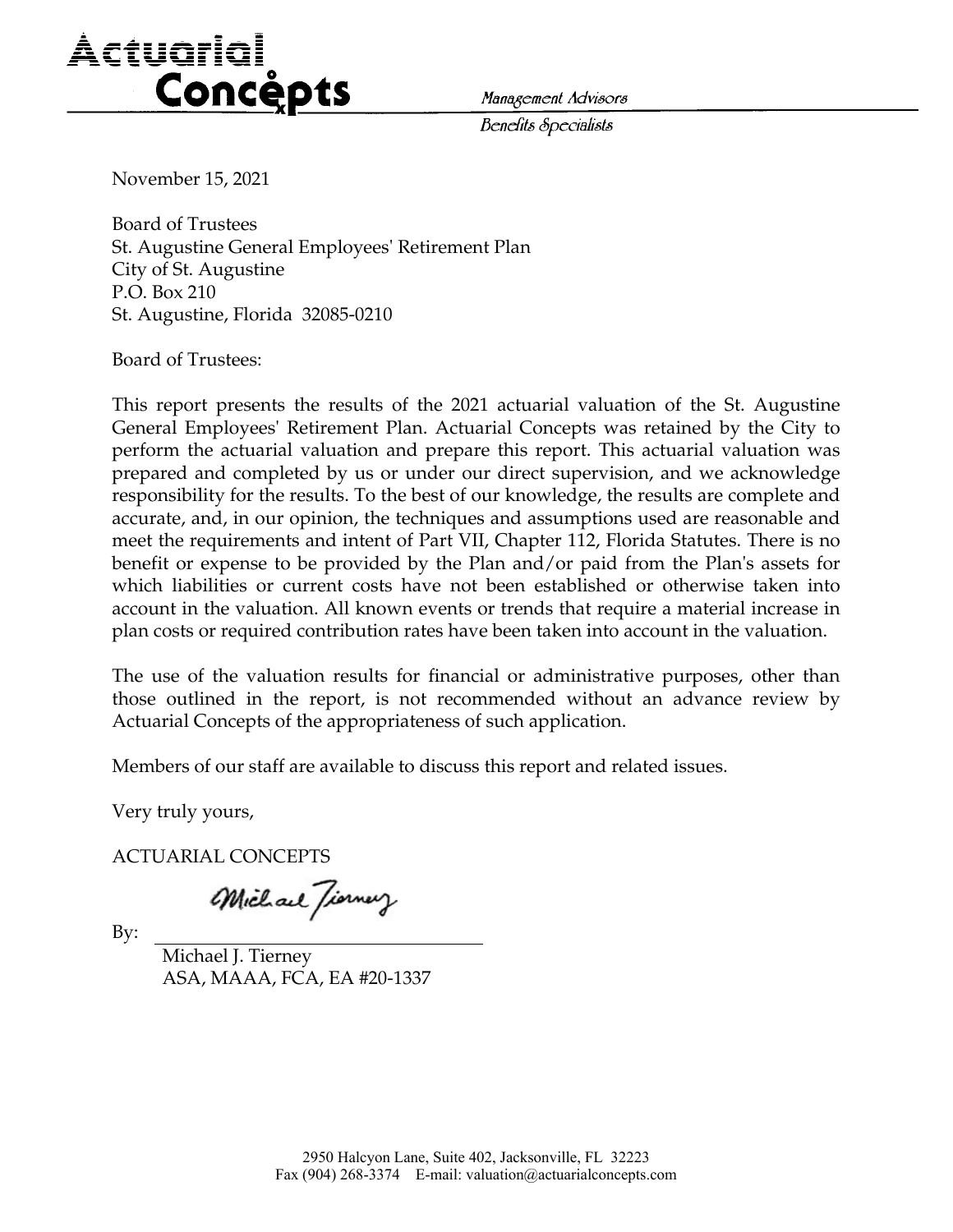# **TABLE OF CONTENTS**

| Florida Statutes, Chapter 112.63 Funded Status - Current Liabilities 1-4      |  |
|-------------------------------------------------------------------------------|--|
|                                                                               |  |
|                                                                               |  |
|                                                                               |  |
|                                                                               |  |
|                                                                               |  |
|                                                                               |  |
|                                                                               |  |
|                                                                               |  |
|                                                                               |  |
|                                                                               |  |
|                                                                               |  |
|                                                                               |  |
| Sensitivity Study - Estimated Valuation Financial Values at 5.30% Interest2-7 |  |
|                                                                               |  |
|                                                                               |  |
|                                                                               |  |
|                                                                               |  |
|                                                                               |  |
| Effect of Amortization Policy on Contribution Requirements3-5                 |  |
|                                                                               |  |
|                                                                               |  |
|                                                                               |  |
| Comparison of Actual and Assumed Investment Returns3-8                        |  |
|                                                                               |  |
| Actuarial Present Value of Future Contributions for Active Members 3-9        |  |
|                                                                               |  |
| <b>APPENDIX A</b>                                                             |  |
|                                                                               |  |
| <b>APPENDIX B</b>                                                             |  |
| <b>ACTUARIAL ASSUMPTIONS AND</b>                                              |  |
|                                                                               |  |
| <b>APPENDIX C</b>                                                             |  |
|                                                                               |  |
| <b>APPENDIX D</b>                                                             |  |
|                                                                               |  |

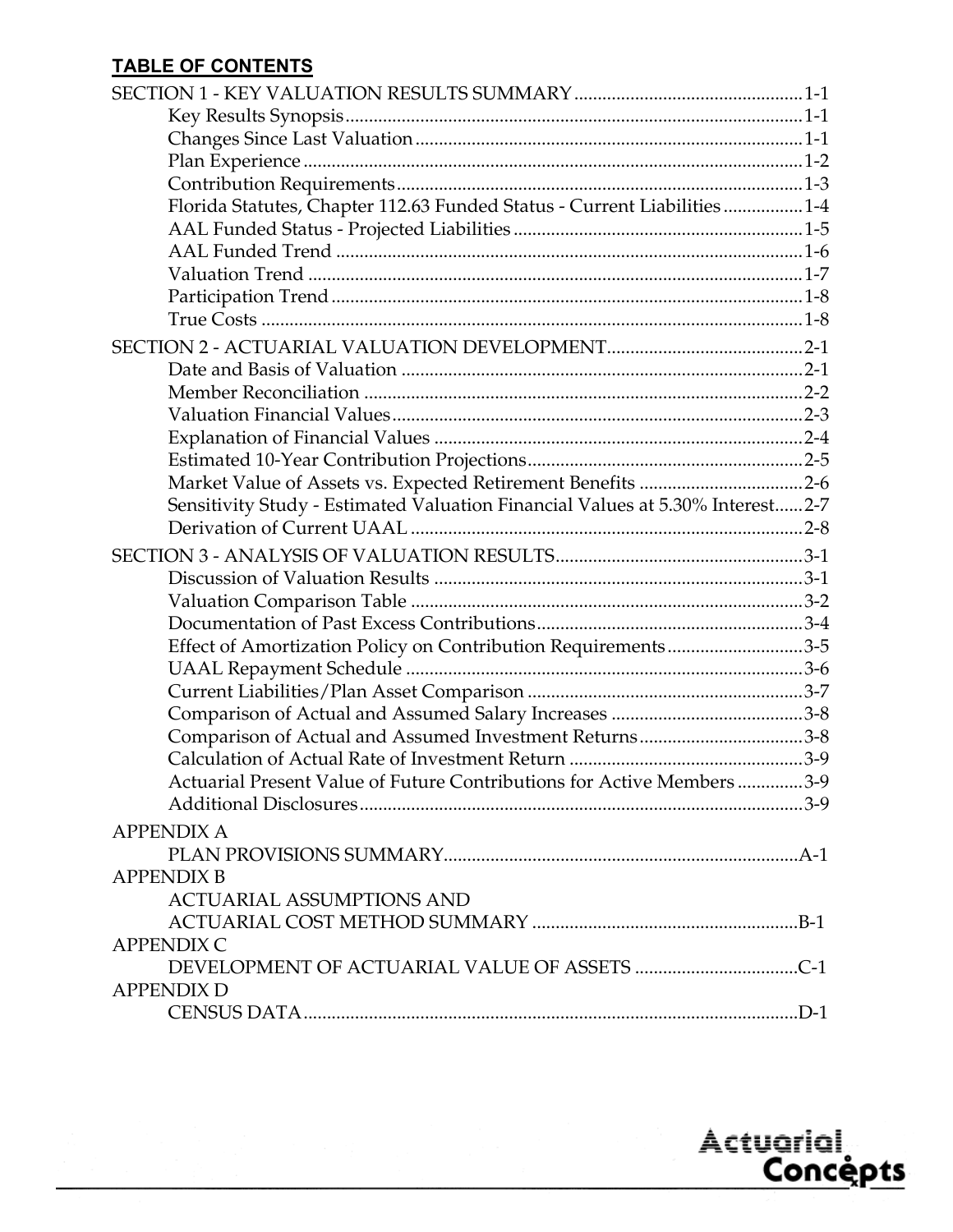# SECTION 1 **KEY VALUATION RESULTS SUMMARY**

The 2021 valuation of the St. Augustine General Employeesʹ Retirement Plan presents a statement of the estimated financial position of the Plan as of October 1, 2021. Information in the report provides bases for determining contribution requirements and current funded status.

# **Key Results Synopsis**

The major conclusions of the report are:

- The total City contribution for the 2021-2022 plan year is \$2,924,575.
- The total City contribution for the 2022-2023 plan year is \$2,975,877.

• The Plan experienced an actuarial gain of approximately \$920,659. Gains from the greater than anticipated yield on assets (\$1,796,000) were offest by less favorable demographic experience. Note that the asset averaging method delays recognition of 80% of gains over the next 4 years (to be melded in with future experience). That will give a boost to the future investment experience, and if returns match the assumed rate, contributions will decrease.

# **Changes Since Last Valuation**

• The Plan is 87% funded on a projected liability and actuarial value of asset basis (97% on a market value of asset basis).

There have been no changes to the plan provisions or actuarial cost method sinc valuation. There has, however, been a reduction in the discount rate from 7.30%

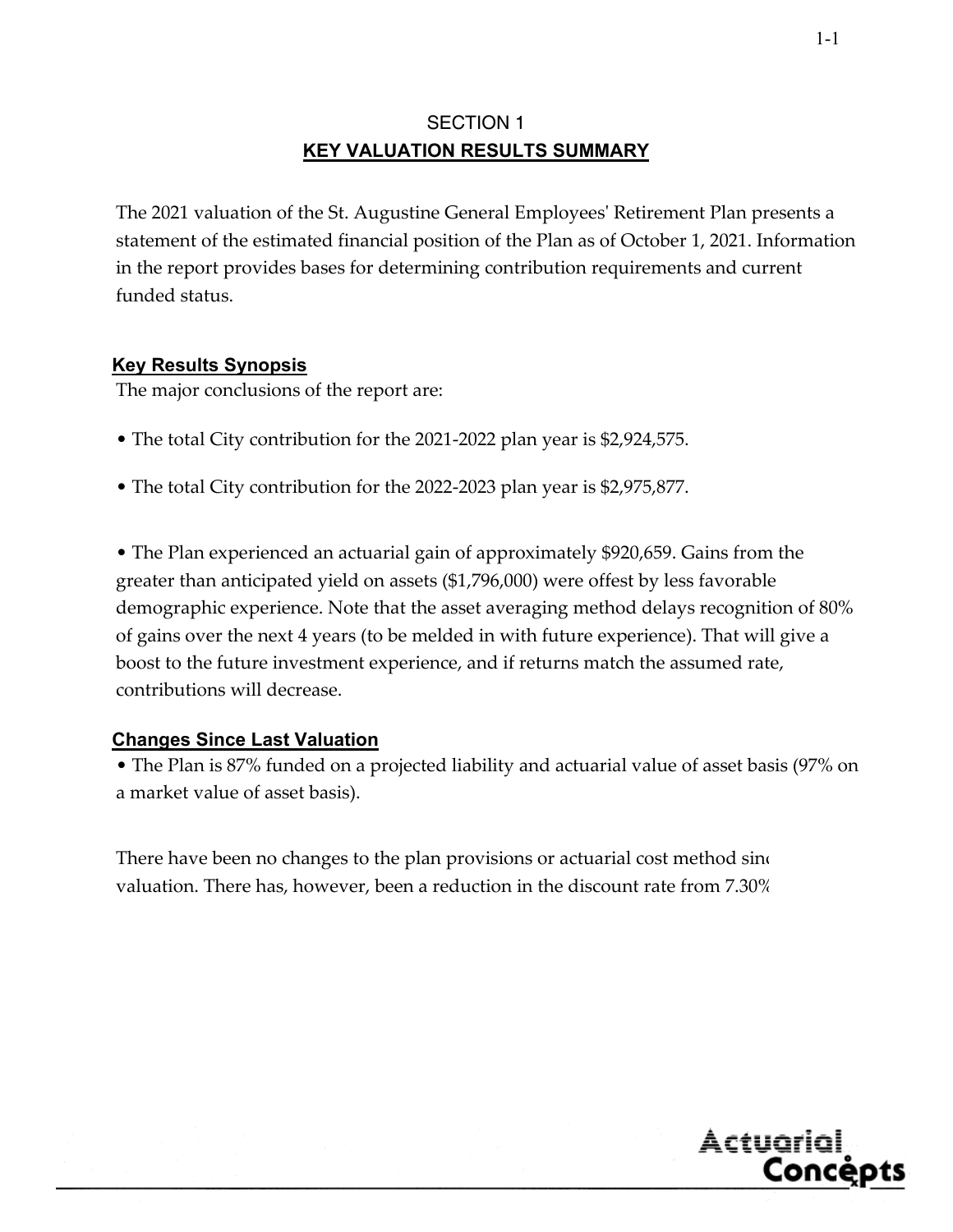# **Plan Experience**

A summary of current plan provisions is included in Appendix A. Actuarial assumptions and cost method are in Appendix B.



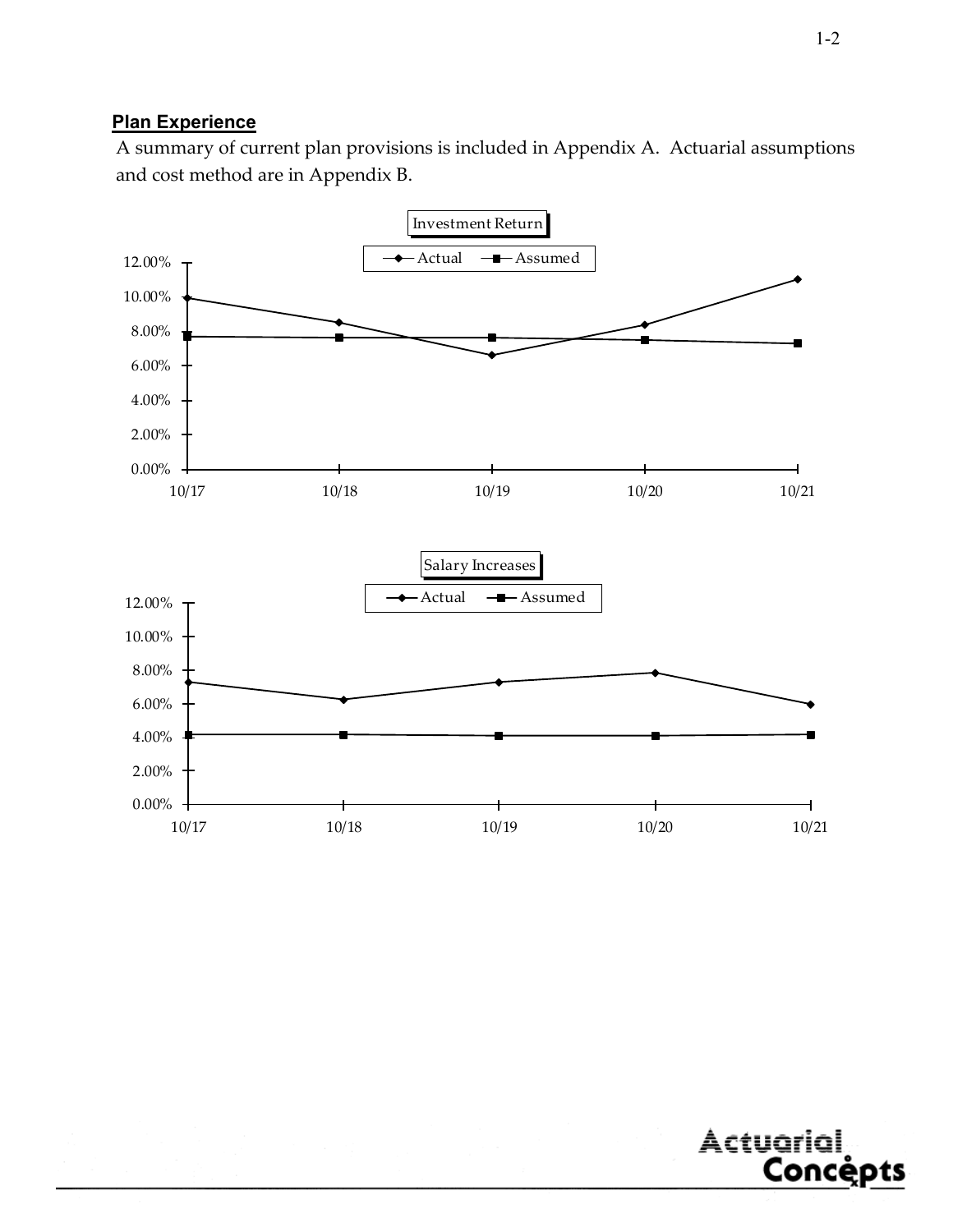# **Contribution Requirements**



For the 12 months ended September 30, 2021, the Plan experienced an actuarial gain of approximately \$921,000. Investment returns greater than expected equaled \$1,796,000. To offset this gain, there is a loss of approximately \$843,000 due to unfavorable demographic experience (e.g. termination experience, data changes), and a loss of approximately \$32,000 due to higher than anticipated salary increases.

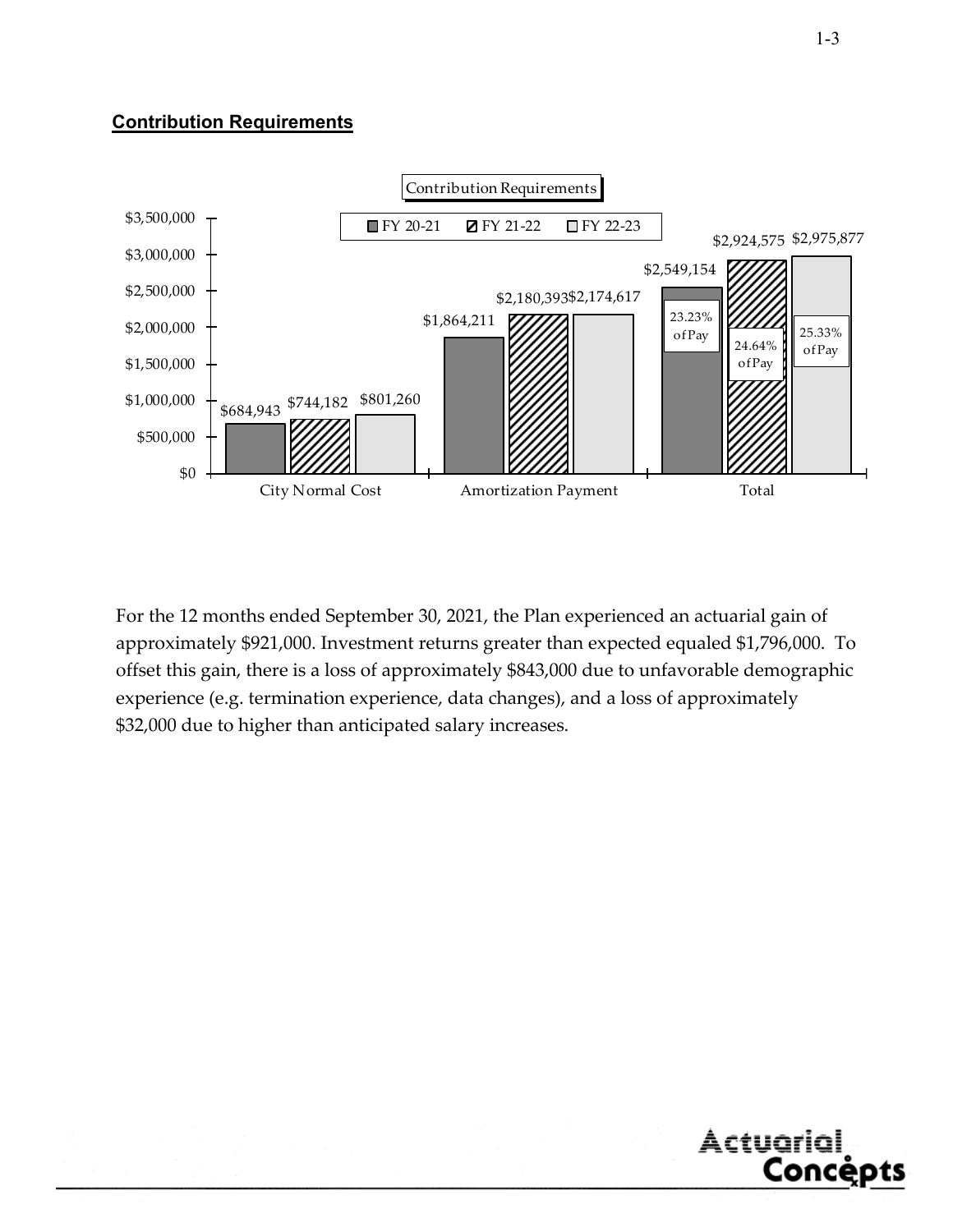



A comparison of current actuarial value of assets of the fund with the current actuarial present value (APV) of benefits accrued based on credited service and salary to date is now a required disclosure under Florida Statutes, Chapter 112.63. This measurement is often used as a surrogate for the liability if the Plan were to stop future benefit accruals. It is called "current liability" since it is based only on current earned benefits, even though the actual payment of those benefits extends many years into the future. The accumulated benefit liability APVs were developed using the statute required assumed rate of future investment return of 7.75%.

The Plan's current liability funded status is 103%.

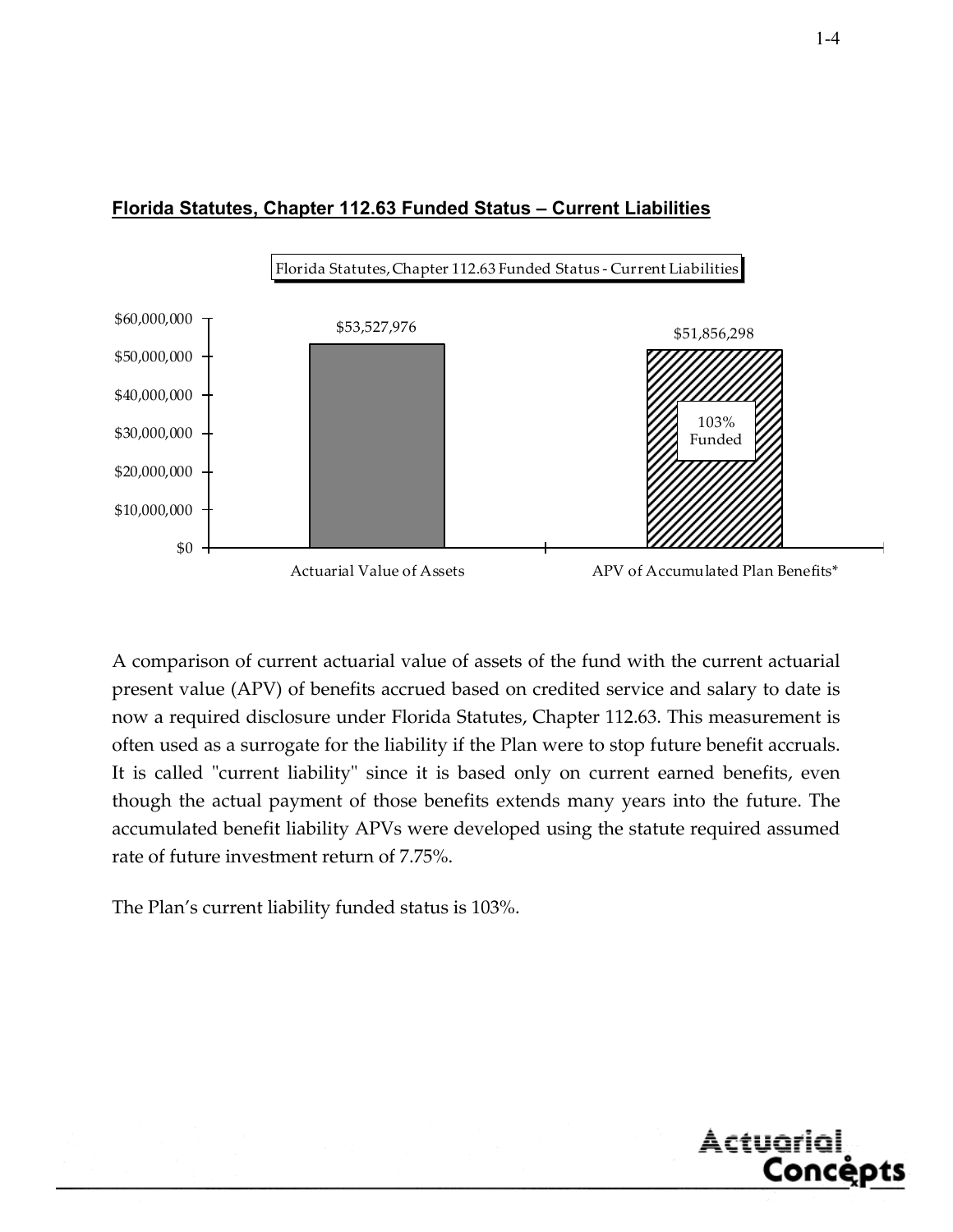

#### **AAL Funded Status - Projected Liabilities**

\* AAL APVs were developed using an assumed rate of interest discount of 7.20%

A comparison of assets with the APV of benefits accrued based on credited service to date, but projected salary at retirement (referred to as credited-projected benefits), is often used to judge the progress to date of funding the "ultimate" liability associated with service earned to date. The credited-projected benefit liability is not normally expected to be 100% funded, but a maturing plan's funded ratio should increase over time. The AAL APVs were developed using an assumed rate of interest discount of 7.20%.

The Plan's projected funded status is 87% based on actuarial value of assets. The AAL funded status based on market value of assets is 97%.

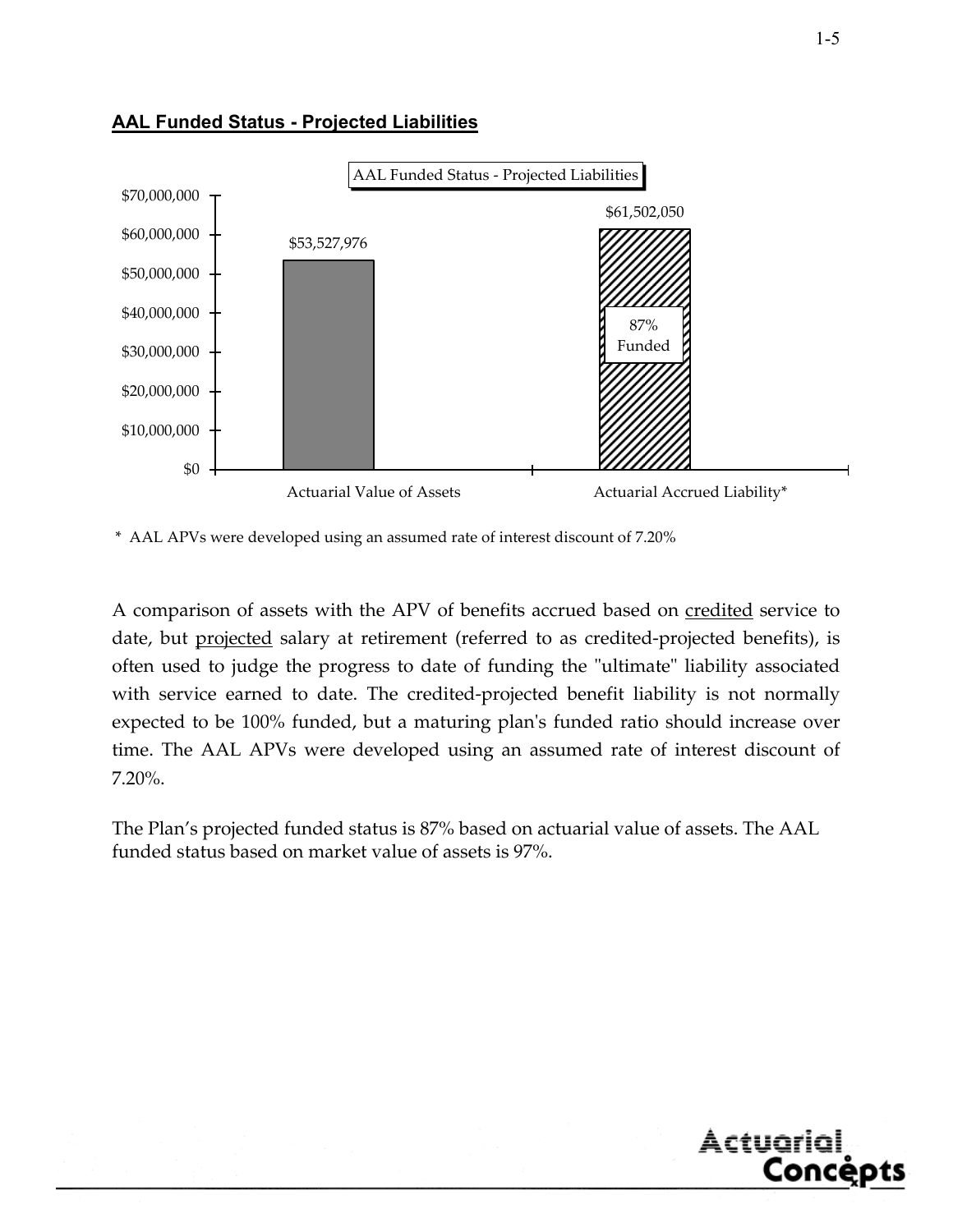# **AAL Funded Trend**



The Plan's projected funded status is 87% based on actuarial value of assets. The AAL funded status based on market value of assets is 97%.

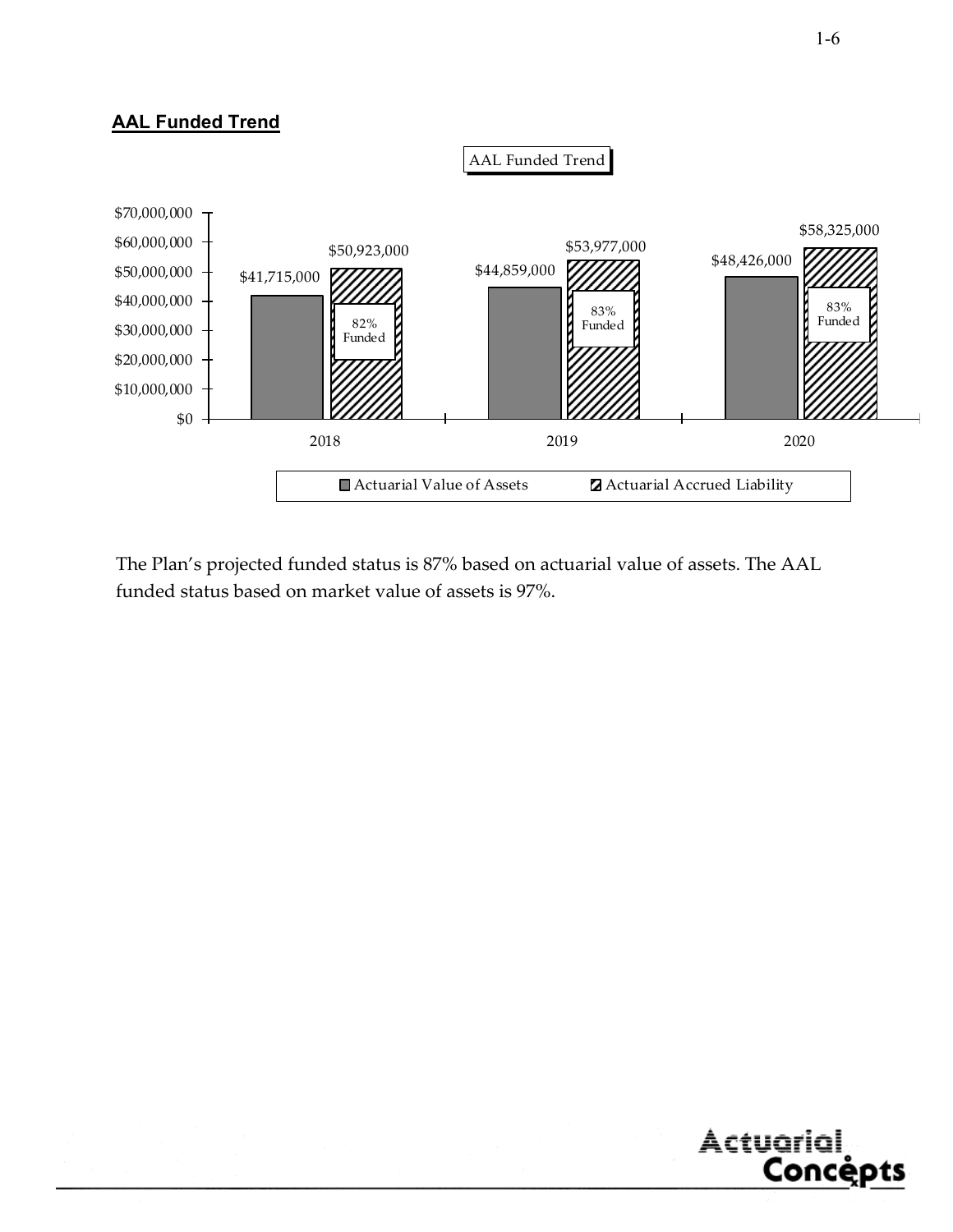# **Valuation Trend**



The funding level has increased notably since the last valuation. The significent gain from asset returns boosted the funded percentage from 83% to 87%

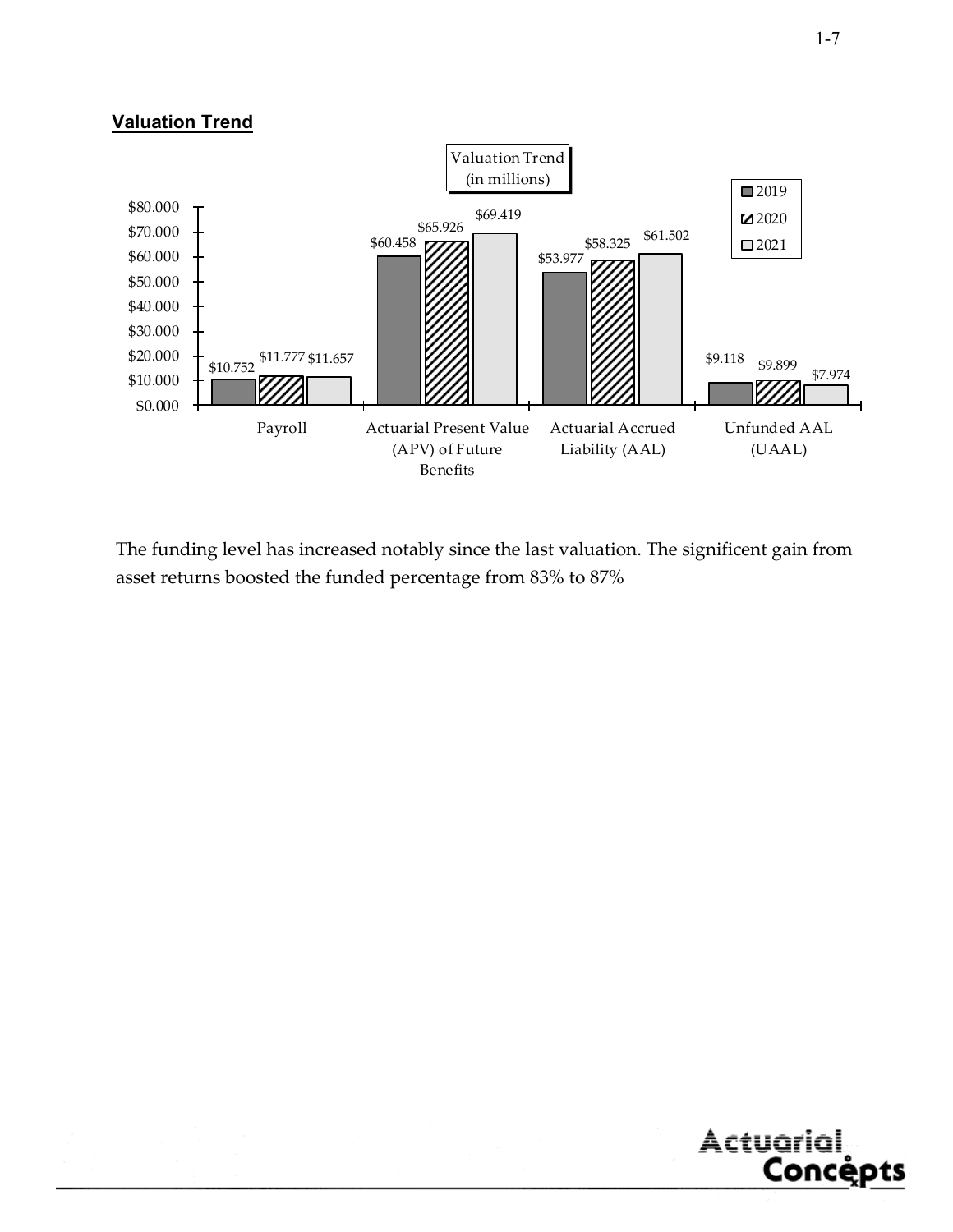# **Participation Trend**



# **True Costs**

It should be noted that the true costs of a retirement plan cannot be determined until its future unfolds. No one can precisely predict the interest earnings on fund assets, member termination rates, future salary levels, mortality experience, etc. Estimates based on experience with similar groups, along with the judgment of the actuary and the Plan sponsor, can provide a reasonable approximation of this true cost. As actual experience emerges under the Plan, it will be necessary to study the continued appropriateness of the techniques and assumptions used and to adjust the contribution rate as necessary.



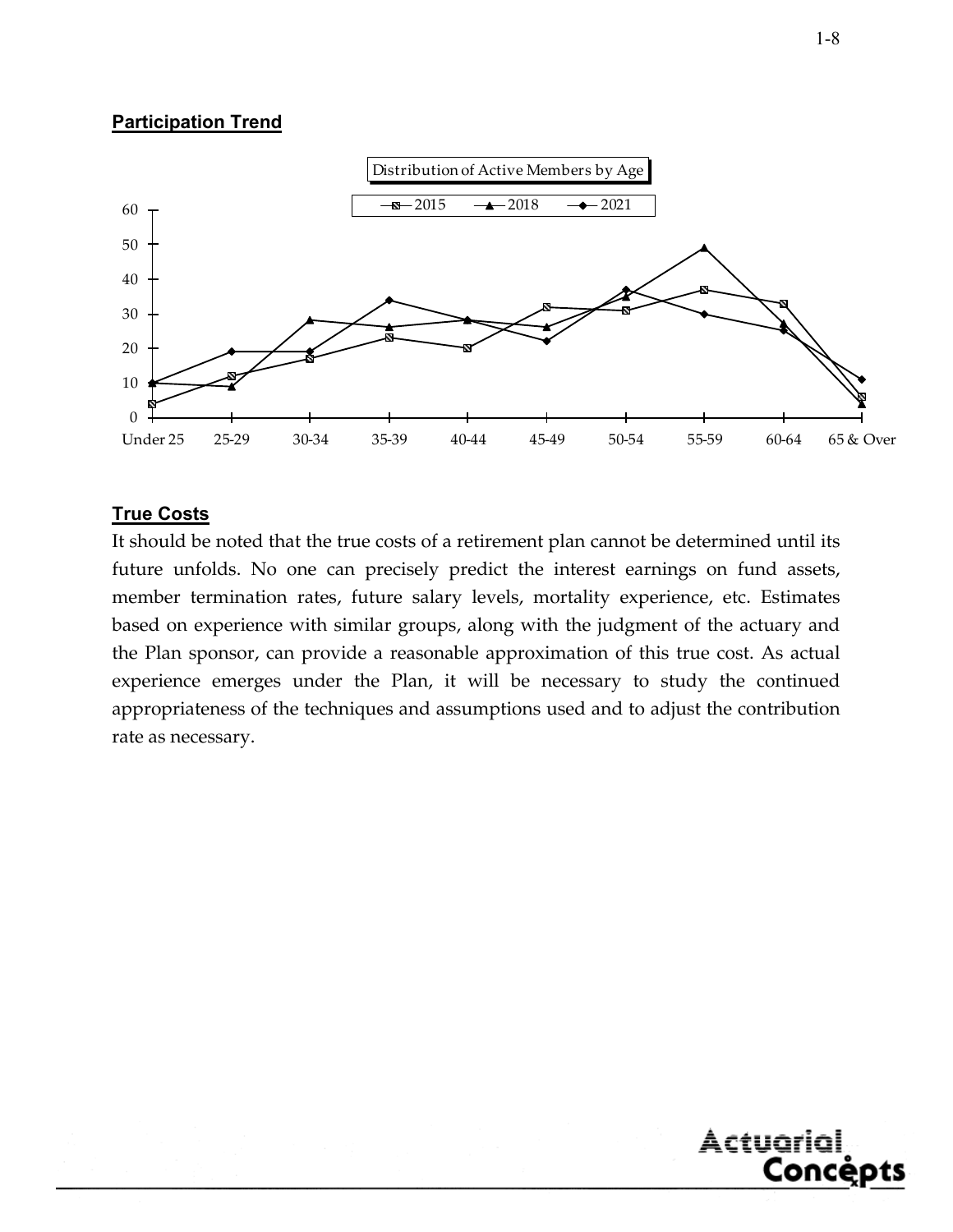# SECTION 2 **ACTUARIAL VALUATION DEVELOPMENT**

#### **Date and Basis of Valuation**

Estimated liabilities for the benefits provided by the St. Augustine General Employees' Retirement Plan and the contributions required to fund these liabilities have been determined as of October 1, 2021, based upon:

- 1. the provisions of the Plan, as in effect on October 1, 2021, as summarized in Appendix A;
- 2. the actuarial assumptions and actuarial cost method, as summarized in Appendix B;
- 3. the statement of trust fund assets at October 1, 2021, provided by the City, as summarized in Appendix C; and
- 4. the member data as of October 1, 2021, provided by the City, as summarized in Appendix D.

The trust fund asset information has been supplied by the City. The member data has been supplied by the City and provided as representative of the current participating group. While the asset and member information were reviewed for overall reasonableness, Actuarial Concepts has relied on the City and the asset managers for this information and does not assume responsibility for either its accuracy or completeness.

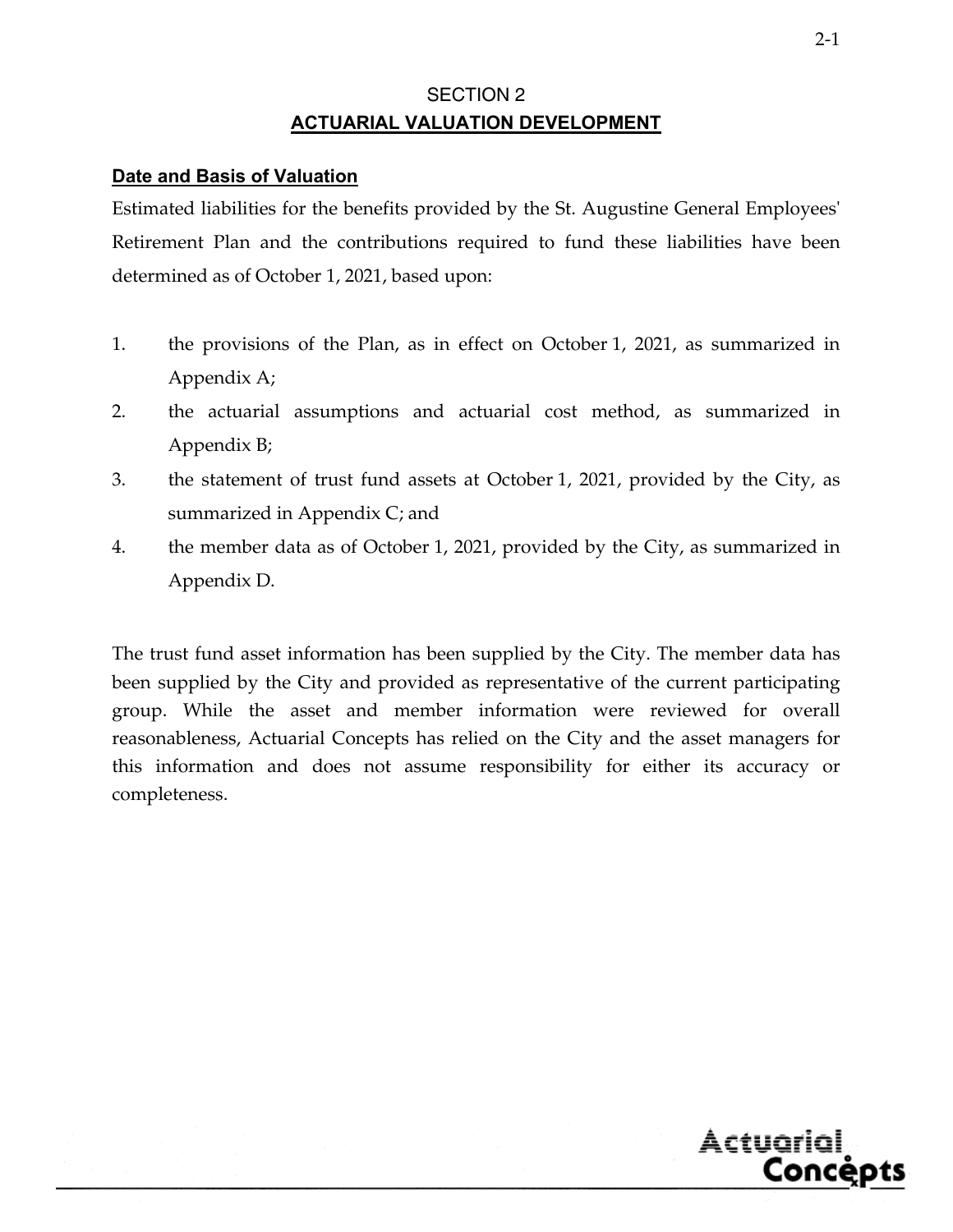# **Member Reconciliation**

|                                | <b>Members</b> |                            |                             |                       |                                                     |  |
|--------------------------------|----------------|----------------------------|-----------------------------|-----------------------|-----------------------------------------------------|--|
|                                | Actives        | Retirees,<br>Beneficiaries | <b>Disabled</b><br>Retirees | Vested<br>Terminateds | Pending<br>Refunds and<br>Limited<br><b>Members</b> |  |
| Members at<br>10/01/20         | 244            | 174                        |                             | 9                     | 42                                                  |  |
| Increase (Decrease) Due to:    |                |                            |                             |                       |                                                     |  |
| Retirements                    | (12)           | 12                         |                             | (1)                   |                                                     |  |
| Nonvested Terminations         | (37)           |                            |                             |                       | 37                                                  |  |
| <b>Vested Terminations</b>     | (3)            |                            |                             | 3                     |                                                     |  |
| New Entrants                   | 43             | 1                          |                             |                       |                                                     |  |
| Rehire                         | $\overline{2}$ |                            |                             |                       |                                                     |  |
| Deaths                         | (1)            | (1)                        |                             |                       |                                                     |  |
| <b>Contribution Refunded</b>   |                |                            |                             |                       | (32)                                                |  |
| <b>Disableds</b>               |                |                            |                             |                       |                                                     |  |
| <b>Benefits Expired</b>        |                | (1)                        |                             |                       |                                                     |  |
| Members Omitted from 2019 Data |                |                            |                             |                       |                                                     |  |
| To Police                      | (1)            |                            |                             |                       | 1                                                   |  |
| Members at<br>09 80 21         | 235            | 185                        |                             | 11                    | 48                                                  |  |

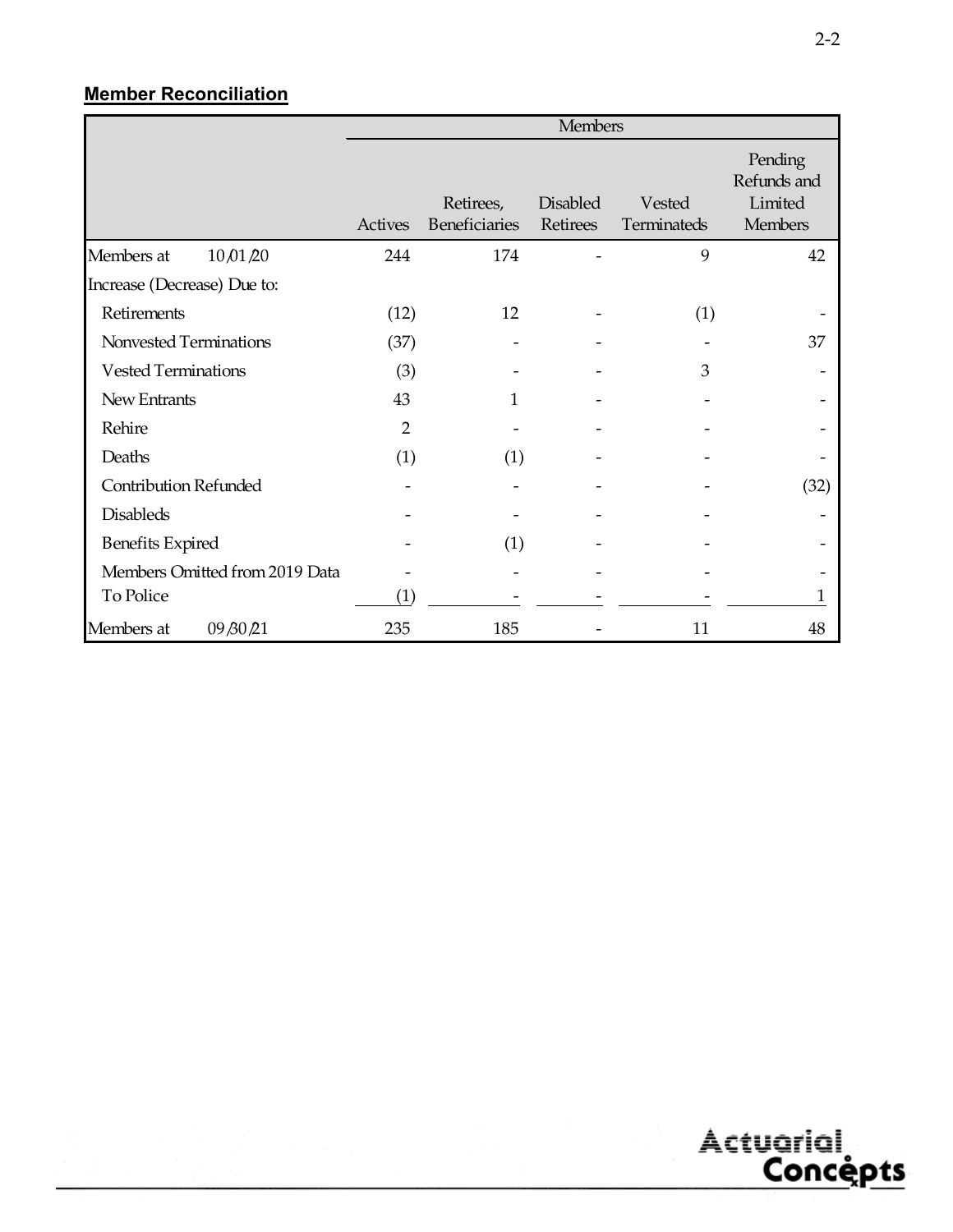#### **Valuation Financial Values**

| 1. Participation                                                     |                           |                     |
|----------------------------------------------------------------------|---------------------------|---------------------|
| (a) Number of Active Members                                         |                           | 235                 |
| Number of Inactive Members<br>(b)                                    |                           | 244                 |
| Annual Valuation Payroll for Contributing Members<br>(c)             |                           | 11,657,347<br>\$    |
| <b>Total Valuation Payroll</b><br>(d)                                |                           | 11,657,347          |
| 2. Actuarial Present Value (APV) of Future Benefits as of<br>10/1/21 |                           |                     |
| <b>Active Members</b><br>(a)                                         |                           |                     |
| (1) Retirement                                                       |                           | 22,349,712          |
| (2) Withdrawal                                                       |                           | 6,260,067           |
| (3) Disability                                                       |                           | 838,339             |
| (4) Death                                                            |                           | 837,317             |
| Refund of Contributions<br>(5)                                       |                           | 507,732             |
| Total<br>(6)                                                         |                           | 30,793,167<br>\$    |
| Retirees and Beneficiaries<br>(b)                                    |                           | 37,876,107          |
| <b>Disabled Retirees</b><br>(c)                                      |                           |                     |
| Vested Terminated and Limited Members<br>(d)                         |                           | 749,508             |
| Pending Retirees<br>(e)                                              |                           | Incl in $(b)$ above |
| <b>Total APV Future Benefits</b><br>(f)                              |                           | 69,418,782<br>\$    |
| 3. APV Apportionment of line $2(f)^*$                                |                           |                     |
| APV of Total Future Normal Costs<br>(a)                              |                           | 7,916,732           |
| Actuarial Accrued Liability [(2f)-(3a)]<br>(b)                       |                           | 61,502,050          |
| Actuarial Value of Assets<br>(c)                                     |                           | 53,527,976          |
| (d) Unfunded AAL (UAAL) [(3b)-(3c)]                                  |                           | \$<br>7,974,074     |
| 4. Breakdown of UAAL on line 3(d)                                    |                           |                     |
| (a) UAAL $[3(d)]$                                                    |                           | 7,974,074           |
| (b) Change in UAAL Due to Assumption Changes                         |                           | 649,707             |
| (c) UAAL Before Change [(4a)-(4b)]                                   |                           | \$<br>7,324,367     |
| <b>Expected UAAL</b><br>(d)                                          |                           | 8,245,026           |
| Actuarial (Gain) Loss [(4c)-(4d)]<br>(e)                             |                           | \$<br>(920, 659)    |
|                                                                      | Equiv.                    |                     |
|                                                                      | Annual \$                 | Percentage of       |
| October-22<br>5. Contribution Requirements Due **<br>End of Month    | Amount                    | Payroll             |
| (a) Plan Normal Cost Excluding Expense                               | \$1,215,313               | 10.28%              |
| (b) Expense Normal Cost                                              | 78,617                    | 0.66%               |
| <b>Total Plan Normal Cost</b><br>(c)                                 | 1,293,930                 | 10.94%              |
| Amortization of UAAL<br>(d)                                          | 2,174,617                 | 18.39%              |
| Total Required Plan Contribution [(4c)+(4d)]<br>(e)                  | $\overline{\$}$ 3,468,547 | 29.33%              |
| <b>Estimated Member Contributions</b><br>(f)                         | 492,670                   | 4.00%               |
| Net City Contributions***<br>(g)                                     | \$2,975,877               | 25.33%              |

\* Calculated in accordance with the Individual Entry Age Actuarial Cost Method.

\*\* Payments start one year from valuation date; includes a payroll growth rate of 1.45% per year; based on assumed monthly payments.

\*\*\* Includes City contributions by Ordinance of \$118264.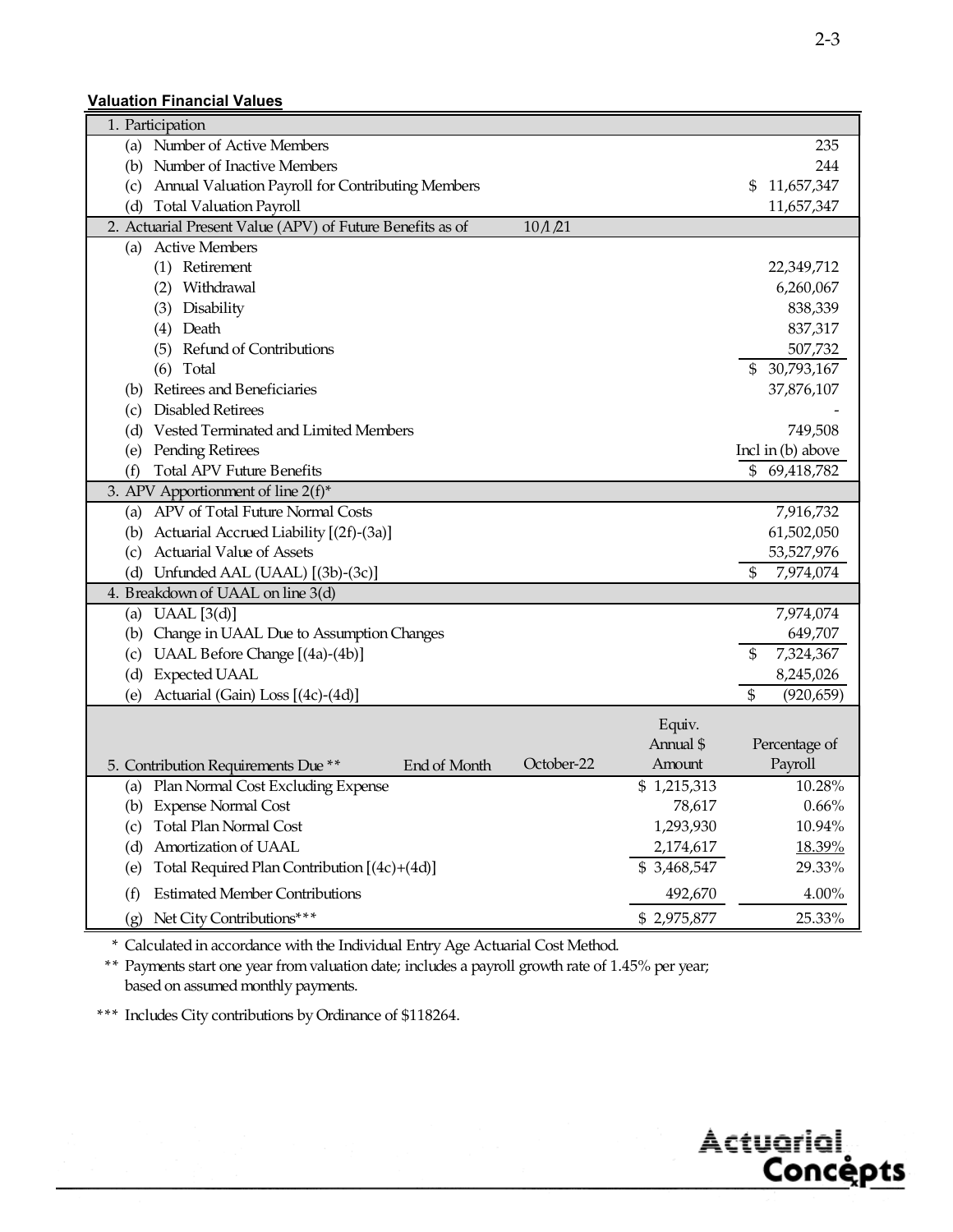#### **Explanation of Financial Values**

Actuarial Present Value of Future Benefits (line 2f)

 The actuarial present value (APV) of future benefits is determined by first measuring the benefit amount that would be available for each member at various future dates (assuming future service credits earned, and future salary increases awarded) under each of the events provided for by the Plan (retirement, disability, death, termination of employment). Then the future value of those benefit entitlements is determined by multiplying the various benefit amounts by the then current value of the annuities associated with those amounts. Finally, the APV of those future benefit values is determined by applying discounts to recognize the time value of money and probabilities of death, disability, termination of employment, etc.

#### APV of Total Future Normal Costs (line 3a)

 The APV of total future normal costs is that portion of the total APV of future benefits, as described above, that is assigned to future plan years by the Individual Entry Age Actuarial Cost Method (described in Appendix B).

#### Actuarial Accrued Liability (line 3b) and

Unfunded Actuarial Accrued Liability (line 3d)

 The actuarial accrued liability (AAL) and the unfunded AAL (UAAL) (the AAL less the actuarial value of assets) are actuarial values generated under the Individual Entry Age Actuarial Cost Method, as described in Appendix B. The AAL is not the APV of benefits accrued to date by members but is an actuarially determined amount based on the accrual of Individual Entry Age normal cost amounts due prior to the valuation date. The liability for benefits accrued to date (the APV of accumulated benefits) is provided in Section 3.

#### Plan Normal Cost Amount (line 5c)

 The Plan normal cost for the 12-month period beginning on the valuation date has been determined by first calculating for each member an individual yearly normal cost (that changes in dollar amount as pay increases but is constant as a percent of each individual's pay), then adding together to obtain the Plan normal cost amount as of the beginning of the year. This preliminary total is then adjusted for interest credits assuming contributions are made monthly and an amount to allow for expected annual expenses.

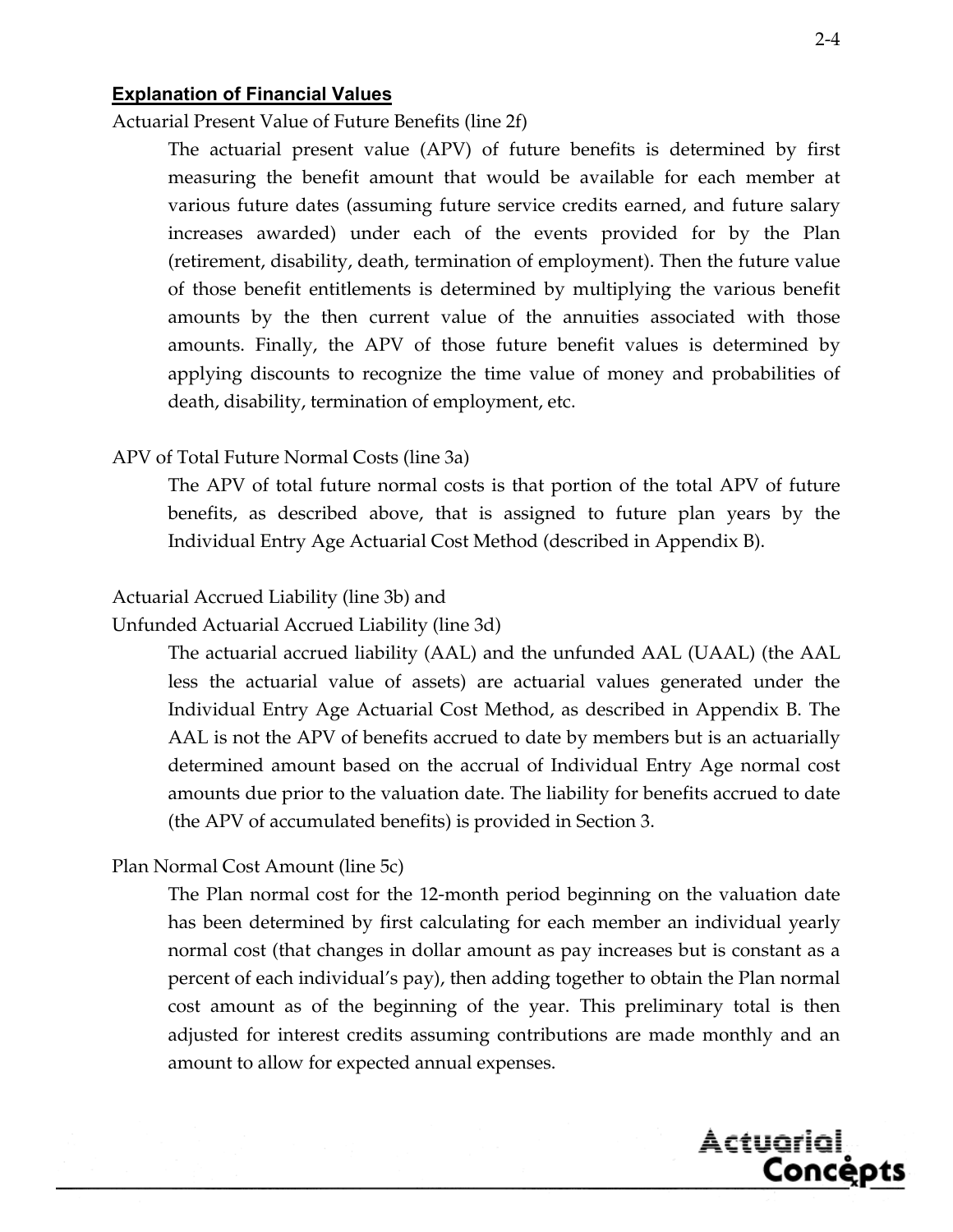#### Amortization of UAAL (line 5d)

 UAAL bases established prior to October 1, 2011 have been consolidated into a single debit base and amortized over 12 years starting October 1, 2012. UAAL bases established on and after October 1, 2012 due to increases or decreases in liabilities attributable to changes in plan provisions, actuarial assumptions, and/or actuarial gains or losses will be amortized over 16 years as a level percent of future payroll from inception.

#### Net City Contributions (line 5g)

 The required net City contribution for this plan year is determined by subtracting the estimated member contributions (line 5f) from the required Plan contributions.



#### **Estimated 10-Year Contribution Projections**

Liabilities have increased from last year, due to the lowering of the assumed interest rate, as well as the normal growth in liabilities as developed by the actuarial cost method due to the advancement in time removing a year of discount. The unfunded liabilityʹs decrease was attributable to the excess asset returns, as well as the normal decrease due to the amortization payment plan.

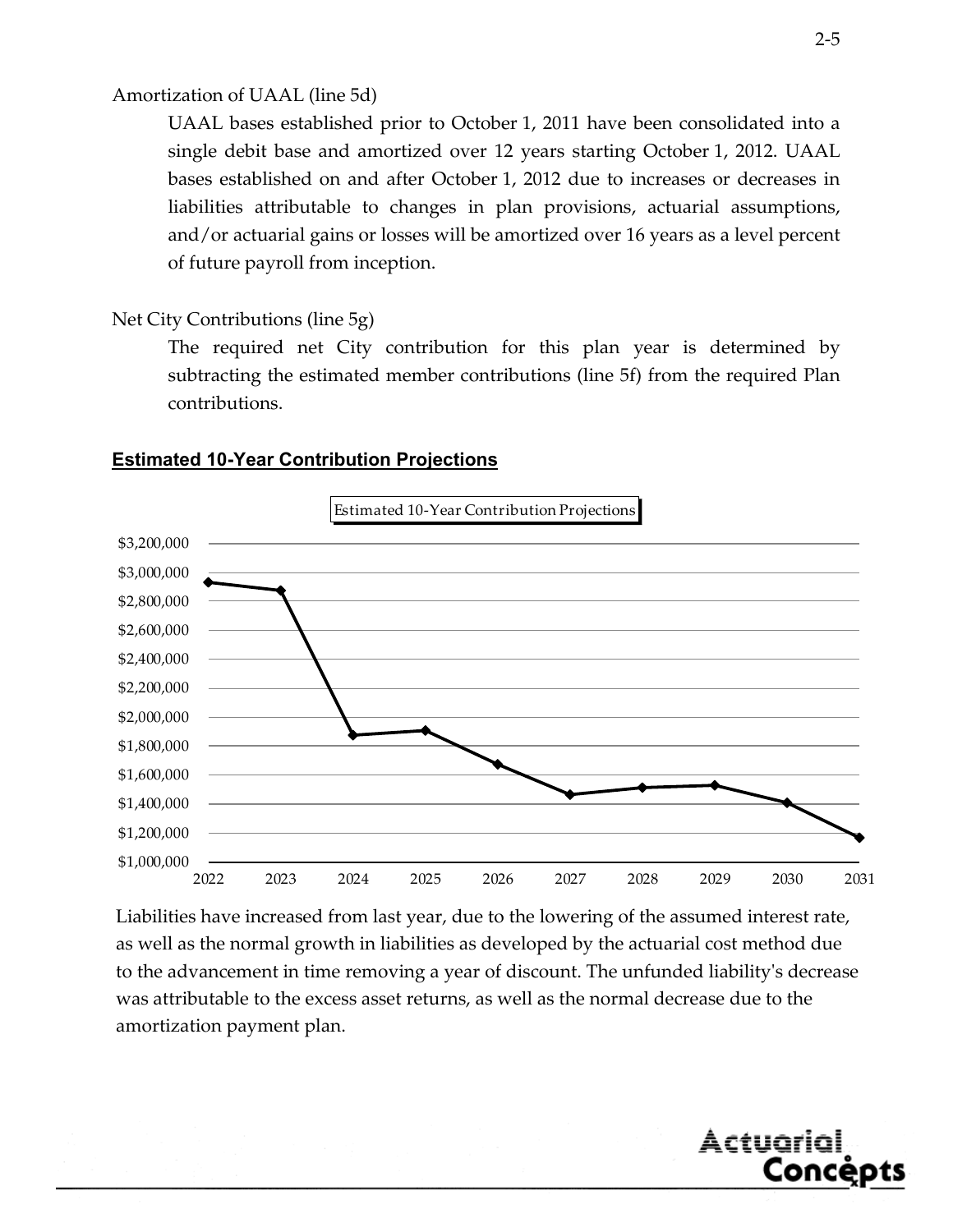| Year | Market Value of<br><b>Current Assets with</b><br><b>Expected Interest</b><br>Less Retirement<br>Benefits* | Expected<br><b>Retirement Benefits</b><br>of Current and<br><b>Emerging Retirees</b> |
|------|-----------------------------------------------------------------------------------------------------------|--------------------------------------------------------------------------------------|
| 2021 | $\mathfrak{S}$<br>59,567,530                                                                              | \$<br>3,939,682                                                                      |
| 2022 | 59,916,710                                                                                                | 4,092,867                                                                            |
| 2023 | 60,137,846                                                                                                | 4,271,515                                                                            |
| 2024 | 60,196,256                                                                                                | 4,381,409                                                                            |
| 2025 | 60,148,978                                                                                                | 4,528,960                                                                            |
| 2026 | 59,950,744                                                                                                | 4,608,636                                                                            |
| 2027 | 59,658,562                                                                                                | 4,729,614                                                                            |
| 2028 | 59,224,364                                                                                                | 4,845,948                                                                            |
| 2029 | 58,642,570                                                                                                | 4,921,303                                                                            |
| 2030 | 57,943,532                                                                                                | 5,083,966                                                                            |
| 2031 | 57,031,501                                                                                                | 5,175,228                                                                            |
| 2032 | 55,962,541                                                                                                | 5,337,584                                                                            |
| 2033 | 54,654,260                                                                                                | 5,381,863                                                                            |
| 2034 | 53,207,503                                                                                                | 5,434,455                                                                            |
| 2035 | 51,603,989                                                                                                | 5,450,221                                                                            |
| 2036 | 49,869,255                                                                                                | 5,517,042                                                                            |
| 2037 | 47,942,799                                                                                                | 5,560,738                                                                            |
| 2038 | 45,833,943                                                                                                | 5,736,327                                                                            |
| 2039 | 43,397,660                                                                                                | 5,819,370                                                                            |
| 2040 | 40,702,921                                                                                                | 5,850,054                                                                            |

# **Market Value of Assets vs. Expected Retirement Benefits**

\* This exhibit, required by the State, is misleading as it assumes no additional contributions are made, yet the comparison is made to a dynamic measurement of benefit payments (some of which are expected to be paid by future contributions).

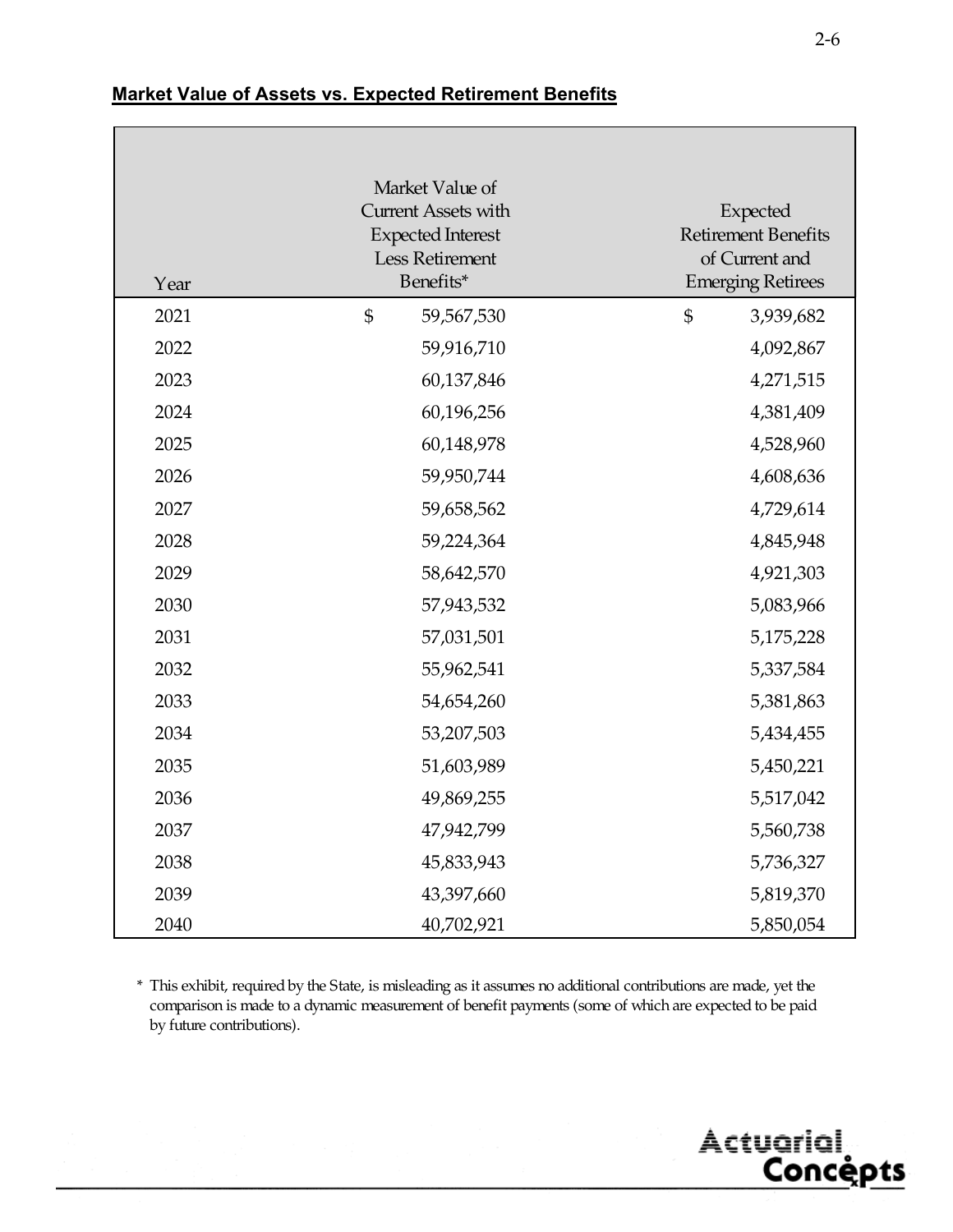# **Sensitivity Study - Estimated Valuation Financial Values at 5.20% Interest**

| 1. Participation                                                   |                            |
|--------------------------------------------------------------------|----------------------------|
| (a) Number of Active Members                                       | 235                        |
| Number of Inactive Members<br>(b)                                  | 244                        |
| Annual Valuation Payroll for Contributing Members<br>(c)           | 11,657,347<br>S.           |
| <b>Total Valuation Payroll</b><br>(d)                              | 11,657,347                 |
| 2. Actuarial Present Value (APV) of Future Benefits as of<br>10/21 |                            |
| <b>Active Members</b><br>(a)                                       |                            |
| (1) Retirement                                                     | 32,736,631                 |
| (2) Withdrawal                                                     | 10,244,256                 |
| Disability<br>(3)                                                  | 1,184,662                  |
| Death<br>(4)                                                       | 1,216,726                  |
| Refund of Contributions<br>(5)                                     | 792,128                    |
| (6)<br>Total                                                       | 46,174,403<br>S            |
| Retirees and Beneficiaries<br>(b)                                  | 44,978,162                 |
| <b>Disabled Retirees</b><br>(c)                                    |                            |
| Vested Terminated and Limited Members<br>(d)                       | 1,086,555                  |
| Pending Retirees<br>(e)                                            | Incl in $(b)$ above        |
| <b>Total APV Future Benefits</b><br>(f)                            | \$92,239,120               |
| 3. APV Apportionment of line $2(f)^*$                              |                            |
| APV of Total Future Normal Costs<br>(a)                            | 14,349,369                 |
| Actuarial Accrued Liability [(2f)-(3a)]<br>(b)                     | 77,889,750                 |
| Actuarial Value of Assets<br>(c)                                   | 53,527,976                 |
| Unfunded AAL (UAAL) [(3b)-(3c)]<br>(d)                             | 24,361,774<br>\$           |
| 4. Breakdown of UAAL on line 3(d)                                  |                            |
| (a) UAAL $[3(d)]$                                                  | 24,361,774                 |
| (b) Change in UAAL Due to Assumption Changes                       | 17,037,407                 |
| UAAL Before Change [(4a)-(4b)]<br>(c)                              | 7,324,367<br>S             |
| <b>Expected UAAL</b><br>(d)                                        | 8,245,026                  |
| Actuarial (Gain) Loss [(4c)-(4d)]<br>(e)                           | \$<br>(920, 659)           |
|                                                                    | Equiv.                     |
|                                                                    | Annual \$<br>Percentage of |
| October-22<br>End of Month<br>5. Contribution Requirements Due **  | Payroll<br>Amount          |
| (a) Plan Normal Cost Excluding Expense                             | \$1,986,840<br>16.80%      |
| (b) Expense Normal Cost                                            | 77,827<br>$0.66\%$         |
| <b>Total Plan Normal Cost</b><br>(c)                               | 17.46%<br>2,064,667        |
| Amortization of UAAL<br>(d)                                        | 3,725,680<br>$31.50\%$     |
| Total Required Plan Contribution [(4c)+(4d)]<br>(e)                | \$5,790,347<br>48.96%      |
| <b>Estimated Member Contributions</b><br>(f)                       | $4.00\%$<br>492,670        |
| Net City Contributions***<br>(g)                                   | \$5,297,677<br>44.96%      |
|                                                                    |                            |

\* Calculated in accordance with the Individual Entry Age Actuarial Cost Method.

\*\* Payments start one year from valuation date; includes a payroll growth rate of 1.45% per year; based on assumed monthly payments.

\*\*\* Includes City contributions by Ordinance of \$118264.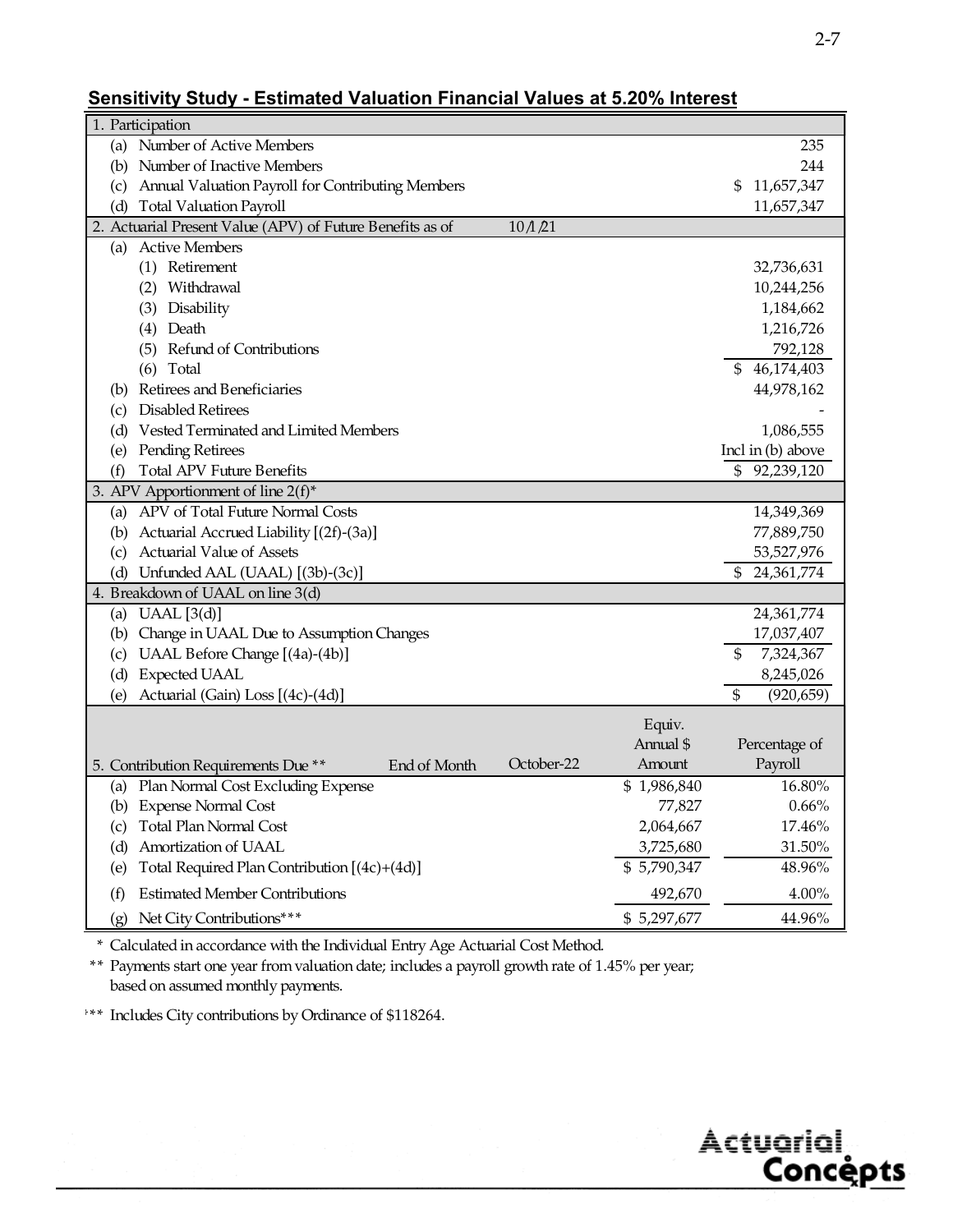# **Derivation of Current UAAL**

|    | Development of UAAL as of Valuation Date                         |                |            |
|----|------------------------------------------------------------------|----------------|------------|
|    | 1. Unfunded Actuarial Accrued Liability (UAAL) as of<br>10,01,20 | \$             | 9,899,030  |
|    | 2. Plan Normal Cost Excluding Expenses                           |                | 1,130,280  |
|    | 3. Interest Accrued on $(1)$ and $(2)$                           |                | 805,140    |
|    | 4. Plan Contributions Made Excluding Expenses                    |                | 3,460,300  |
| 5. | Interest Accrued on (4)                                          |                | 129,124    |
| 6. | Expected UAAL at Valuation Date $[(1)+(2)+(3)-(4)-(5)]$          |                | 8,245,026  |
|    | Changes due to:                                                  |                |            |
|    | (a) Actuarial Assumptions                                        |                | 649,707    |
|    | (b) Actuarial Cost Method                                        |                |            |
|    | (c) Plan Amendments                                              |                |            |
|    | (d) System Changes                                               |                |            |
|    | (e) Actuarial $(Gain)$ Loss                                      |                | (920, 659) |
|    | (f)<br>Total                                                     | $\mathfrak{s}$ | (270,952)  |
| 8. | UAAL at Valuation Date $[(6)+(7f)]$                              |                | 7,974,074  |

\* As required by Florida Regulation 1.003(4)(h).

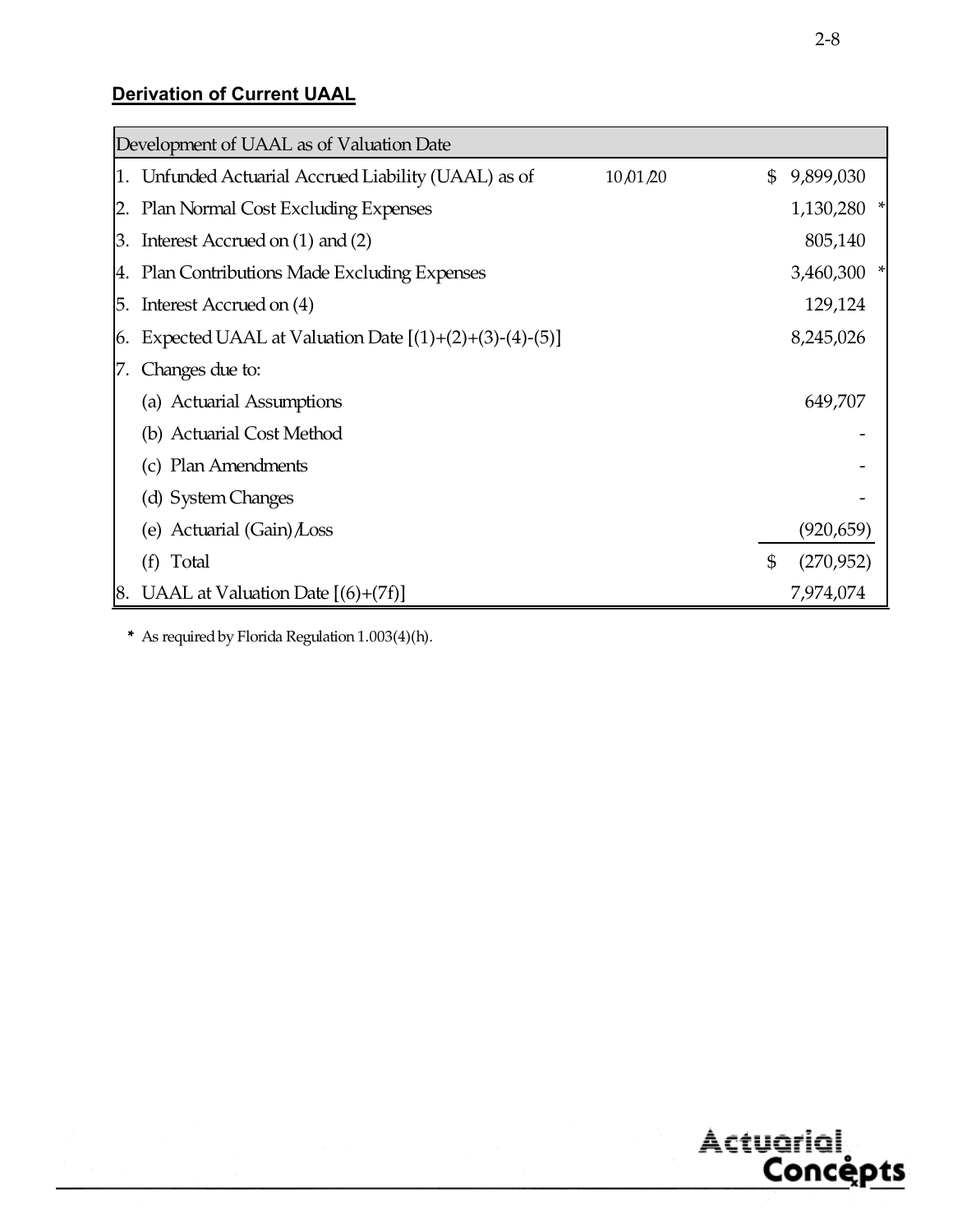# SECTION 3 **ANALYSIS OF VALUATION RESULTS**

# **Discussion of Valuation Results**

If the participating group remained unchanged and all the actuarial assumptions were realized, the Plan's experience would be as anticipated, and there would be no actuarial gain or loss. If the experience were less favorable than anticipated, an actuarial loss would result; if more favorable, an actuarial gain would result.

For the 12 months ended September 30, 2021, the Plan experienced an actuarial gain of approximately \$921,000. Contributing to this gain of approximately \$1,796,000 due to greater than expected asset yields. To offset this gain, there is a loss of approximately \$843,000 due to unfavorable demographic experience, and a loss of approximately \$32,000 due to higher than anticipated salary increases.

Future valuations will monitor the Plan's experience to determine whether actuarial gains or losses have occurred since the previous valuation. Recognition of these actuarial gains or losses will be made through adjustments to the UAAL and amortized as provided in Appendix B.

The true costs of a retirement plan cannot be determined until its future unfolds. No one can precisely predict the interest earnings on fund assets, member termination rates, future salary levels, mortality experience, etc. Estimates based on experience with similar groups, along with the judgment of the actuary and the Plan sponsor, can provide a reasonable approximation of this true cost. As actual experience emerges under the Plan, it will be necessary to study the continued appropriateness of the techniques and assumptions used and to adjust the contribution rate as necessary.

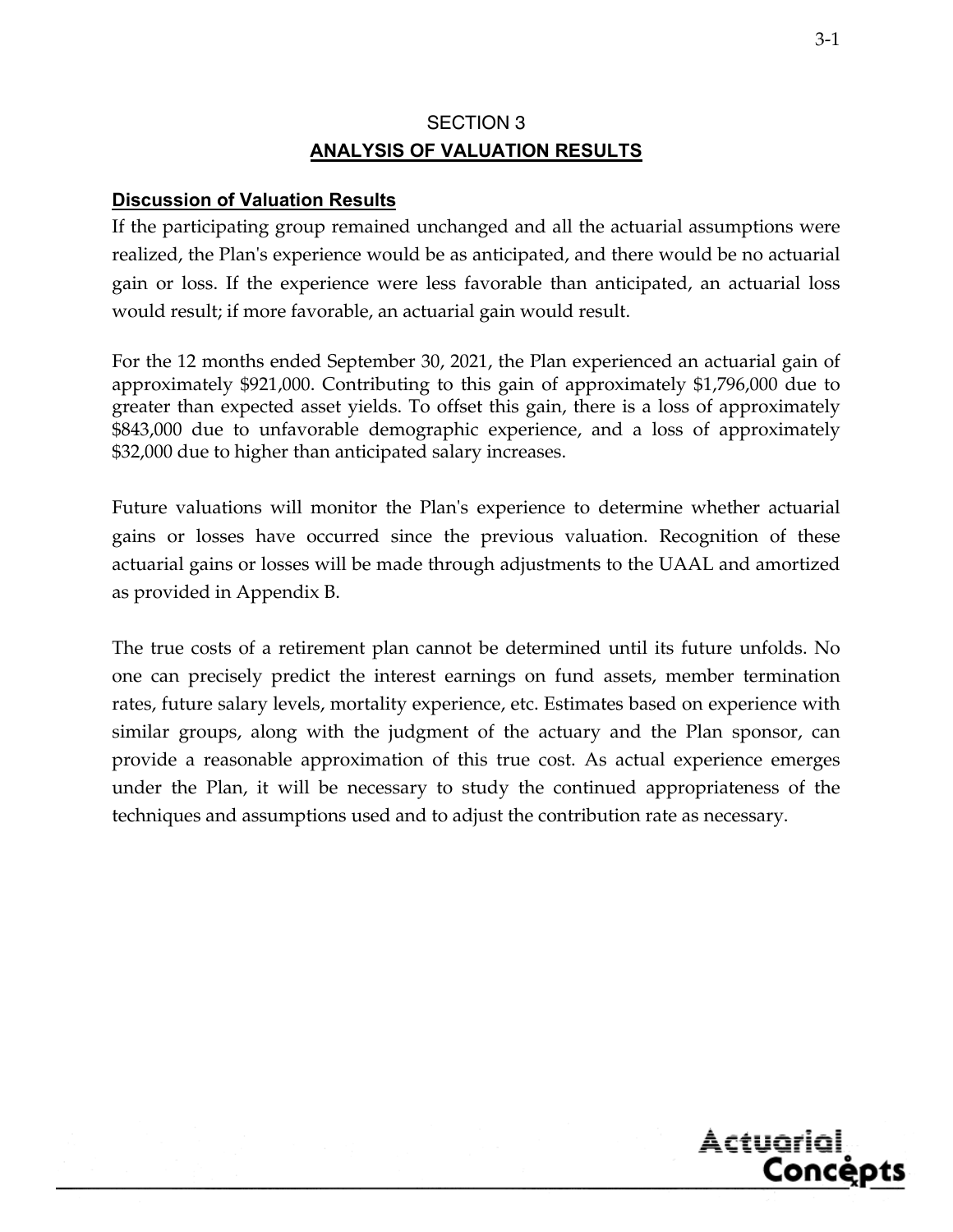# **Valuation Comparison Table**

|                                                                                       |                 | 10,01,21 Before<br>Assumption | 10,01,21 After<br>Assumption |
|---------------------------------------------------------------------------------------|-----------------|-------------------------------|------------------------------|
| Member Data<br>1.                                                                     | 10/01/20        | Change                        | Change                       |
| Active Members Under Normal Retirement Age (NRA)<br>(a)                               | 244             | 235                           | 235                          |
| <b>Active Members Over NRA</b><br>(b)                                                 | Incl. Above     | Incl. Above                   | Incl. Above                  |
| Pending Retirees<br>(c)                                                               |                 |                               |                              |
| Retirees, Beneficiaries and Disableds<br>(d)<br>Vested Terminated and Limited Members | 174<br>51       | 185<br>59                     | 185<br>59                    |
| (e)<br>Total Anticipated Valuation Payroll for Next 12 Months                         | \$11,777,347    | \$11,657,347                  | \$11,657,347                 |
| (f)<br>Actuarial Present Value (APV) of Future Valuation Payroll<br>(g)               | 81,363,764      | 81,802,665                    | 82,273,686                   |
| <b>Total Annual Benefit Payments</b><br>(h)                                           | 3,459,089       | 3,674,362                     | 3,674,362                    |
| $\overline{2}$<br>Assets                                                              |                 |                               |                              |
| (a) Market Value                                                                      | 48,647,861      | 59,567,530                    | 59,567,530                   |
| <b>Actuarial Value</b><br>(b)                                                         | 48,425,508      | 53,527,976                    | 53,527,976                   |
| Liabilities<br>3.                                                                     |                 |                               |                              |
| (a) APV of Future Benefits                                                            |                 |                               |                              |
| (1) Active Members Under NRA                                                          |                 |                               |                              |
| --Retirement                                                                          | 21,910,349      | 21,960,921                    | 22,349,712                   |
| --Withdrawal                                                                          | 6,182,816       | 6,117,657                     | 6,260,067                    |
| --Disability                                                                          | 823,682         | 824,977                       | 838,339                      |
| --Death                                                                               | 816,817         | 823,050                       | 837,317                      |
| --Refund of Contributions                                                             | 518,988         | 506,486                       | 507,732                      |
| --Total                                                                               | \$30,252,652    | \$30,233,091                  | \$30,793,167                 |
| (2) Active Members Over NRA                                                           | Incl. above     | Incl. above                   | Incl. above                  |
| <b>Pending Retirees</b><br>(3)<br>Retirees and Beneficiaries                          | Incl. in $(4)$  | Incl. in $(4)$                | Incl. in $(4)$<br>37,876,107 |
| (4)<br>Disabled Members<br>(5)                                                        | 34,963,449      | 37,575,047                    |                              |
| Vested Terminated and Limited Members<br>(6)                                          | 710,088         | 736,587                       | 749,508                      |
| Total<br>(7)                                                                          | \$65,926,189    | \$68,544,725                  | \$69,418,782                 |
| APV of Vested Accrued Benefits<br>(b)                                                 | 49,973,548      | 52,632,249                    | 53,140,887                   |
| APV of All Accrued Benefits<br>(c)                                                    | 51,215,480      | 53,748,560                    | 54,282,214                   |
| Actuarial Accrued Liability (AAL)<br>(d)                                              |                 |                               |                              |
| (1) Retirement                                                                        | 17,328,321      | 17,271,337                    | 17,525,094                   |
| Withdrawal                                                                            | 3,931,635       | 3,870,020                     | 3,936,426                    |
| Disability<br>(3)                                                                     | 592,789         | 589,988                       | 596,958                      |
| (4) Death                                                                             | 568,776         | 572,592                       | 580,175                      |
| Refund of Contributions<br>(5)                                                        | 229,480         | 236,772                       | 237,782                      |
| Inactives<br>(6)                                                                      | 35,673,537      | 38,311,634                    | 38,625,615                   |
| Total<br>(7)                                                                          | \$58,324,538    | \$60,852,343                  | \$61,502,050                 |
| Unfunded AAL (UAAL)<br>(e)                                                            | 9,899,030       | 7,324,367                     | 7,974,074                    |
| Breakdown of Plan Normal Costs<br>4.                                                  |                 |                               |                              |
| Retirement<br>(a)                                                                     | 681,858         | 687,367                       | 702,980                      |
| Withdrawal<br>(b)                                                                     | 315,032         | 311,006                       | 318,866                      |
| Disability<br>(c)                                                                     | 32,734          | 32,648                        | 33,270                       |
| Death<br>(d)                                                                          | 38,343          | 38,278                        | 38,998                       |
| Refund of Contributions<br>(e)                                                        | 123,066         | 121,527                       | 121,199                      |
| (f)<br><b>Expense</b>                                                                 | 50,634          | 78,696                        | 78,617                       |
| Total<br>(g)                                                                          | 1,241,667<br>\$ | \$<br>1,269,522               | 1,293,930<br>\$              |

Actuarial, <u>Concepts</u>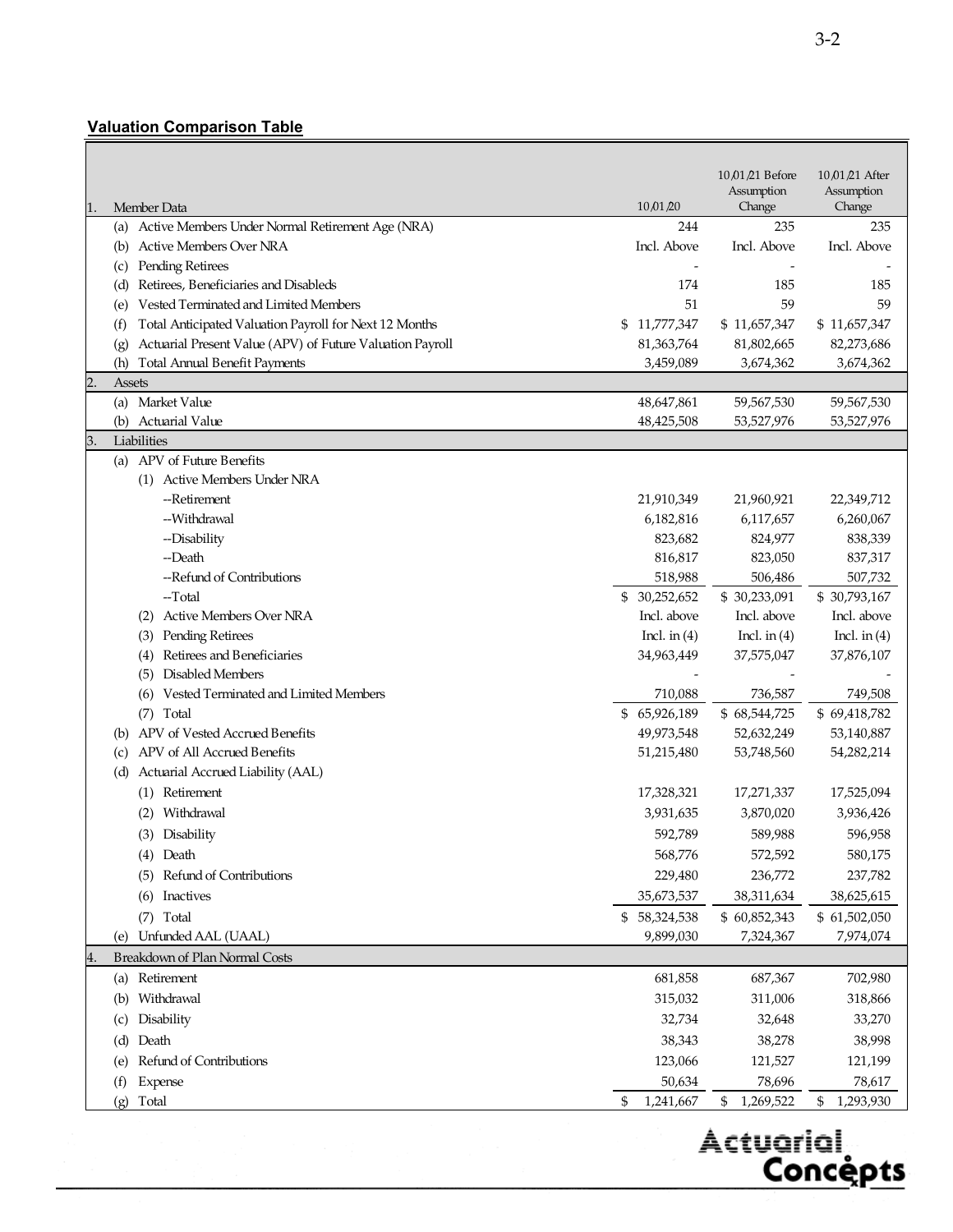# **Valuation Comparison Table (continued)**

| 5.  | Contribution Requirements* for Year Ended                                                         |    | 09 80 22  |     | 09 BO 23  |    | 09/30/23  |
|-----|---------------------------------------------------------------------------------------------------|----|-----------|-----|-----------|----|-----------|
|     | (a) Plan Normal Cost <sup>**</sup>                                                                | \$ | 1,241,667 | SS. | 1,269,522 | S. | 1,293,930 |
| (b) | Amortization Payment***                                                                           |    | 2,180,393 |     | 2,139,714 |    | 2,174,617 |
| (c) | <b>Total Plan Requirements</b>                                                                    | \$ | 3,422,060 | SS. | 3,409,236 | S. | 3,468,547 |
| (d) | Total Plan Requirement with Interest EOY Adjusted****                                             |    | 3,535,100 |     | 3,518,341 |    | 3,579,783 |
| (e) | Estimated Member Contributions with Interest EOY Adjusted****                                     |    | 513,919   |     | 508,437   |    | 508,470   |
| (f) | Total City Requirements with Interest EOY Adjusted****                                            |    | 3,021,181 |     | 3,009,904 |    | 3,071,313 |
| 6.  | Contribution Requirements* for Year Ended                                                         |    |           |     |           |    |           |
| (a) | Plan Normal Cost <sup>**</sup>                                                                    | \$ | 1,145,021 |     |           |    |           |
| (b) | Amortization Payment <sup>***</sup>                                                               |    | 1,864,211 |     |           |    |           |
| (c) | <b>Total Plan Requirements</b>                                                                    |    | 3,009,232 |     |           |    |           |
| (d) | Total Plan Requirement with Interest EOY Adjusted****                                             | S. | 3,111,324 |     |           |    |           |
| (e) | Actual Member Contributions with Interest EOY Adjusted****                                        |    | 546,641   |     |           |    |           |
| (f) | Total City Requirements with Interest EOY Adjusted****                                            |    | 2,564,683 |     |           |    |           |
|     | * Normal Cost and Amortization assumed payable at the end of each month and ending on date shown. |    |           |     |           |    |           |

\*\* Plan Normal Cost includes expense normal cost; also included in contributions paid for FYE 2021 and FYE 2022 of:  $$50,634 $78,696 $78,617$ 

\*\*\* Amortization payment based on a future payroll growth rate of 1.45%.

\*\*\*\* Interest EOY adjusted includes interest adjustments at the valuation interest rate on amounts to end of year.

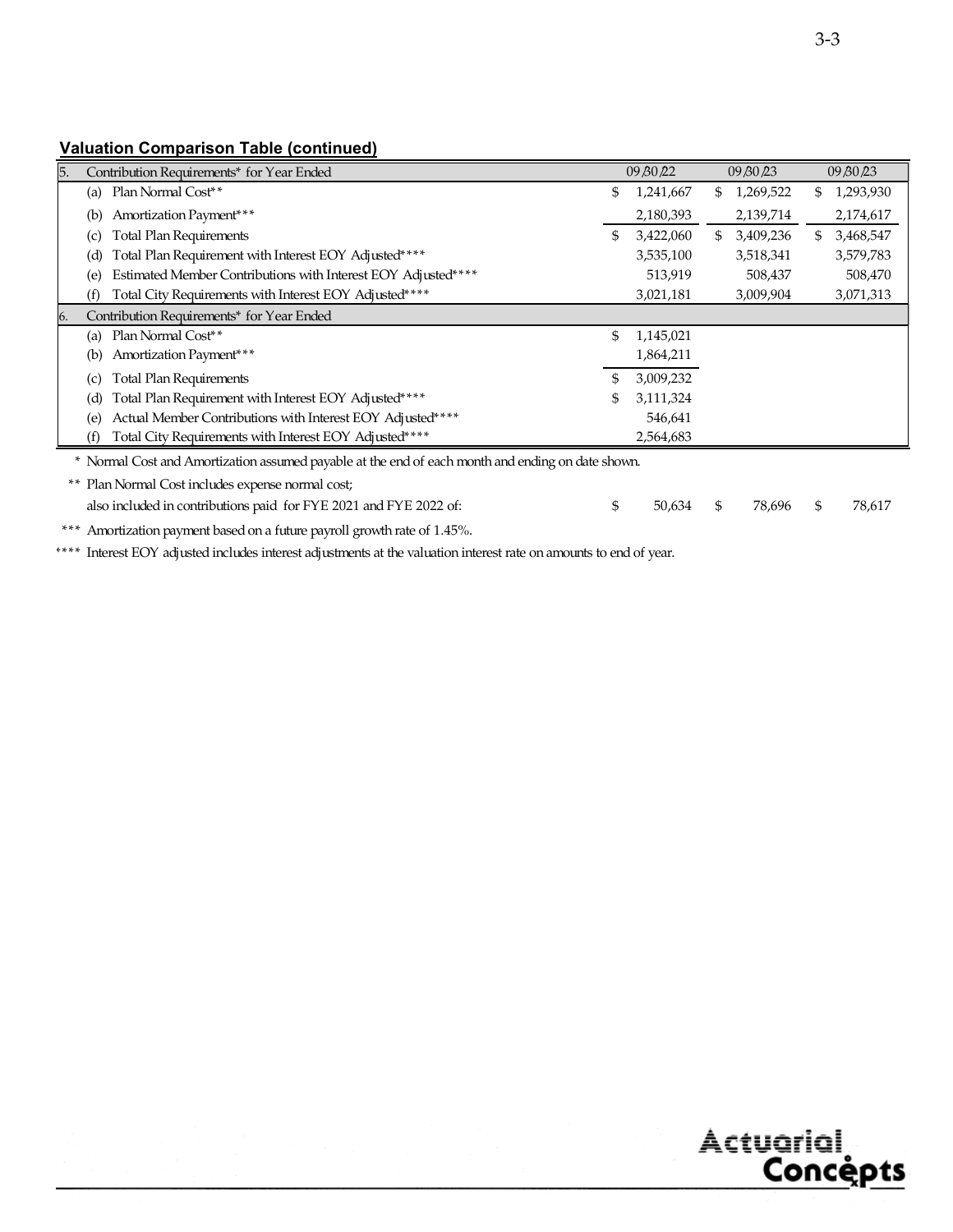# **Development of Past Excess Contributions (PEC)**

| Without Interest<br>Adjustment<br>PEC for Year Ended 9 80 21 |    | With Interest<br>Adjustment |               |               |
|--------------------------------------------------------------|----|-----------------------------|---------------|---------------|
| PEC Beginning of Year<br>(a)                                 |    |                             | \$            | 3,949,746     |
| (b)<br>Interest on PEC at Valuation Rate                     |    |                             |               | 288,331       |
| (1) Total Plan Contribution Requirements<br>(c)              | \$ | 3,009,232                   |               | 3,111,324     |
| (2) Contribution Required by Members (actual)                |    | 527,391                     |               | 546,641       |
| (3) Net Contribution Required                                | \$ | 2,481,841                   | $\mathfrak s$ | 2,564,683     |
| (d) (1) Actual City Contributions Paid*                      |    | 3,010,252                   |               | 3,120,126     |
| (2) Additional remaining requirement (if any)                |    | (528, 411)                  |               | (555, 443)    |
| (3) Amount paid by PEC                                       |    |                             |               | (555, 443)    |
| (4) Adjustment to balance UAAL with Outst. Balance**         |    |                             |               | (104, 524)    |
| PEC End of Year<br>(e)                                       |    |                             |               | 4,688,996 *** |

\* Includes expense normal cost amount of \$74619.

\*\* Use of payment delay method, along with the gain/loss disparity with member contributions, requires adjustment to balance the actual UAAL with the outstanding amortization bases based on minimum required funding.

\*\*\* Verification of PEC balance:

| Theoretical UAAL based on minimum funding (page 3-5) | 12,663,070 |
|------------------------------------------------------|------------|
| Actual UAAL (page 2-3)                               | 7,974,074  |
| Excess                                               | 4.688.996  |

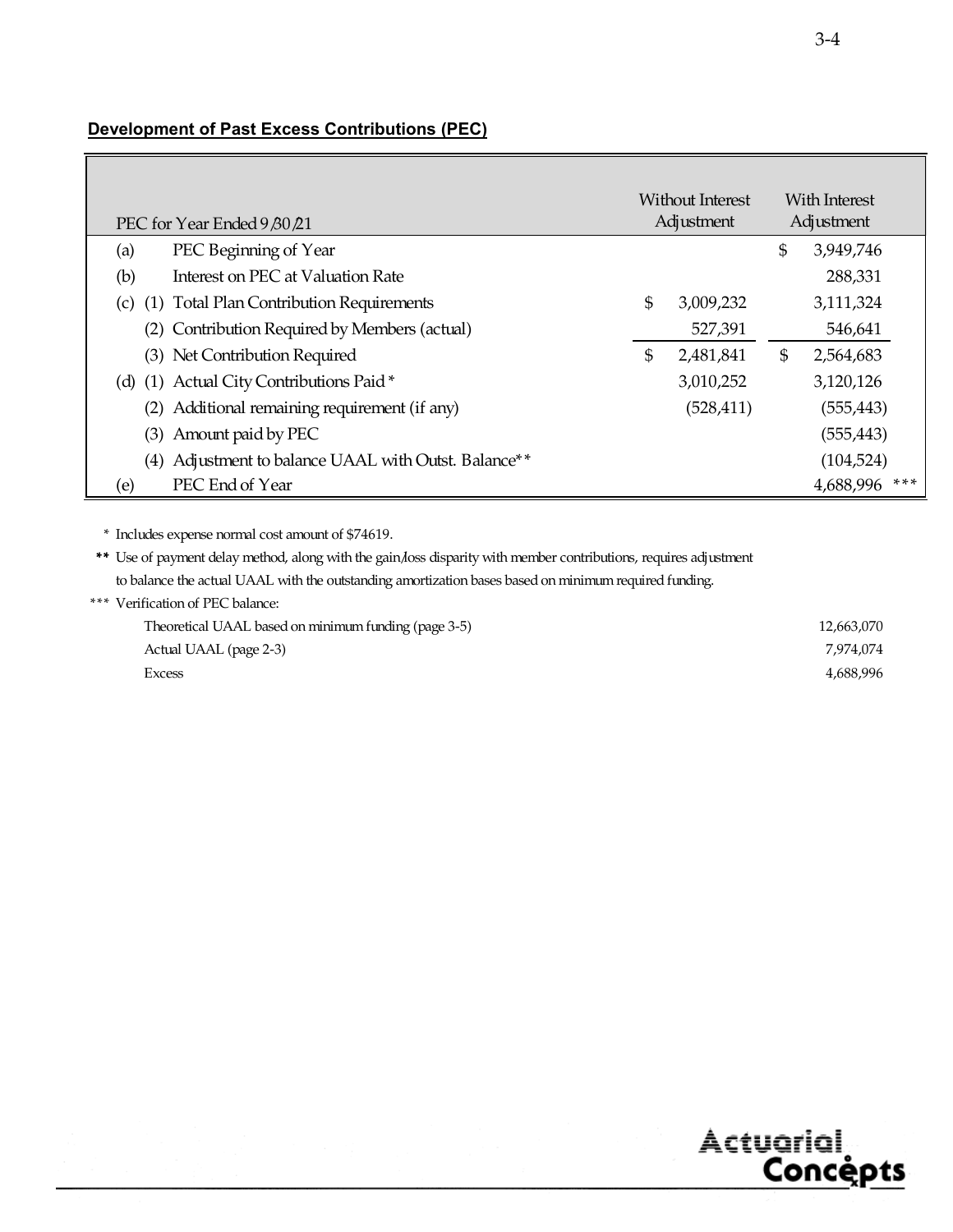# **Effect of Amortization Policy on Contribution Requirements**

UAAL bases established prior to October 1, 2011 have been consolidated into a single debit base and amortized over 12 years starting October 1, 2012. UAAL bases established on and after October 1, 2012 due to increases or decreases in liabilities attributable to changes in plan provisions, actuarial assumptions, and/or actuarial gains or losses will be amortized over 15 years as a level percent of future payroll from inception. In addition, one year was added to each existing base.

| <b>UAAL Bases</b>                                   | Date<br>Established | Years<br>Remaining at<br><b>Valuation Date</b> | Annual<br>Amortization<br>Payments* | Outstanding<br>Balance at<br><b>Valuation Date</b> |
|-----------------------------------------------------|---------------------|------------------------------------------------|-------------------------------------|----------------------------------------------------|
| <b>UAAL Fresh Start</b>                             | 10,01/12            | 4                                              | \$<br>889,446                       | \$<br>3,115,540                                    |
| 2010-11 Actuarial (Gain) Loss                       | 10,01,11            | 6                                              | 258,453                             | 1,288,376                                          |
| 2011-12 Actuarial (Gain) Loss                       | 10,01/12            | 7                                              | 221,911                             | 1,257,560                                          |
| 2012-13 Actuarial (Gain) Loss                       | 10,01/13            | 8                                              | 6,457                               | 40,760                                             |
| 2012-13 Plan Amendments and Actuarial Assumptions   | 10,01/13            | 8                                              | (16,354)                            | (103, 232)                                         |
| 2013-14 Actuarial (Gain) Loss and Assumption Update | 10,01/14            | 9                                              | 15,865                              | 109,837                                            |
| 2014-15 Actuarial (Gain) Loss and Assumption Update | 10,01/15            | 10                                             | 137,859                             | 1,034,113                                          |
| 2015-16 Actuarial (Gain) Loss and Assumption Update | 10,01/16            | 11                                             | 239,007                             | 1,923,589                                          |
| 2016-17 Actuarial (Gain) Loss and Assumption Update | 10,01/17            | 12                                             | 74,021                              | 634,064                                            |
| 2017-18 Actuarial (Gain) Loss and Assumption Update | 10,01/18            | 13                                             | (74,981)                            | (679, 021)                                         |
| 2018-19 Actuarial (Gain) Loss and Assumption Update | 10,01/19            | 14                                             | 161,425                             | 1,536,692                                          |
| 2019-20 Actuarial (Gain) Loss and Assumption Update | 10,01,20            | 14                                             | 291,584                             | 2,775,743                                          |
| 2020-21 Actuarial (Gain) Loss and Assumption Update | 10,01,21            | 15                                             | (30,076)                            | (270,952)                                          |
| Total                                               |                     |                                                | \$<br>2,174,617                     | \$<br>12,663,070                                   |

\* Amounts determined as a level percent of future payroll and assumed credited at the end of each month beginning one year after valuation date.



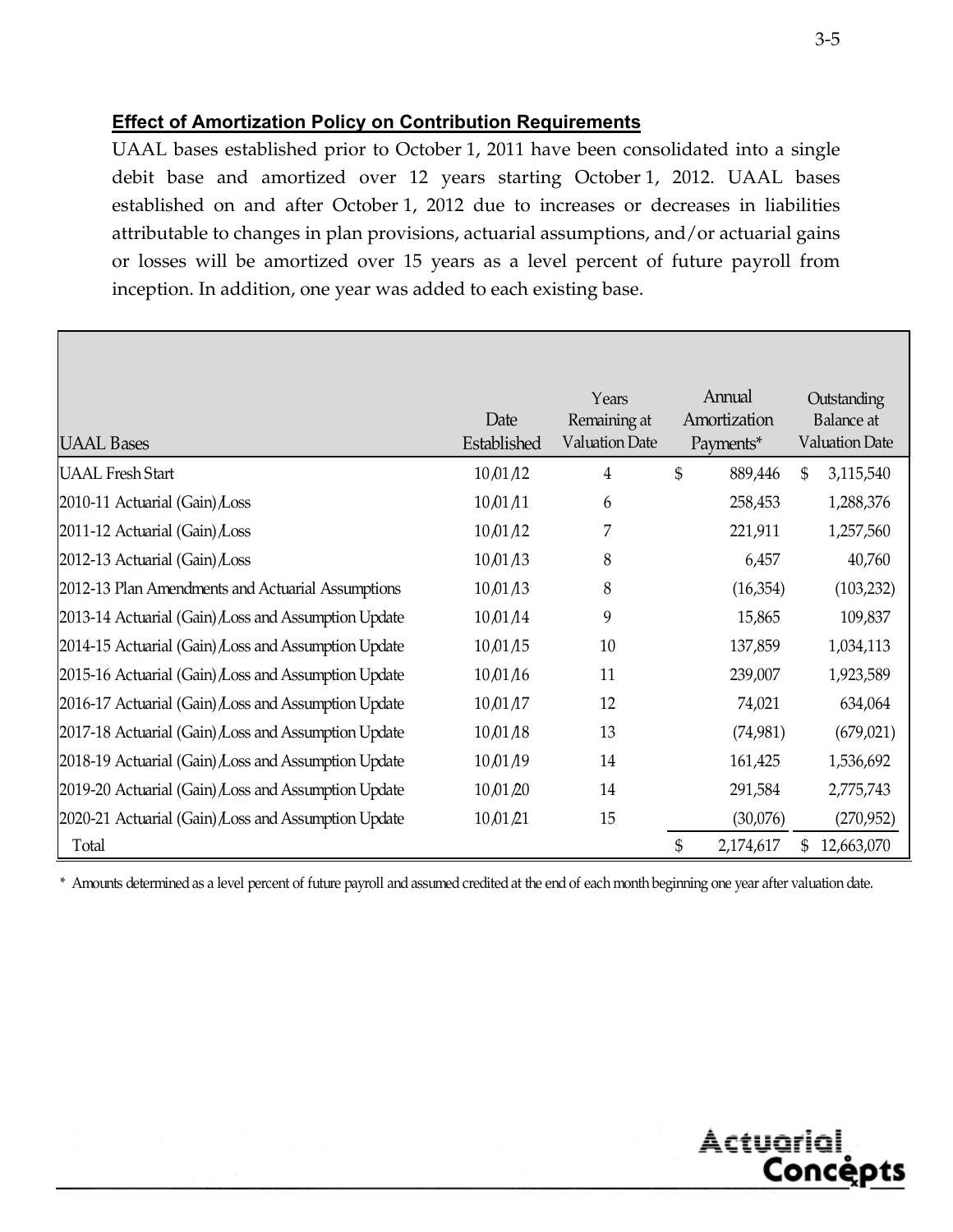| <b>UAAL Repayment Schedule</b> |  |
|--------------------------------|--|
|--------------------------------|--|

| Valuation Year      | <b>UAAL Balance</b> | Amortization<br>Payments |
|---------------------|---------------------|--------------------------|
| 10,01/21            | \$<br>12,663,070    | \$<br>2,174,617          |
| 10,01/22            | 11,330,999          | 2,206,150                |
| 10/01/23            | 9,901,538           | 2,238,139                |
| 10,01/24            | 8,336,598           | 1,341,892                |
| 10/01/25            | 6,625,953           | 1,361,349                |
| 10,01,26            | 5,717,518           | 1,103,347                |
| $10\sqrt{01/27}$    | 4,723,586           | 877,414                  |
| 10,01/28            | 3,924,478           | 901,083                  |
| 10,01/29            | 3,301,110           | 896,347                  |
| $10\sqrt{01\beta0}$ | 2,608,422           | 752,415                  |
| 10,01,81            | 1,870,749           | 487,311                  |
| $10\sqrt{01\beta2}$ | 1,228,575           | 407,655                  |
| 10/01/33            | 813,884             | 502,686                  |
| $10\sqrt{01\beta4}$ | 451,580             |                          |
| $10\sqrt{01\beta5}$ |                     |                          |



٦

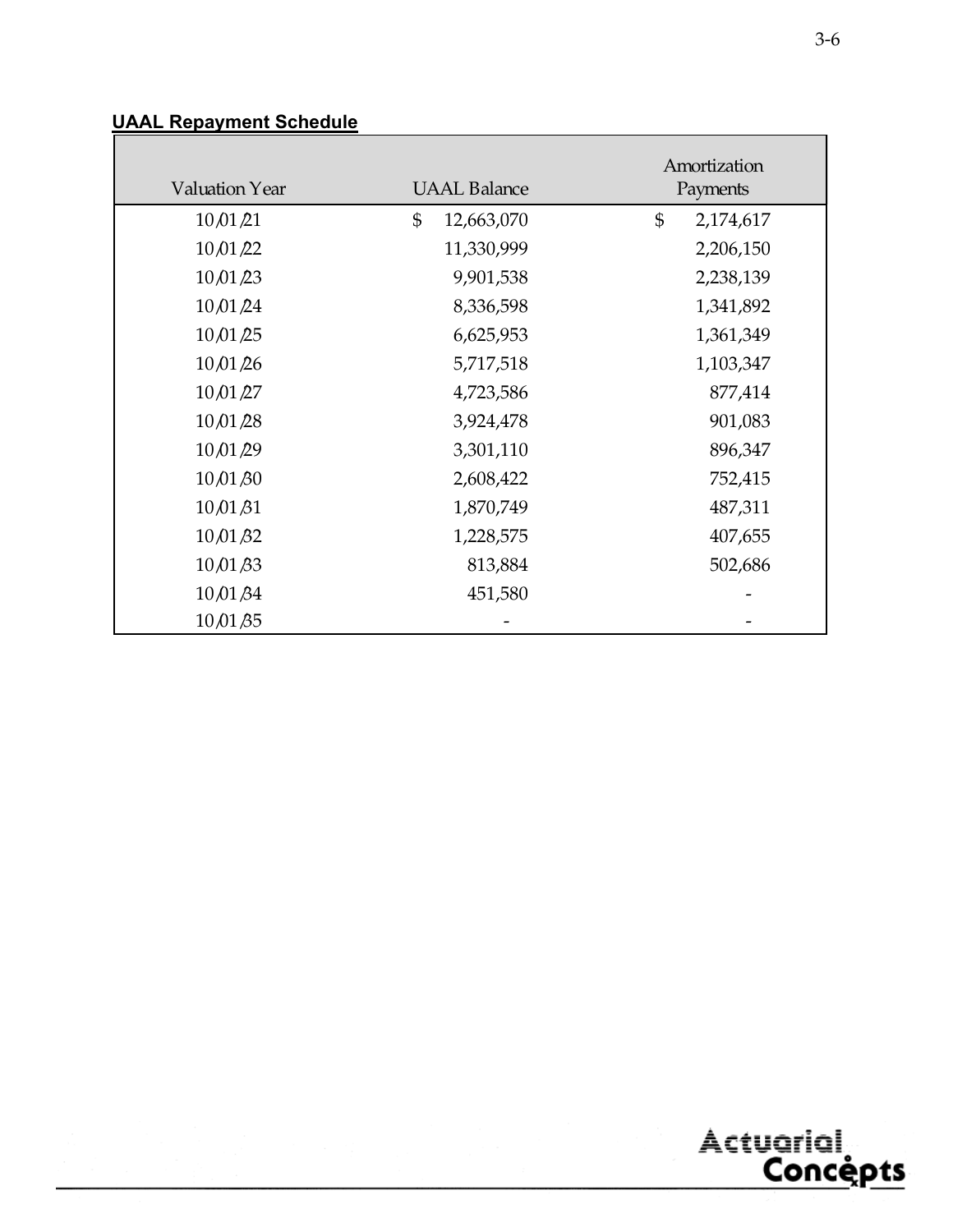# **Current Liabilities/Plan Asset Comparison\***

# Accumulated Plan Benefits

|                                                                                                                                                                                                                                                           |                    | $10$ $\Lambda$ $\Omega$                           |                | $10$ $\Lambda$ $\beta$ $1$                          |
|-----------------------------------------------------------------------------------------------------------------------------------------------------------------------------------------------------------------------------------------------------------|--------------------|---------------------------------------------------|----------------|-----------------------------------------------------|
| 1. Actuarial Present Value** (APV) of Vested Accrued Benefits<br>(a) Vested Terminated and Limited Members<br>(b) Retirees and Beneficiaries<br>(c) DROP Retirees Account Balances<br>(d) Active Participants<br>(e) Total APV of Vested Accrued Benefits | \$<br>$\mathbb{S}$ | 654,870<br>33,752,066<br>13,478,079<br>47,885,015 | $\mathfrak{S}$ | 682,031<br>36,273,625<br>13,695,741<br>\$50,651,397 |
| 2. APV of Nonvested Accrued Benefits                                                                                                                                                                                                                      |                    | 1,131,159                                         |                | 1,204,901                                           |
| 3. APV of Accumulated Plan Benefits $[(1)+(2)]$                                                                                                                                                                                                           | \$                 | 49,016,174                                        |                | \$51,856,298                                        |
| 4. Actuarial Value of Assets                                                                                                                                                                                                                              |                    | 48,425,508                                        |                | 53,527,976                                          |
| 5. Excess (if any) of APV of Accumulated Plan<br>Benefits over the Actuarial Value of Assets [(3)-(4)]                                                                                                                                                    |                    | 590,666                                           |                |                                                     |
| 6. Percent Funded $[(4)(3)]$                                                                                                                                                                                                                              |                    | 99%                                               |                | 103%                                                |
| <b>Statement of Changes in Accumulated Plan Benefits</b>                                                                                                                                                                                                  |                    |                                                   |                |                                                     |
| 1. APV of Accumulated Plan Benefits at<br>$10$ $\Lambda$ $\beta$ 0                                                                                                                                                                                        |                    |                                                   |                | \$49,016,174                                        |
| 2. Increase (Decrease) During the Year Attributable to:<br>(a) Plan Amendment<br>(b) Change in Actuarial Assumptions<br>(c) System Changes<br>(d) DROP Retiree Account Changes<br>(e) Benefit Payments<br>(f) Change in Benefits and APV Factors          |                    |                                                   |                | (3,683,439)<br>6,523,563                            |
| 3. APV of Accumulated Plan Benefits at<br>$10$ $\Lambda$ $\lambda$ 21                                                                                                                                                                                     |                    |                                                   |                | \$51,856,298                                        |

\* Per Florida Statute 112.63 funded status.

\*\* Based on 7.75% interest, FRS Mortality Table and other assumed decrements as described in Appendix B.

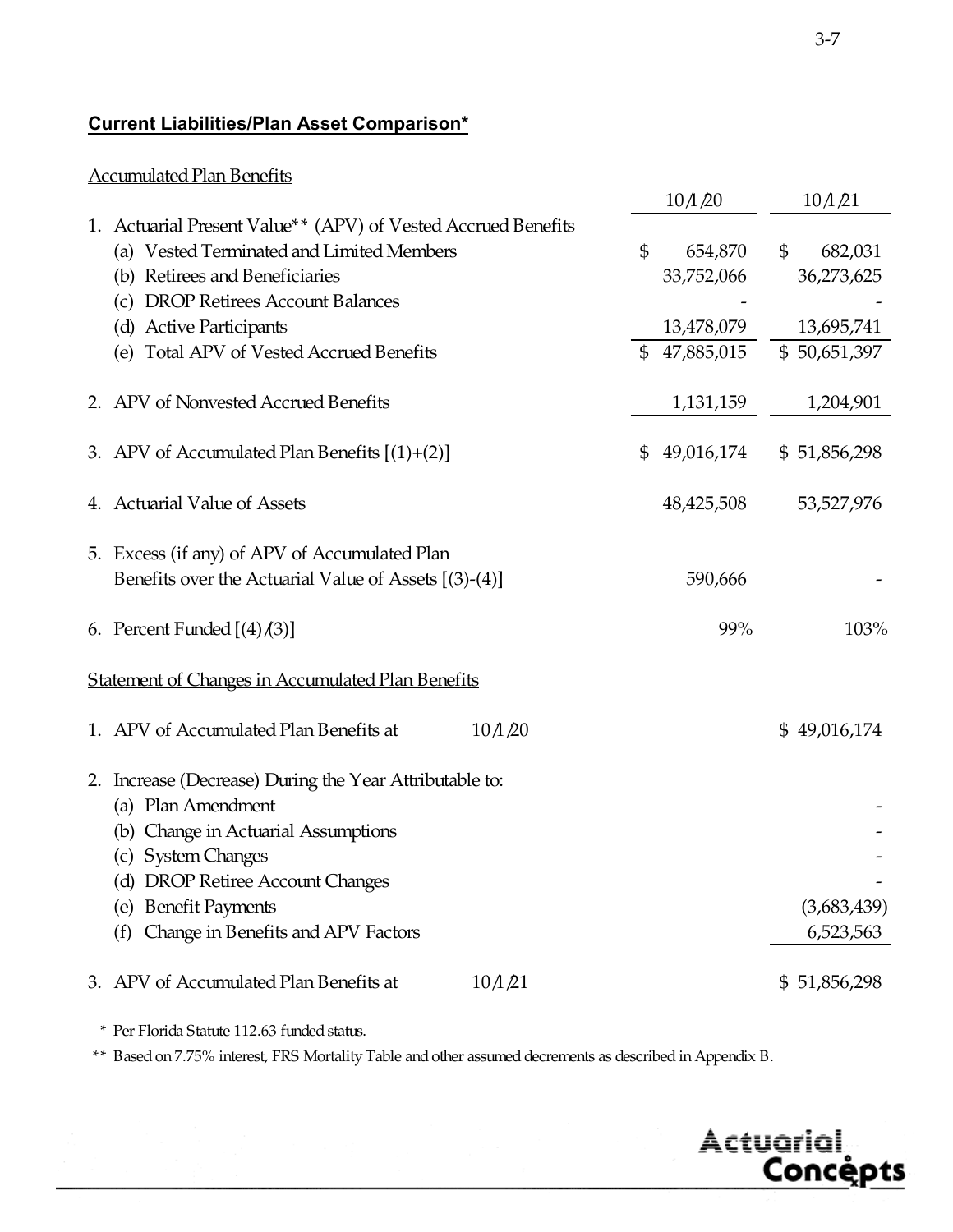| Period Ended<br>September 30 | Actual Rate of<br>Increase | <b>Assumed Rate</b><br>of Increase |
|------------------------------|----------------------------|------------------------------------|
| 2010                         | 2.76%                      | 5.36%                              |
| 2011                         | 5.86%                      | $0.00\%$                           |
| 2012                         | 2.98%                      | $0.00\%$                           |
| 2013                         | $3.30\%$                   | 4.05%                              |
| 2014                         | 7.75%                      | $4.02\%$                           |
| 2015                         | 5.21%                      | 3.97%                              |
| 2016                         | $9.22\%$                   | 4.04%                              |
| 2017                         | 7.31%                      | 4.14%                              |
| 2018                         | 6.25%                      | 4.16%                              |
| 2019                         | 7.30%                      | 4.12%                              |
| 2020                         | 7.83%                      | 4.09%                              |
| 2021                         | $6.00\%$                   | 4.15%                              |

# **Comparison of Actual and Assumed Salary Increases**

# **Comparison of Actual and Assumed Investment Returns\***

| Period Ended<br>September 30 | Actual Rate of<br>Return* | <b>Assumed Rate</b><br>of Return |
|------------------------------|---------------------------|----------------------------------|
| 2010                         | 4.32%                     | 8.00%                            |
| 2011                         | 1.17%                     | 7.75%                            |
| 2012                         | 0.11%                     | 7.75%                            |
| 2013                         | 7.49%                     | 7.75%                            |
| 2014                         | 9.68%                     | 7.75%                            |
| 2015                         | 8.03%                     | 7.75%                            |
| 2016                         | 9.56%                     | 7.70%                            |
| 2017                         | 9.93%                     | 7.70%                            |
| 2018                         | 8.53%                     | 7.65%                            |
| 2019                         | 6.61%                     | 7.60%                            |
| 2020                         | 8.36%                     | 7.50%                            |
| 2021                         | 11.02%                    | 7.30%                            |

\* Measured on actuarial value of assets.

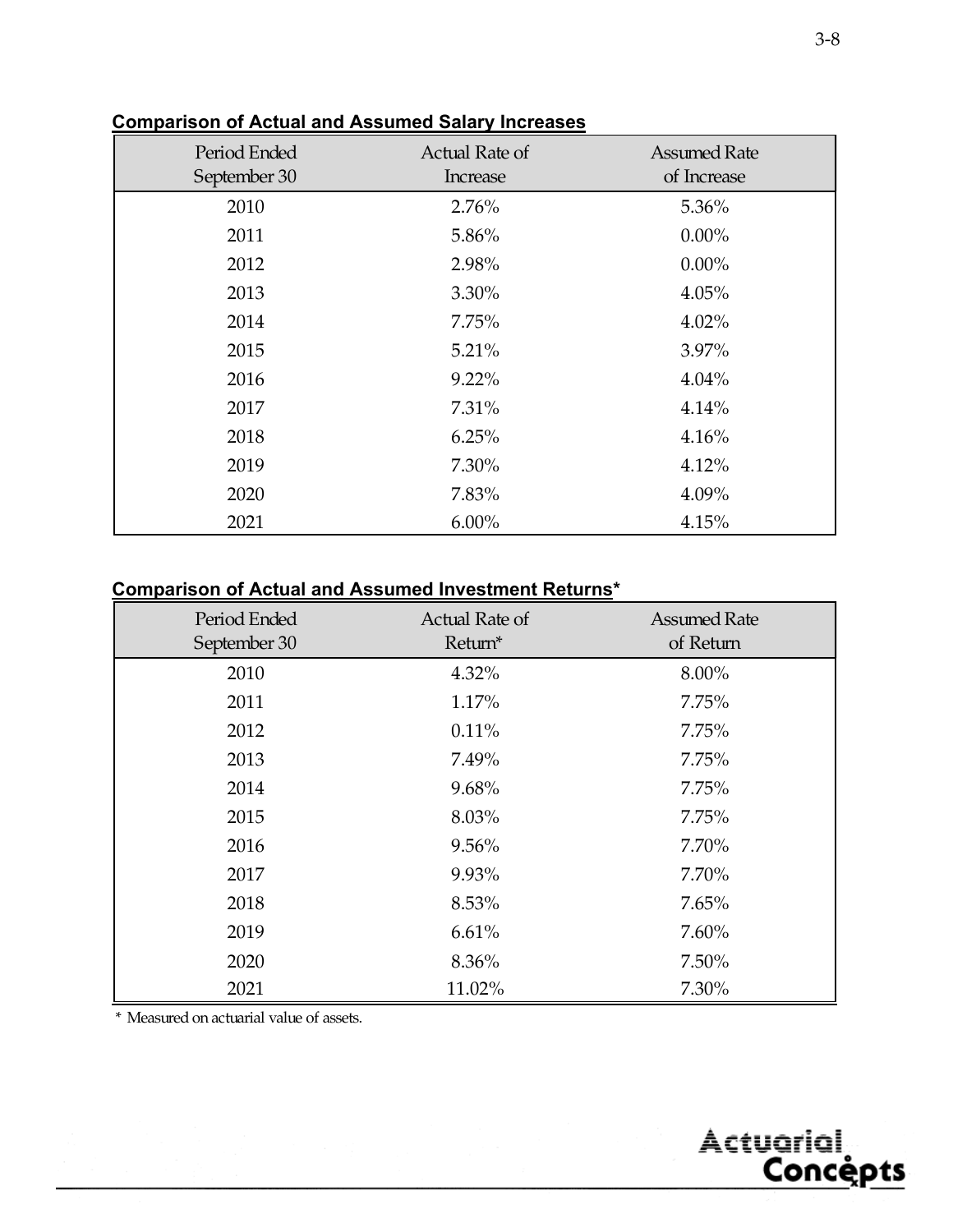|                | Plan Year Ended September 30, 2021 |    |            |                                                              |  |  |  |  |  |
|----------------|------------------------------------|----|------------|--------------------------------------------------------------|--|--|--|--|--|
| $\mathbb{R}$   |                                    | 2I |            | , where                                                      |  |  |  |  |  |
| $M1+M2-I$      |                                    |    |            |                                                              |  |  |  |  |  |
|                | $=$                                | \$ | 5,322,883  | the interest, dividends, plus appreciation or (depreciation) |  |  |  |  |  |
| M1             | $=$                                |    |            | 48,425,508 beginning actuarial value                         |  |  |  |  |  |
| M <sub>2</sub> | $=$                                |    |            | 53,527,976 ending actuarial value                            |  |  |  |  |  |
| $\mathbb{R}$   |                                    | \$ | 10,645,766 |                                                              |  |  |  |  |  |
|                |                                    | \$ | 96,630,601 |                                                              |  |  |  |  |  |
| $\mathbb R$    |                                    |    | 11.02%     |                                                              |  |  |  |  |  |

# **Calculation of Actual Rate of Investment Return**

# **Actuarial Present Value of Future Contributions for Active Members**

\$ 3,290,947

# **Additional Disclosures**

There are no additional disclosures required under Rules 22D-1.003(4)(f) and (g) of the State of Florida, Department of Management Services, Division of Retirement.



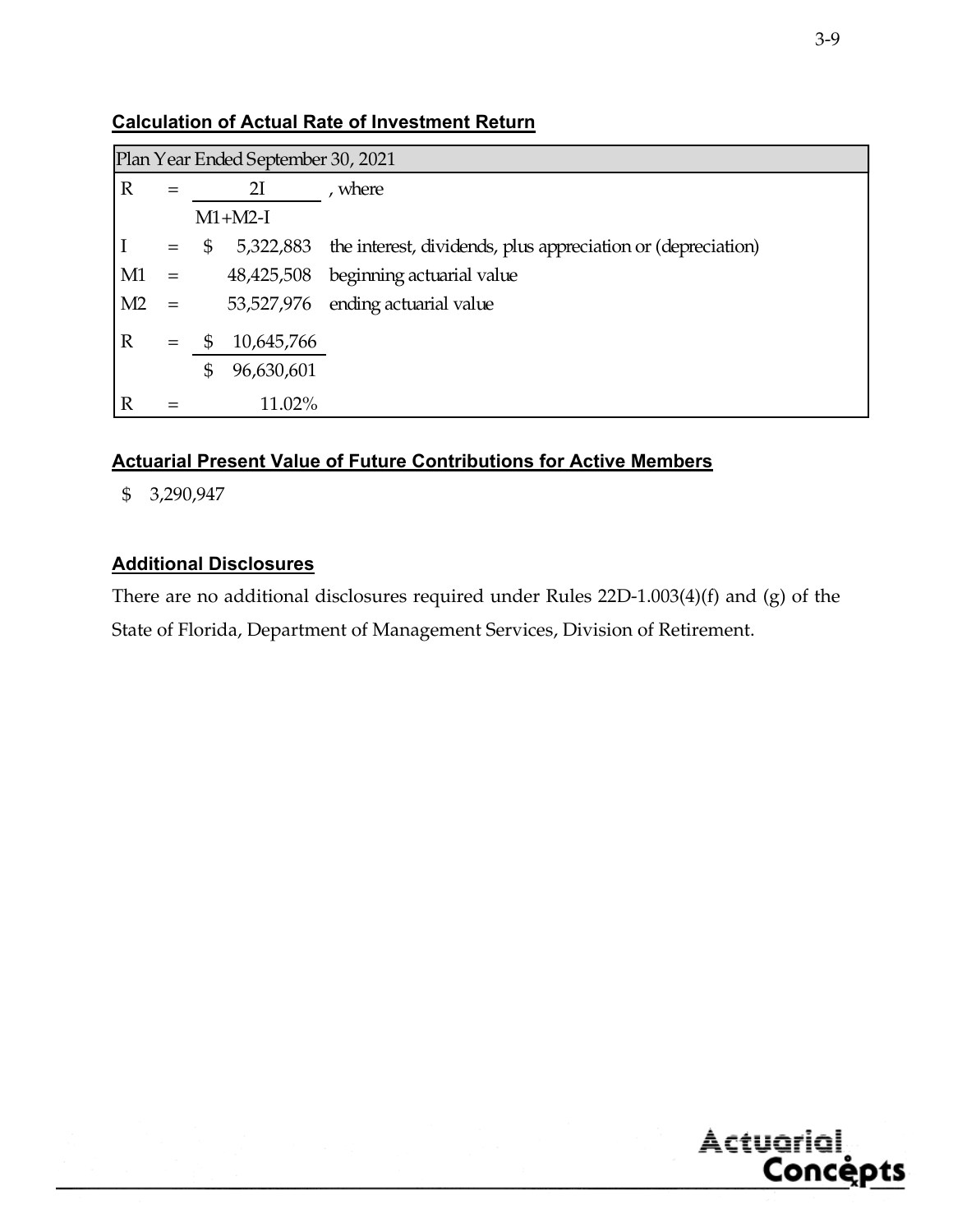# **SUMMARY OF PLAN PROVISIONS THAT AFFECT THE VALUATION**

# **Definitions**

| 1. | Ordinances:                 | Original Ordinance: St. Augustine Code -<br>Chapter 20                                                                                                                                                                                                                                                                                                                                                                                                                                                    |
|----|-----------------------------|-----------------------------------------------------------------------------------------------------------------------------------------------------------------------------------------------------------------------------------------------------------------------------------------------------------------------------------------------------------------------------------------------------------------------------------------------------------------------------------------------------------|
|    |                             | Amendments:<br>$\#2002-05$ , $\#2006-06$ , $\#2008-27$ ,<br>#2010-32, #2014-03                                                                                                                                                                                                                                                                                                                                                                                                                            |
| 2. | Participant:                | All permanent employees of the City, other than<br>firefighters or police officers, are eligible for<br>participation in the Plan upon date of hire.                                                                                                                                                                                                                                                                                                                                                      |
| 3. | Participant Contributions:  | 4% of Salary contributed by Participants and 1%<br>of Compensation contributed by City on behalf<br>of the Participants for a total of 5% of Salary.                                                                                                                                                                                                                                                                                                                                                      |
| 4. | Credited Service:           | The number of full and fractional years worked<br>as a Member from date of hire to date of<br>termination or retirement. Members are also<br>allowed to purchase up to three years of prior<br>military or governmental service.                                                                                                                                                                                                                                                                          |
| 5. | Compensation:               | Total cash remuneration paid to an employee for<br>services rendered during a particular year,<br>including base salary, cost-of-living payments,<br>workers'<br>longevity<br>compensation<br>pay,<br>payments, special incentive pay and sick leave or<br>taken<br>during<br>the<br>vacation<br>leave<br>year.<br>Compensation shall not include payments for<br>accrued leave<br>not taken, termination<br><b>or</b><br>severance pay, overtime pay and any other<br>payment not specifically included. |
| 6. | Final Average Compensation: | One-twelfth of the average of a Participant's<br>annual Compensation for the 60 highest months<br>of the last 120 months of Credited Service, as of<br>the date of benefit determination.                                                                                                                                                                                                                                                                                                                 |
| 7. | <b>Accrued Benefit:</b>     | A monthly benefit payable for life, with 60%                                                                                                                                                                                                                                                                                                                                                                                                                                                              |



continued to a surviving eligible spouse or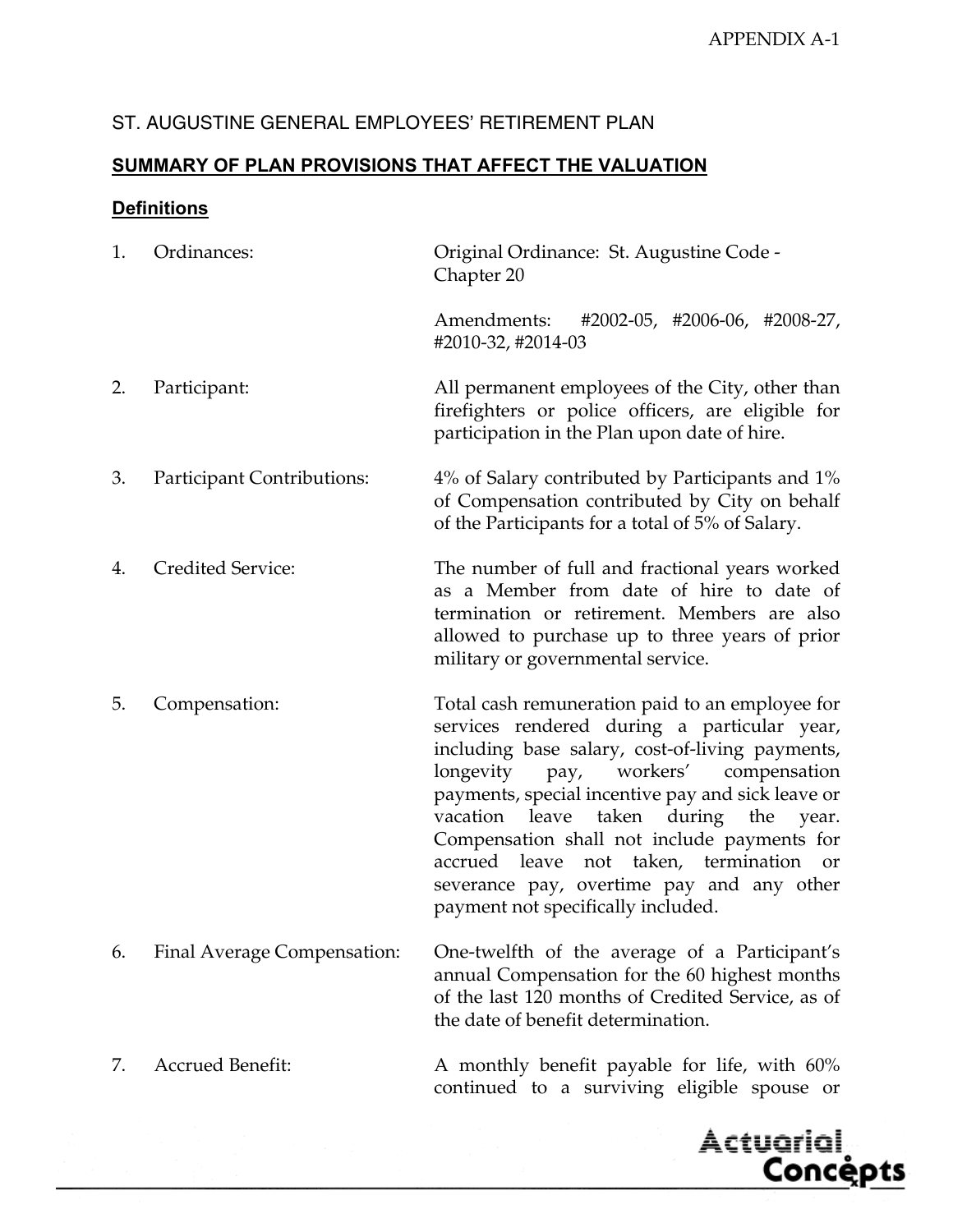domestic partner, prorated depending on February 1, 2014 retirement eligibility, starting at Normal Retirement Age, equal to 2.5% of Final Average Compensation times Credited Service not greater than 35 years.

#### 8. Annuity Supplement: <u>Eligible Senior Managers and Directors – Pay</u> Grade 32 and Above

 A supplement to provide an additional retirement allowance to eligible senior managers and directors pay grade 32 or above, who retire on or after March 31, 2002, with 10 or more years of Credited Service earned after March 31, 2002, as follows:

 Annuity Amount - 0.5% of Final Average Compensation times credited service up to 35 years for service in pay grades 32 through 35 plus 1.0% of Final Average Compensation times credited service up to 35 years for eligible members with service in pay grades 36 or higher.

 Terms - Payable starting at any early or normal retirement based on the same terms and conditions as retirement.

#### Police Chief or Fire Chief

 A supplemental allowance equal to 3.5% of Final Average Compensation for each year of service as Chief. This supplement will be reduced by the Participant's benefit, including any annuitized DROP accumulation, under the City police officers or firefighters retirement plan for the same Chief service only.

 Terms - Payable at normal retirement based on the same terms and conditions as retirement.

9. Normal Retirement: Eligibility Date - The earliest of age 65 and five years of Credited Service or age 60 and 10 years of Credited Service, or age 55 and 25 years of Credited Service.

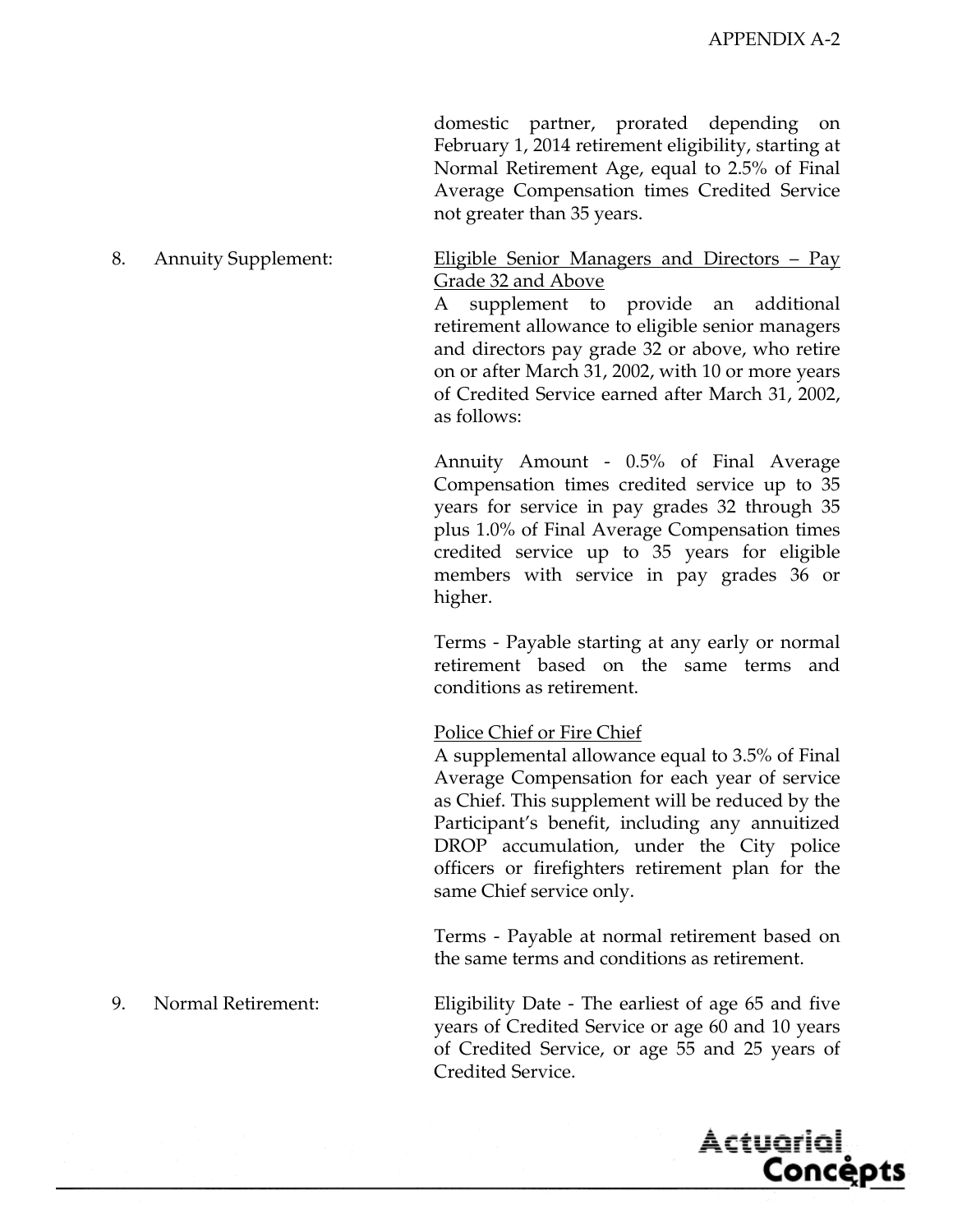Benefit - Accrued Benefit payable as of the Normal Retirement Date.

10. Early Retirement: Eligibility Date – age 50 with 10 years of Credited Service.

> Benefit – Accrued Benefit reduced by 1/4% for each month prior to Normal Retirement Date.

11. Delayed Retirement: Eligibility Date - After Normal Retirement Date, but not beyond age 70.

> Benefit - Accrued Benefit payable as of the Delayed Retirement Date.

- 12. Disability: A Participant with five years of Credited Service who terminates City employment due to disability in line of duty shall remain a participant while being paid under the group disability contract and shall be credited with service and shall be considered to have earned Compensation at a rate equal to Final Average Compensation as of the date of termination for the period for which he receives disability payments.
- 13. Death Benefit before

Retirement: If a Participant with five years of Credited Service dies, the eligible spouse, eligible children and/or domestic partner shall be entitled to a percentage of the Accrued Benefit in accordance with the following schedule:

|                                                                   | Eligible Spouse |               |
|-------------------------------------------------------------------|-----------------|---------------|
|                                                                   | or Eligible     | Eligible      |
|                                                                   | Domestic        | Children (in  |
| <b>Survivors</b>                                                  | Partner         | equal shares) |
| Spouse or Eligible Domestic Partner and No Children               | 60%             |               |
| Spouse or Eligible Domestic Partner and One Child                 | 60%             | 10%           |
| Spouse or Eligible Domestic Partner and Two or More Children      | 60%             | 20%           |
| One Child and No Spouse or Eligible Domestic Partner              |                 | 40%           |
| Two Children and No Spouse or Eligible Domestic Partner           |                 | 50%           |
| Three or More Children and No Spouse or Eligible Domestic Partner |                 | 60%           |

14. Death Benefit after

Retirement: Subject to the terms of the optional benefit form (if any) elected.

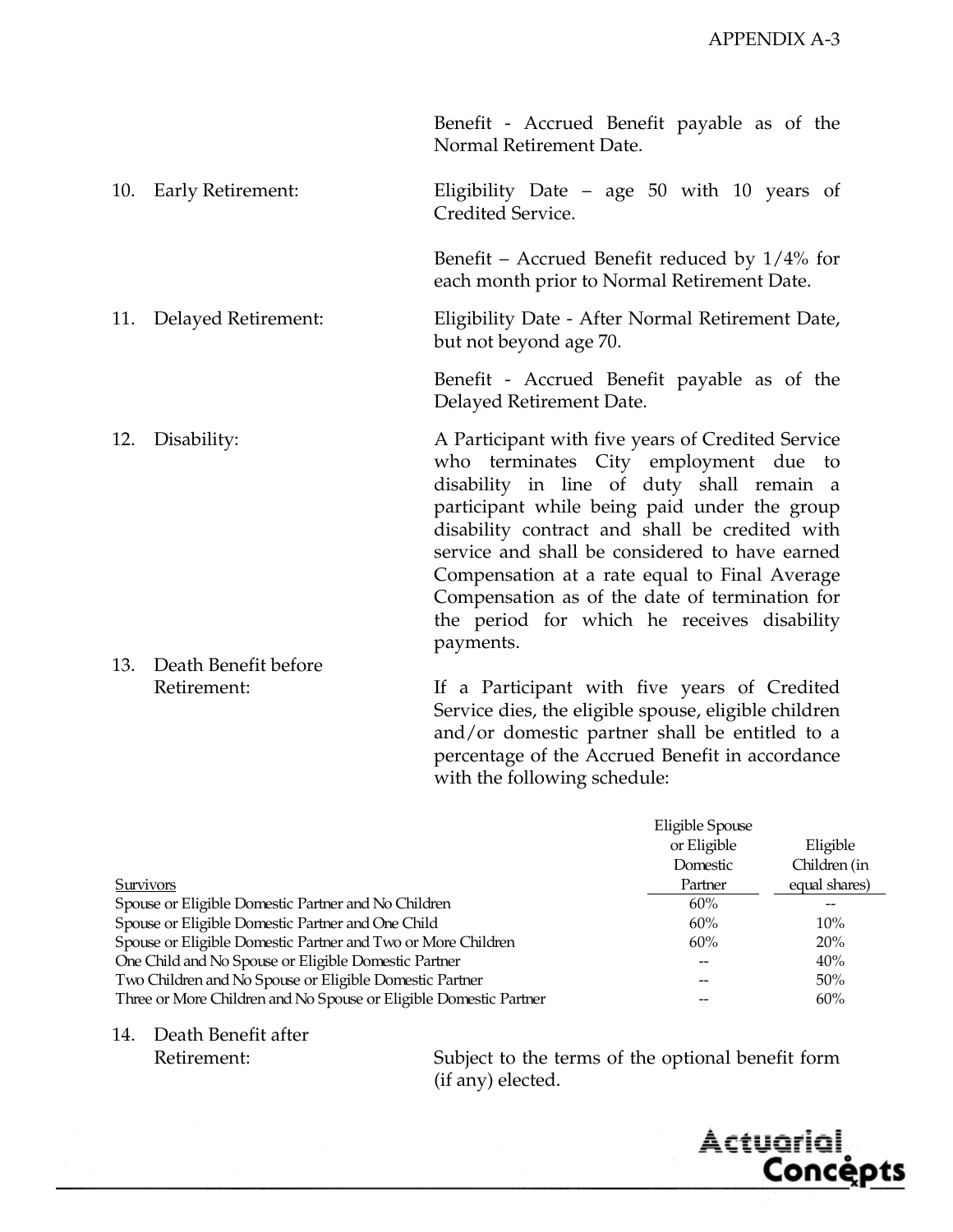15. Termination Benefit: If a Participant terminates prior to completing 10 years of Credited Service, the Participant is entitled to a refund, with interest, of the Participant Contributions. After completion of 10 years of Credited Service, a Participant is entitled to a benefit equal to the Accrued Benefit payable at Normal Retirement Date.

16. BAC DROP: Members with 10 or more years of service who have attained age and service conditions for normal retirement but are within 5 years of the earliest Normal Retirement Date may elect to have their retirement benefits calculated as if the Member had retired at an eligible Normal Retirement Date up to 5 years earlier on or after February 13, 2006. Benefits that would have been payable are accumulated at interest to date of termination and paid or rolled over in a single sum, and payments are made directly to the Member thereafter.

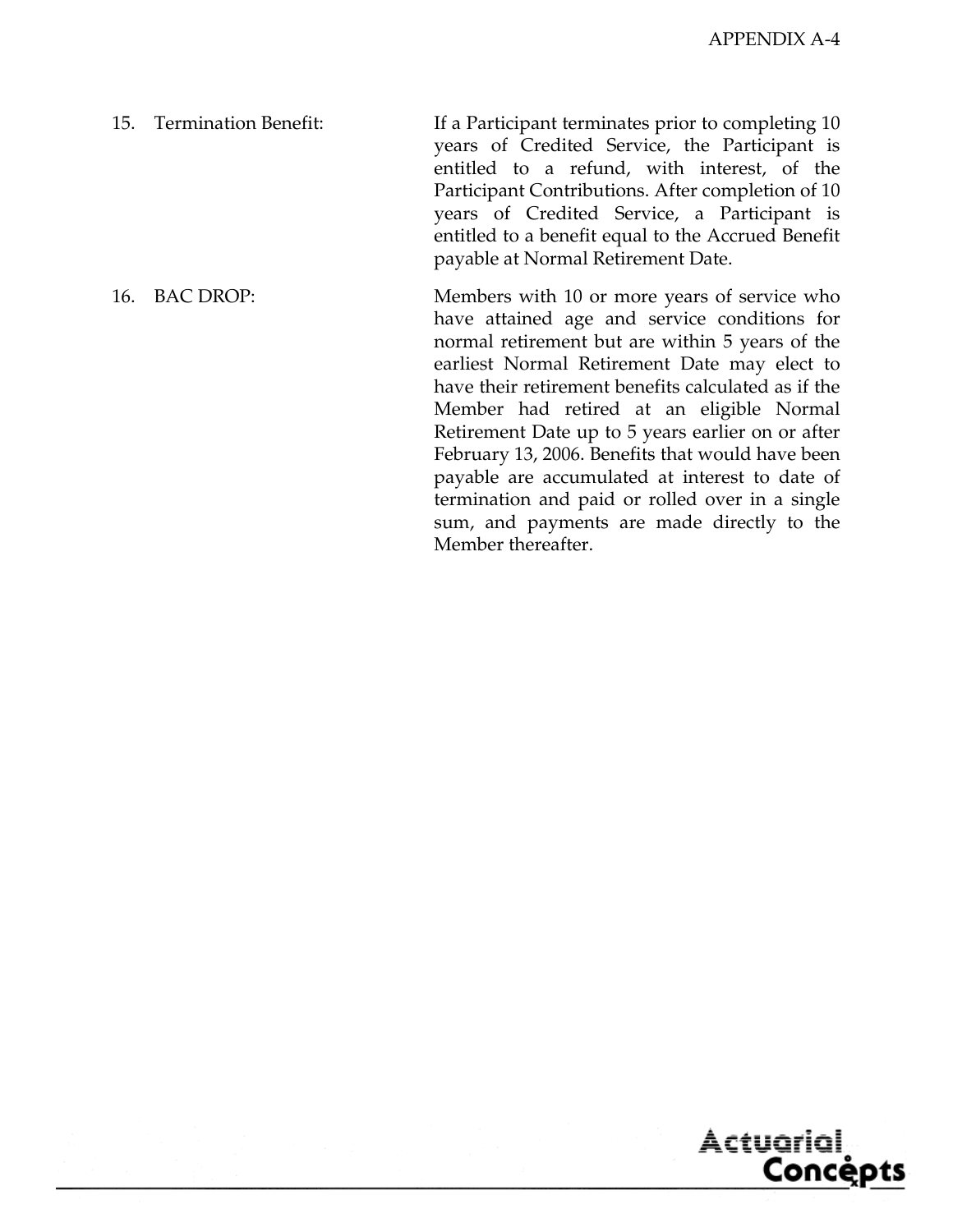# **ACTUARIAL ASSUMPTIONS AND ACTUARIAL COST METHOD SUMMARY**

# **Actuarial Assumptions**

- 1. Investment Return: 7.20% per annum, compounded annually\*; net of investment expense. \*Underlying long-term rate of inflation of 2.75% per annum.
- 2. Salary Increase Rates:

| Service | Rate    |
|---------|---------|
| <25     | $7.0\%$ |
| 25-31   | 6.0%    |
| 32-39   | 5.0%    |
| 40-49   | $4.0\%$ |
| $50+$   | $3.5\%$ |

3. Healthy Mortality Rates:

|            | RP-2000 50%         | RP-2000 100%         |
|------------|---------------------|----------------------|
|            | <b>White Collar</b> | <b>White Collar-</b> |
|            | 50% Blue Collar-    | Female Scale         |
|            | Male Scale BB       | ΒB                   |
| <u>lge</u> | Male                | Female               |
| 25         | $0.04\%$            | $0.02\%$             |
| 30         | $0.05\%$            | $0.03\%$             |
| 35         | 0.08%               | 0.05%                |
| 40         | $0.11\%$            | $0.06\%$             |
| 45         | 0.16%               | $0.10\%$             |
| 50         | $0.22\%$            | 0.16%                |
| 55         | $0.37\%$            | 0.26%                |
| 60         | $0.69\%$            | $0.47\%$             |
|            |                     |                      |

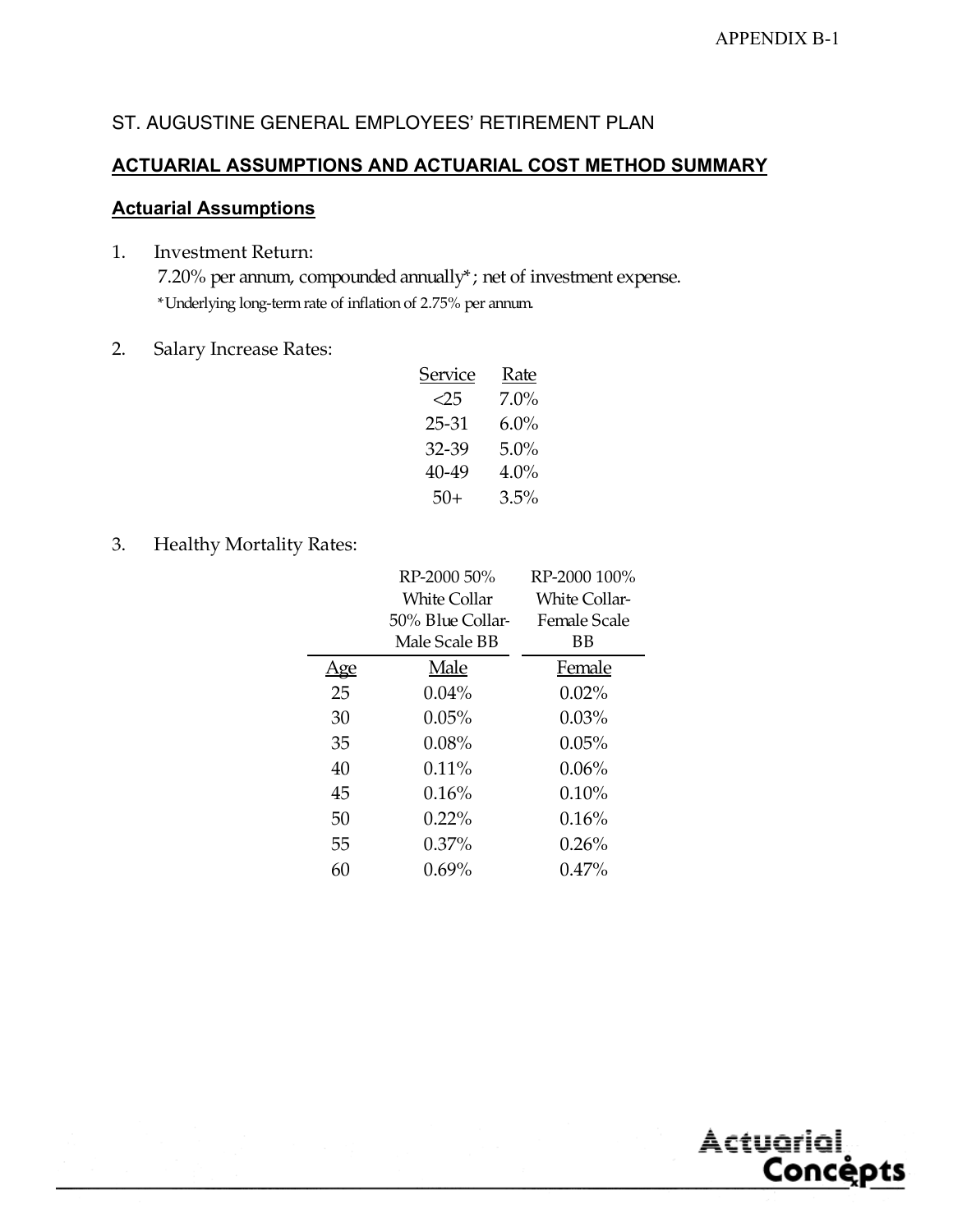# 4. Disabled Mortality Rates:

|            | RP-2000 100%      | RP-2000 100%        |
|------------|-------------------|---------------------|
|            | Disabled Male set | Disabled Female set |
|            | back four years   | forward two years   |
| <u>Age</u> | Male              | Female              |
| 25         | 2.26%             | 0.75%               |
| 30         | 2.26%             | 0.75%               |
| 35         | $2.26\%$          | $0.75\%$            |
| 40         | 2.26%             | 0.75%               |
| 45         | 2.26%             | $0.90\%$            |
| 50         | 2.38%             | 1.35%               |
| 55         | $3.03\%$          | 1.87%               |
| 60         | $3.67\%$          | $2.41\%$            |

# 5. Retirement Rates:

|            | Service |         |        |  |  |  |  |  |  |
|------------|---------|---------|--------|--|--|--|--|--|--|
| <u>Age</u> | 5-9     | 10-24   | $25+$  |  |  |  |  |  |  |
| 55         | 5%      | 5%      | 5%     |  |  |  |  |  |  |
| 56-59      | 5%      | 5%      | 5%     |  |  |  |  |  |  |
| 60         | 5%      | 15%     | 15%    |  |  |  |  |  |  |
| 61         | 5%      | 15%     | 15%    |  |  |  |  |  |  |
| 62         | 5%      | 25%     | 25%    |  |  |  |  |  |  |
| 63         | 5%      | 25%     | 25%    |  |  |  |  |  |  |
| 64         | 25%     | 40%     | 75%    |  |  |  |  |  |  |
| 65         | 25%     | 40%     | 75%    |  |  |  |  |  |  |
| 66         | 25%     | 40%     | 40%    |  |  |  |  |  |  |
| 67         | 50%     | 40%     | 40%    |  |  |  |  |  |  |
| 68         | 50%     | 40%     | $40\%$ |  |  |  |  |  |  |
| 69         | 50%     | $100\%$ | 100%   |  |  |  |  |  |  |
| 70+        | 100%    | 100%    | 100%   |  |  |  |  |  |  |

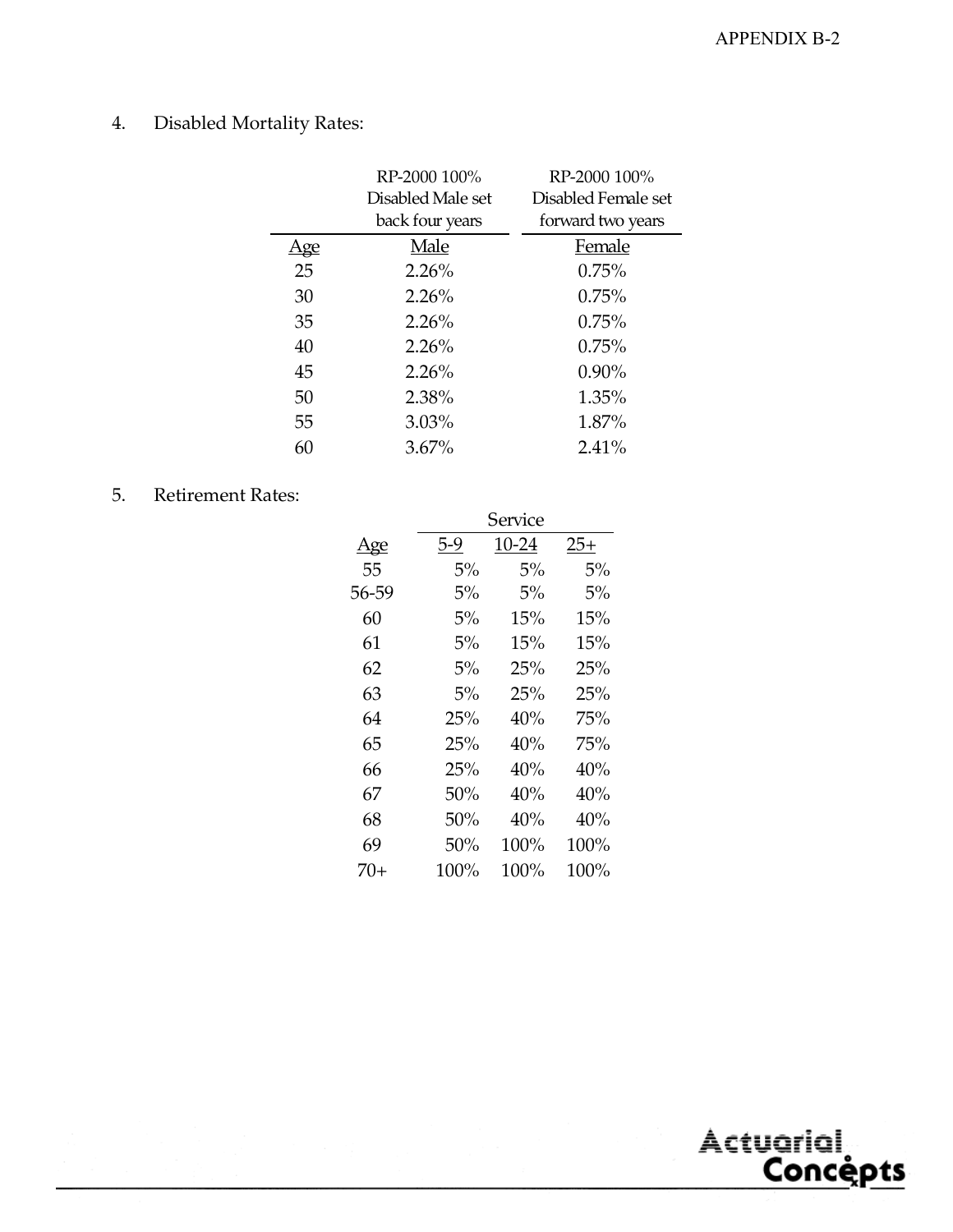# 6. Termination Rates:

|           | Service |         |         |         |       |                                                                                               |      |          |         |       |         |       |     |      |
|-----------|---------|---------|---------|---------|-------|-----------------------------------------------------------------------------------------------|------|----------|---------|-------|---------|-------|-----|------|
|           | Male    |         |         |         |       |                                                                                               |      | Female   |         |       |         |       |     |      |
| Age       |         | $0 - 1$ | $1 - 2$ | $2 - 3$ | $3-4$ | $4-5$                                                                                         | $5+$ | $\theta$ | $0 - 1$ | $1-2$ | $2 - 3$ | $3-4$ | 4-5 | $5+$ |
| $30$      |         |         |         |         |       | 35.40% 24.60% 17.50% 18.20% 14.30% 17.60% 8.00% 33.30% 34.50% 5.00% 19.00% 7.10% 5.00% 3.00%  |      |          |         |       |         |       |     |      |
| $30 - 39$ |         |         |         |         |       | 35.40% 24.60% 17.50% 18.20% 14.30% 17.60% 4.50% 33.30% 34.50% 5.00% 19.00% 7.10% 5.00% 3.00%  |      |          |         |       |         |       |     |      |
| 40-44     |         |         |         |         |       | 35.40% 24.60% 17.50% 18.20% 14.30% 17.60% 4.50% 33.30% 34.50% 5.00% 19.00% 7.10% 5.00% 3.00%  |      |          |         |       |         |       |     |      |
| 45-49     |         |         |         |         |       | 35.40% 24.60% 17.50% 18.20% 14.30% 17.60% 4.50% 33.30% 34.50% 5.00% 19.00% 7.10% 5.00% 3.00%  |      |          |         |       |         |       |     |      |
| $50 - 54$ |         |         |         |         |       | 35.40% 24.60% 17.50% 18.20% 14.30% 17.60% 4.50% 33.30% 34.50% 5.00% 19.00% 7.10% 5.00% 8.30%  |      |          |         |       |         |       |     |      |
| $55+$     |         |         |         |         |       | 35.40% 24.60% 17.50% 18.20% 14.30% 17.60% 7.10% 33.30% 34.50% 5.00% 19.00% 7.10% 5.00% 10.90% |      |          |         |       |         |       |     |      |

7. Disability Rates:

| Age | <b>Rate</b> |
|-----|-------------|
| 25  | $0.05\%$    |
| 35  | $0.13\%$    |
| 45  | $0.28\%$    |
| 55  | 0.83%       |

- 8. Actuarial Value of Assets: 5 year moving market average.
- 9. Plan Expenses: Actual plan expenses.
- 10. Underlying Long-Term Rate of Inflation: 2.75% per annum, compounded annually.
- 11. Payroll Growth Rate: 1.45% per annum, compounded annually.

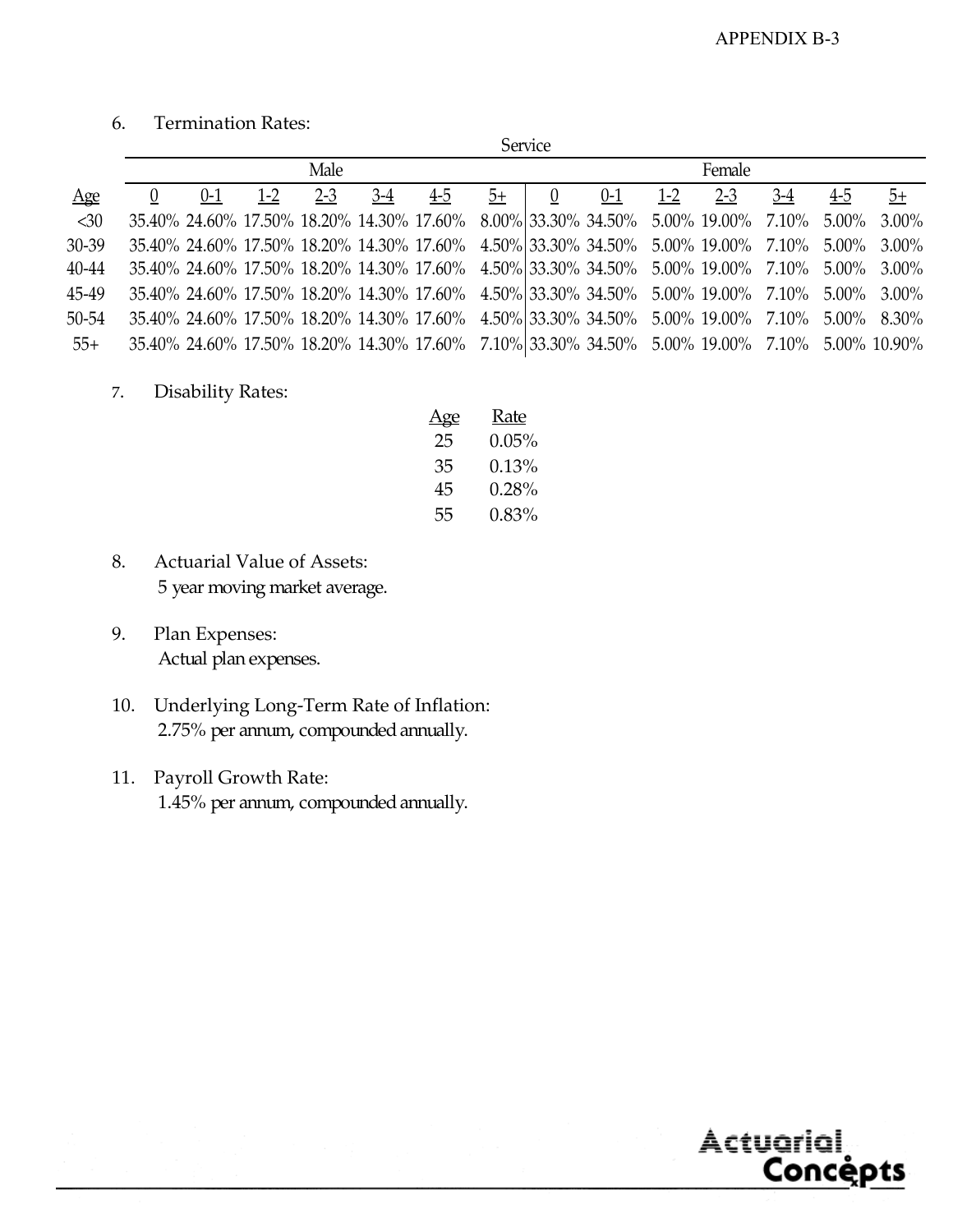Actuarial,

<u>Concepts</u>

# **Long-Term Expected Rate of Return**

The long-term expected rate of return on pension plan investments was determined using a building-block method in which best-estimates of expected future real rates of return (expected returns, net of pension plan investment expense and inflation) are developed for each major asset class. These estimates are combined to produce the longterm expected rate of return by weighting the expected future real rates of return by the target asset allocation percentage and by adding expected inflation. Best estimates of arithmetic real rates of return for each major asset class included in the pension plan's target asset allocation are summarized in the following table:

|                                       | Development of Long Term Discount Rate |                  |          |          |            |          |  |  |  |  |  |
|---------------------------------------|----------------------------------------|------------------|----------|----------|------------|----------|--|--|--|--|--|
|                                       |                                        | <b>Real Risk</b> |          | Total    |            |          |  |  |  |  |  |
|                                       |                                        | Free             | Risk     | Expected | Policy     | Policy   |  |  |  |  |  |
|                                       | Inflation                              | Return           | Premium  | Return   | Allocation | Return   |  |  |  |  |  |
| Domestic Equity                       | 2.75%                                  | $2.0\%$          | 4.5%     | 9.3%     | $55.0\%$   | 5.09%    |  |  |  |  |  |
| Foreign Equity                        | 2.75%                                  | $2.0\%$          | 5.5%     | $10.3\%$ | $10.0\%$   | $1.03\%$ |  |  |  |  |  |
| <b>B</b> onds                         | 2.75%                                  | $2.0\%$          | 0.5%     | 5.3%     | $15.0\%$   | $0.79\%$ |  |  |  |  |  |
| Real Estate                           | 2.75%                                  | $2.0\%$          | 2.5%     | 7.3%     | $15.0\%$   | 1.09%    |  |  |  |  |  |
| Treasuries & Other Gov't. Obligations | 2.75%                                  | $2.0\%$          | 0.5%     | 5.3%     | $5.0\%$    | 0.26%    |  |  |  |  |  |
| Cash                                  | 2.75%                                  | $0.0\%$          | $-1.0\%$ | 1.8%     | $0.0\%$    | $0.00\%$ |  |  |  |  |  |
| Total                                 |                                        |                  |          |          | 100.0%     | 8.25%    |  |  |  |  |  |

#### **Actuarial Value of Assets**

To determine the Plan's contribution requirements, the actuarial value of assets is determined by adjusting the expected value of assets as of any valuation date by a portion of the cumulative differences of the market value of assets and the expected actuarial value of assets starting prospectively from October 1, 2003. (As of October 1, 2003, expected value was set equal to market value.) Each difference is fully recognized over a period not to exceed five years. The expected actuarial value of assets as of any valuation date is determined by applying actual Plan contributions and disbursements and the assumed investment yield to the previous year's expected actuarial value of assets adjusted for any fully recognized cumulative differences. The adjustment is further modified, if necessary, by an amount sufficient to ensure that the actuarial value of assets is not less than 80% nor more than 120% of market value.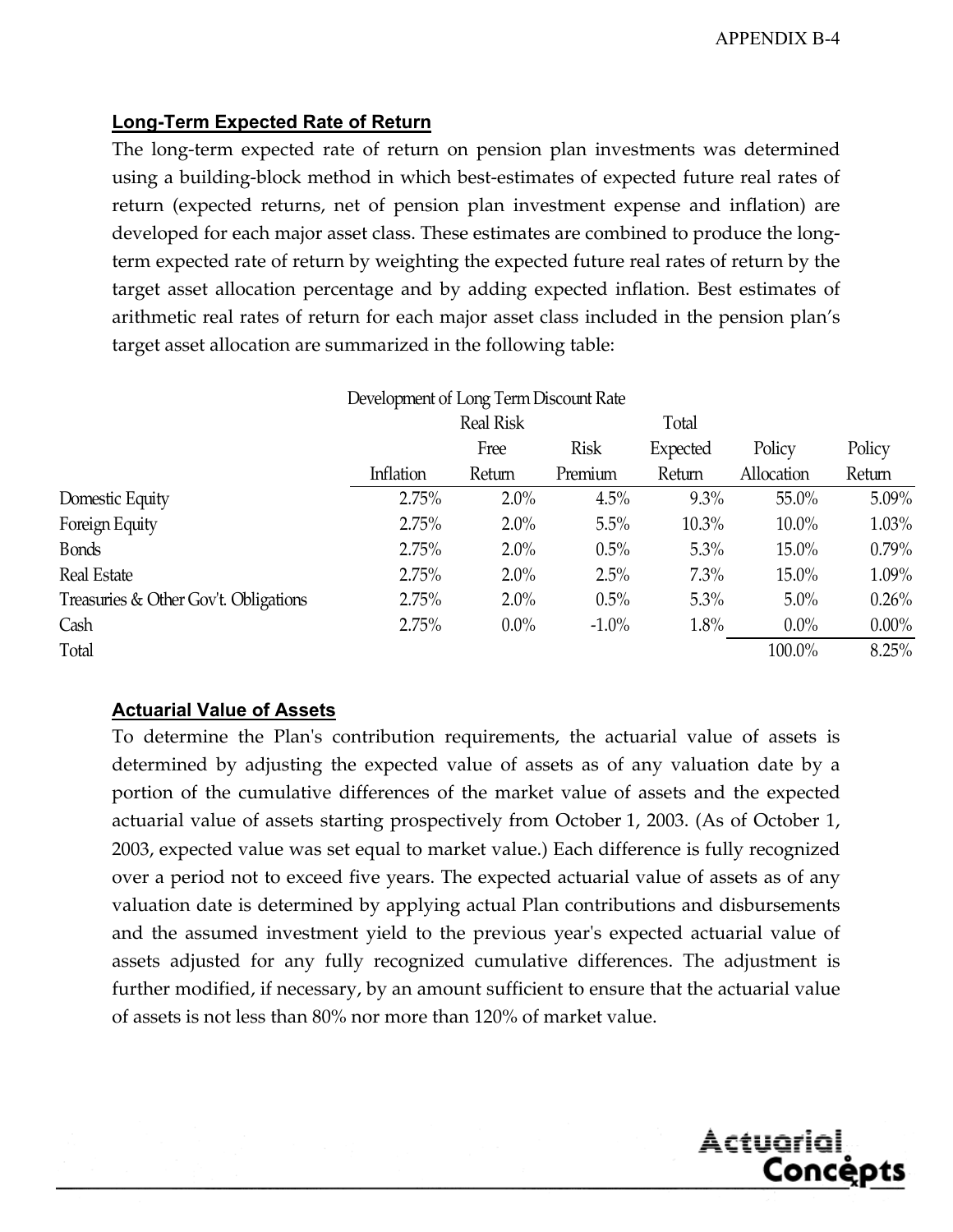#### **Actuarial Cost Method**

To determine the Plan's contribution requirements, the Individual Entry Age Actuarial Cost Method was used. Under this method, the cost of each member's projected retirement benefit is funded through a series of annual payments, determined as a level percentage of each year's earnings from age at hire to assumed exit age. This level percentage, known as normal cost, is thus computed as though the Plan had always been in effect. A yearly normal cost for each member is individually determined by multiplying each member's level percentage by the applicable yearly earnings, then adding together to obtain the normal cost amount for the Plan for that year. The accrued value of normal cost payments due prior to the valuation date is termed the actuarial accrued liability (AAL). This amount minus the actuarial value of assets is known as the unfunded actuarial accrued liability (UAAL). The annual cost of a plan consists of two components: normal cost and an amortization payment, which may vary between prescribed limits, toward the UAAL.

It is intended that any negative UAAL be amortized over a 1-year period from valuation date (each valuation will restart a 15-year amortization of the then current balance of the surplus).

UAAL bases established prior to October 1, 2011 have been consolidated into a single debit base and amortized over 12 years starting October 1, 2012. UAAL bases established on and after October 1, 2012 due to increases or decreases in liabilities attributable to changes in plan provisions, actuarial assumptions, and/or actuarial gains or losses will be amortized over 15 years as a level percent of future payroll from inception. In addition, one year was added to each remaining base for this valuation.

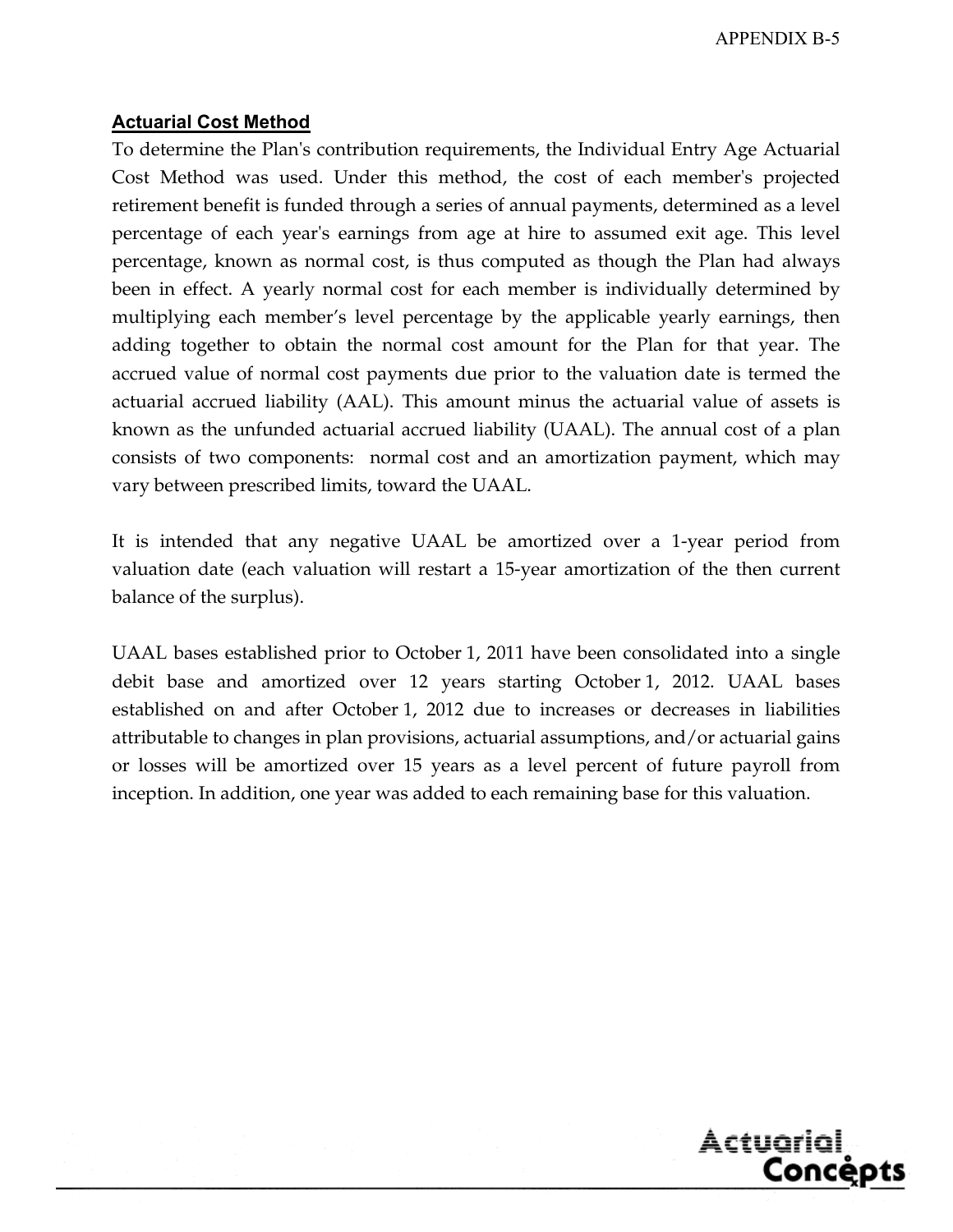#### **Miscellaneous Valuation Procedures**

- 1. Projected retirement benefits were limited to IRC Section 415 benefit limits applicable to the current plan year (for fiscal year 2021-2022, \$230,000), payable as a life annuity, beginning at or after age 62, reduced as applicable for earlier benefit commencement with assumed increases equal to the assumed long-term rate of inflation.
- 2. Projected earnings were limited to IRC Section 401(a)(17) compensation limits applicable to the current plan year (for fiscal year 2021-2022, \$290,000) with assumed increases equal to the assumed long-term rate of inflation.
- 3. Annual covered payroll is the amount of total pensionable earnings paid during the prior fiscal year for employees who are currently active members in the Plan (that does not include employees still working but retired under the DROP provisions). Valuation payroll is payroll expected to be paid during the current fiscal year, determined using prior-year covered payroll and the salary increase assumption by individual member. Annual valuation payroll for the 2021-22 fiscal year was determined using expected valuation payroll for 2020-21 projected for one year using the Plan's payroll growth assumption.
- 4. The effect of member contributions on the funding requirements has been recognized through subtracting the expected member contributions from the total Plan contribution requirement to determine the net City portion.
- 5. Member information is current as of October 1, 2021.
- 6. No liability was recognized in the valuation for nonvested employees who have terminated, whether or not a break in service has occurred as of the valuation date, since any potential liability for this group is not significant. Note that upon rehire, any applicable prior employment service credits will be fully recognized in the valuation.
- 7. Although early retirement benefits are payable on a more favorable basis than actuarial equivalent values, it has been assumed that early retirement elections are infrequent and any additional APV would be small. Therefore no APV was recognized for subsidized early retirement in the valuation.
- 8. The contribution requirement includes an amount to recognize the Plan's anticipated administrative expenses based on actual prior experience (see assumptions). This amount is reflected in the required normal cost.
- 9. It was assumed that 100% of future deaths and disablements will not be service connected.

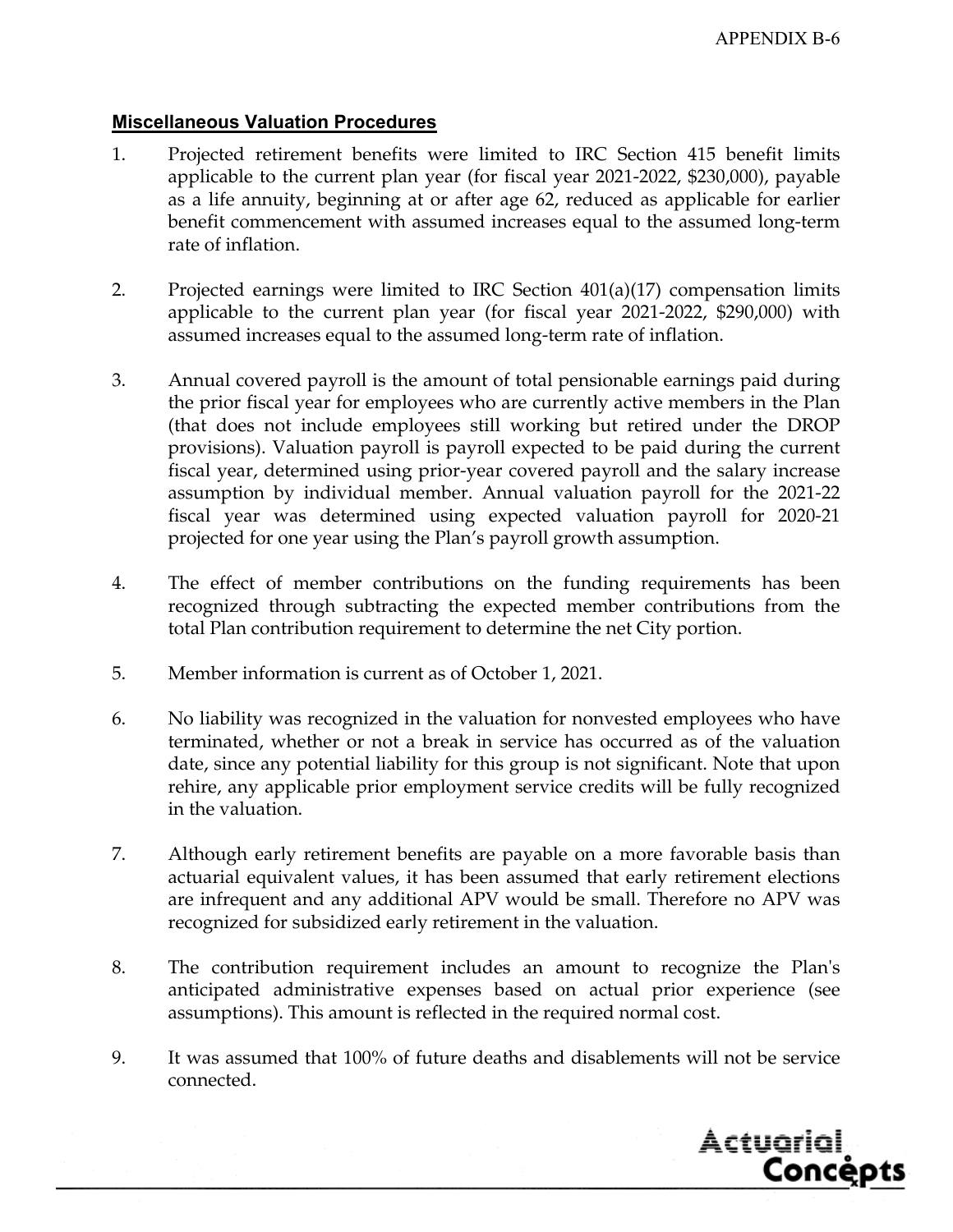APPENDIX B-7

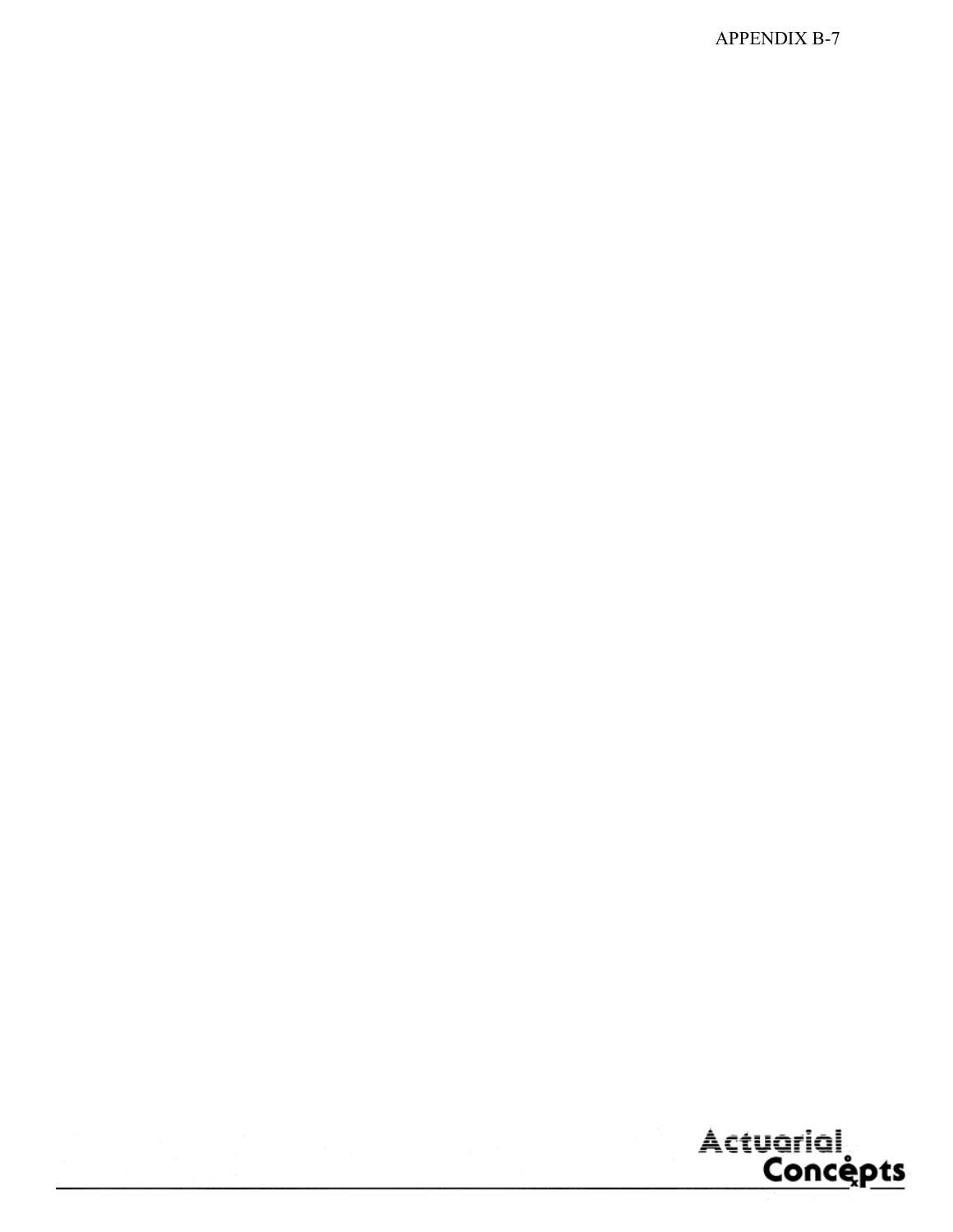Actuarial,

<u>Concepts</u>

#### ST. AUGUSTINE GENERAL EMPLOYEES' RETIREMENT PLAN

# **DEVELOPMENT OF ACTUARIAL VALUE OF ASSETS AS OF 10/1/2021**

#### **Expected Value**

Previous Year's:

|                 | <b>Expected Value</b>                       | \$<br>46,719,112 |
|-----------------|---------------------------------------------|------------------|
| 2.              | Previous Years' Fully Recognized Difference | 640,306          |
| 3.              | Interest on $(1)$ and $(2)$                 | 3,457,238        |
| 4.              | Contributions with Interest                 | 3,666,767        |
| 5.              | Benefit Payments with Interest              | 3,817,885        |
| 6.              | Administrative Expenses with Interest       | 77,343           |
| Current Year's: |                                             |                  |
| 7.              | <b>Expected Value</b>                       | 50,588,195       |

#### **Cumulative Differences**

| Market Value                         | 59,567,530 |
|--------------------------------------|------------|
| 2. Expected Value                    | 50,588,195 |
| 3. Cumulative Difference $[(1)-(2)]$ | 8,979,335  |

4. Original Differences by Year

|      | Initial     | Interest-adjusted |
|------|-------------|-------------------|
| Year | Amount      | Amount            |
| 2017 | 1,802,002   | 2,407,630         |
| 2018 | (44,791)    | (55, 591)         |
| 2019 | (2,405,458) | (2,774,635)       |
| 2020 | 1,682,288   | 1,805,095         |
| 2021 | 7,596,836   | 7,596,836         |

#### **Actuarial Value**

|    | Market Value                                     | \$<br>59,567,530 |
|----|--------------------------------------------------|------------------|
| 2. | <b>Expected Value</b>                            | 50,588,195       |
| 3. | Current Year's Difference                        | 7,596,836        |
| 4. | 20% of Current Difference $[(3) \times 0.2]$     | 1,519,367        |
| 5. | Previous Years' Cumulative Adjustments           | 1,420,414        |
| 6. | Preliminary Actuarial Value $[(2)+(4)+(5)]$      | 53,527,976       |
| 7. | 80% of Market Value $[(1) \times 0.8]$           | 47,654,024       |
| 8. | 120% of Market Value $[(1) \times 1.2]$          | 71,481,036       |
| 9. | Actuarial Value within 20% Market Value Corridor | 53,527,976       |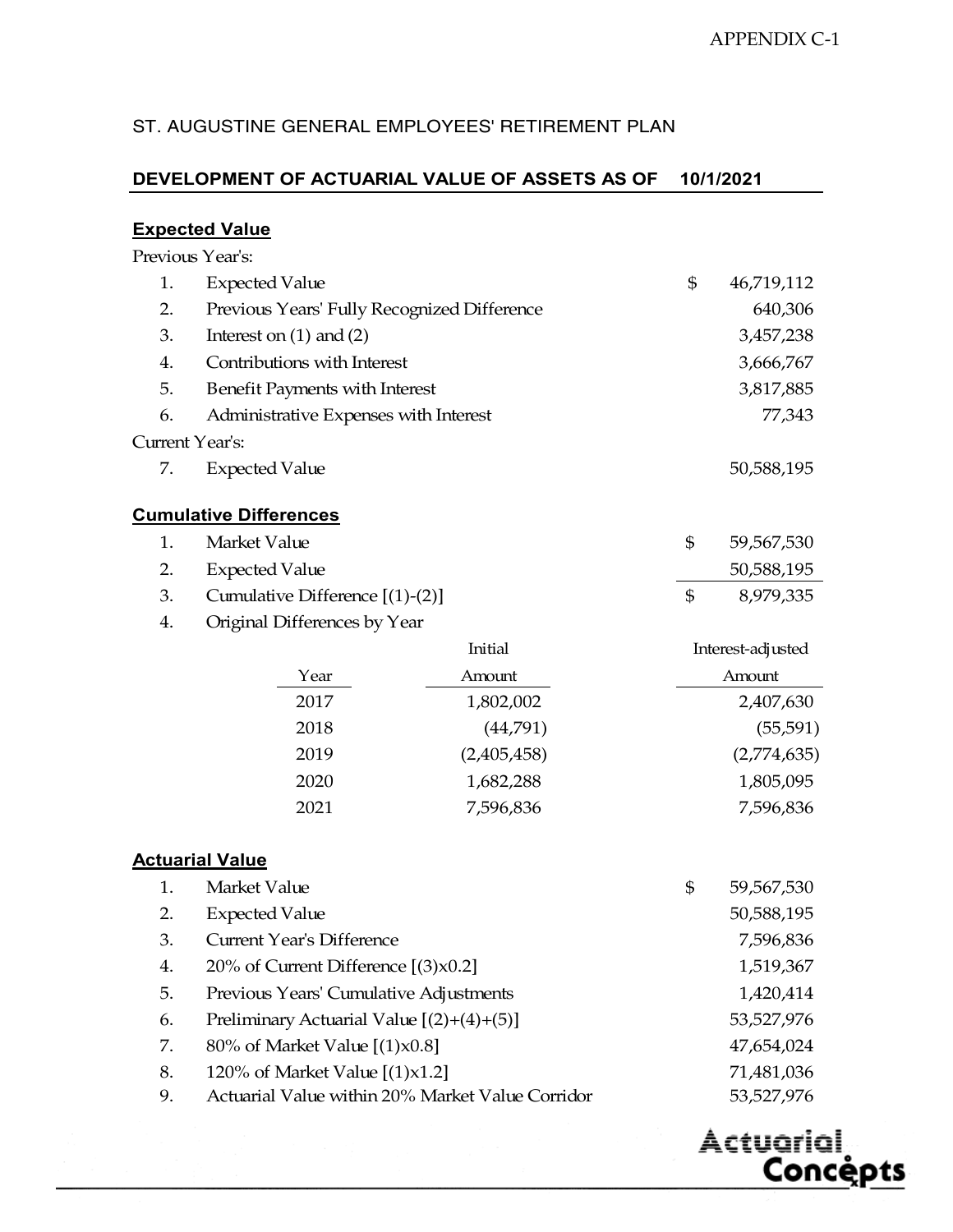| TRUST FUND BALANCE AS OF           | 10/1/2021 |                  |
|------------------------------------|-----------|------------------|
|                                    |           | Market Value     |
| Cash and Cash Equivalents          |           | \$<br>791,826    |
| Fixed Income                       |           | 5,507,458        |
| <b>Alternative Strategies</b>      |           | 3,930,467        |
|                                    |           | \$<br>10,229,751 |
| Equities:                          |           |                  |
| Domestic Equities                  |           | 34,172,653       |
| <b>International Equities</b>      |           | 6,473,370        |
|                                    |           | \$<br>40,646,023 |
| <b>Real Estate</b>                 |           | 8,708,849        |
| <b>Total Investments</b>           |           | \$<br>59,584,623 |
| <b>Accounts Payable</b>            |           | (17,093)         |
| NFP Available for Pension          |           | \$<br>59,567,530 |
| <b>Asset Percentage Weightings</b> |           |                  |
| Cash and Cash Equivalents          | 1.33%     |                  |
| <b>Alternative Strategies</b>      | 6.60%     |                  |
| Equity - Domestic                  | 57.35%    |                  |
| Equity - International             | 10.86%    |                  |
| Fixed income                       | 9.24%     |                  |
| <b>Real Estate</b>                 | 14.62%    |                  |
| Total                              | 100.00%   |                  |

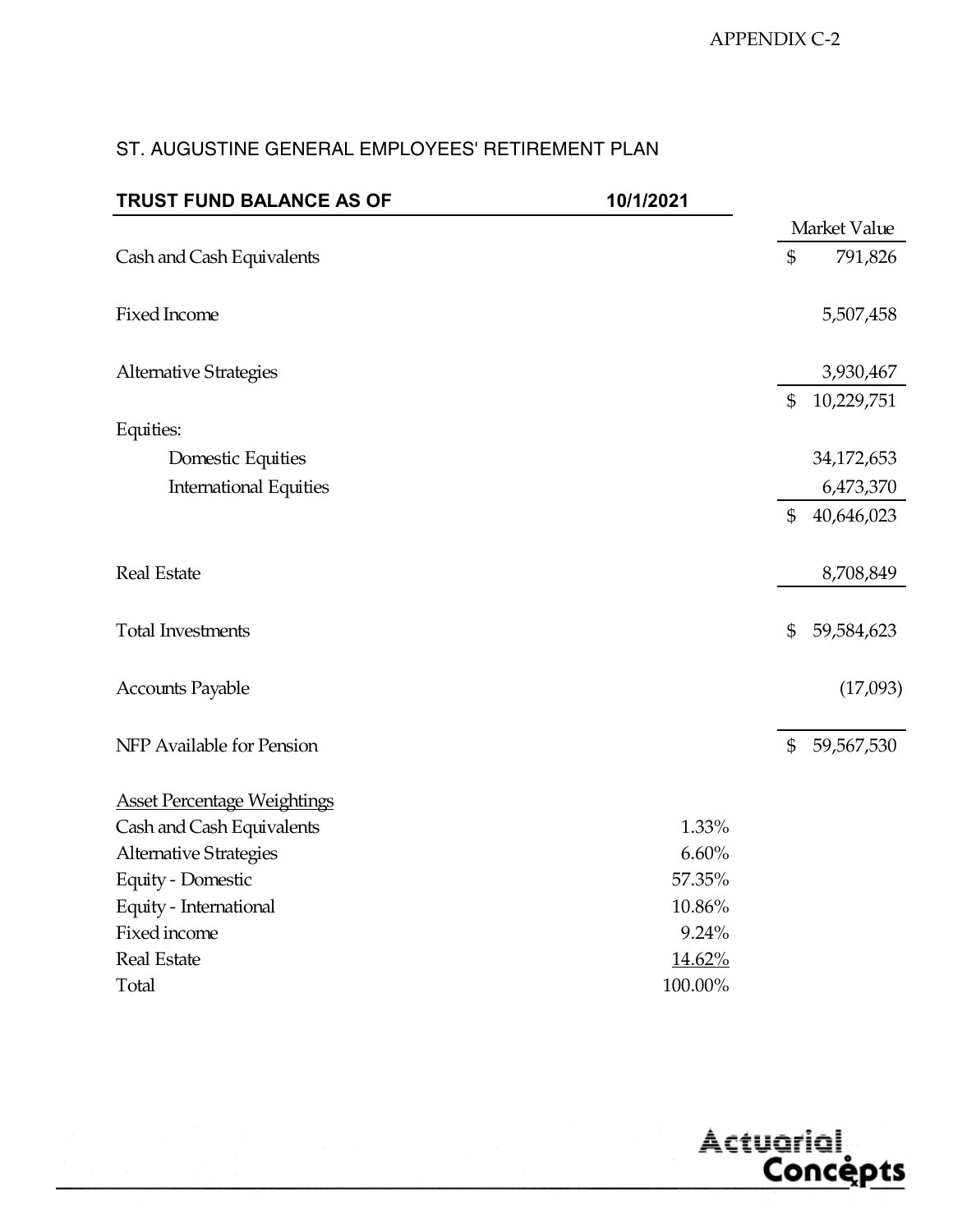# **ANALYSIS OF CHANGE IN MARKET VALUE OF ASSETS**

| Market Value of Assets as of                   | 10 A 2020   | \$             | 48,647,861 |
|------------------------------------------------|-------------|----------------|------------|
| Revenues:                                      |             |                |            |
| 1. Member contributions                        |             |                | 527,391    |
| 2. City contributions                          |             |                |            |
| - employer                                     |             |                | 3,010,252  |
| - on behalf of member                          |             |                |            |
| 3. Income                                      |             |                |            |
| - Real Estate Trust Income                     | 205,714     |                |            |
| - Realized Gain or (Loss)                      | 102,113     |                |            |
| - Unrealized Gain or (Loss)                    | 10,046,253  |                |            |
| - Interest and Dividends                       | 842,942     |                |            |
| - Less investment expenses                     | 56,938      |                |            |
| - Net Income on Investments                    |             |                | 11,140,084 |
| 4. Total revenues (loss)                       |             | $\mathfrak{S}$ | 14,677,727 |
| Expenditures:                                  |             |                |            |
| 1. Refund of member contributions              |             |                | 123,606    |
| 2. Benefits paid                               |             |                | 3,559,833  |
| 3. Administrative expenses                     |             |                | 74,619     |
| 4. Total expenditures                          |             | $\mathfrak{S}$ | 3,758,058  |
| Market Value of Assets* as of                  | 10 A 2021   |                | 59,567,530 |
| * Includes accumulated member contributions of | \$3,852,642 |                |            |

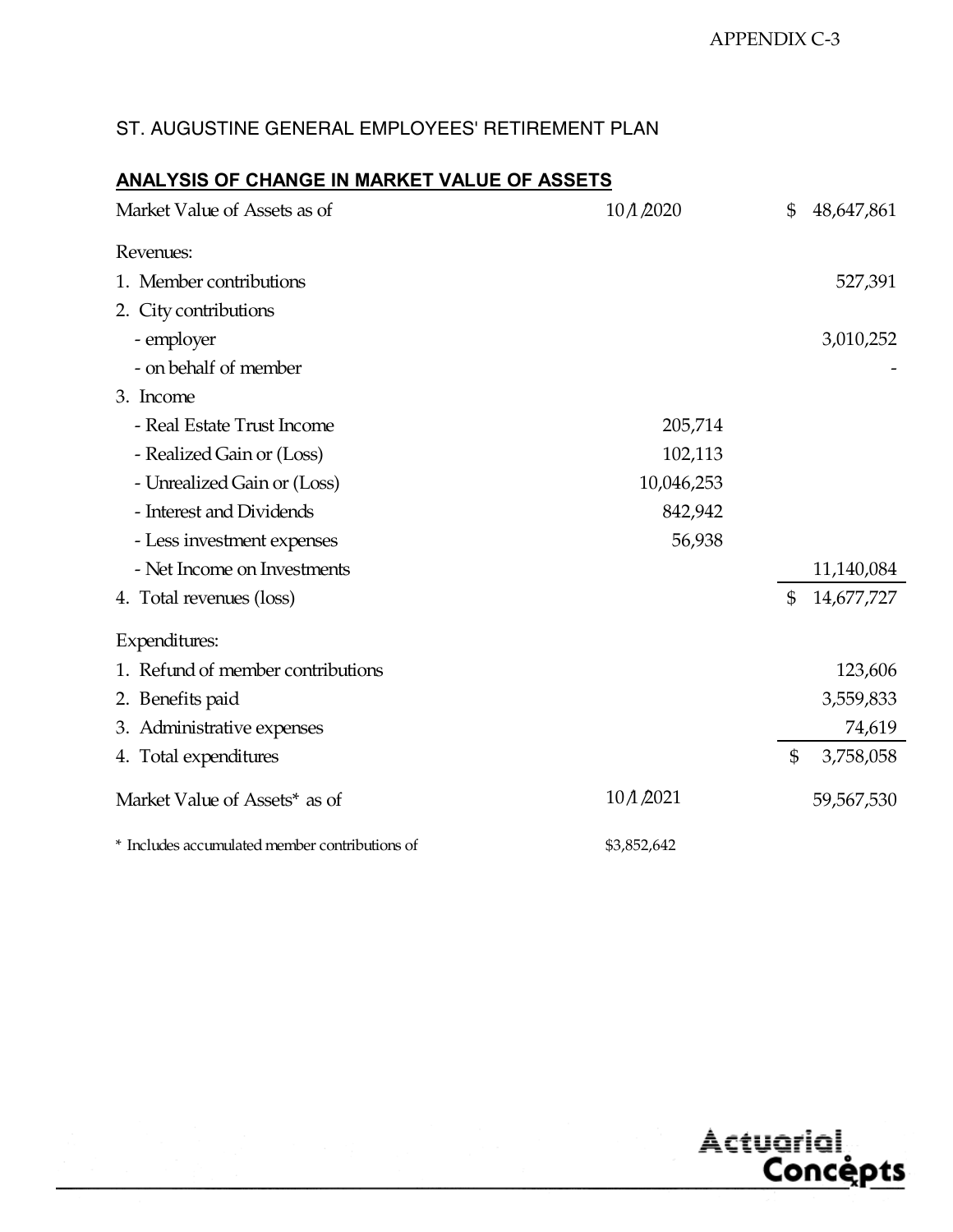#### **RECONCILIATION OF PLAN MEMBERS 10/01/20-9/30/21**

|                                | Actives        | Retirees and<br>Beneficiaries | <b>Disabled</b><br>Retirees | Vested<br>Terminateds | Pending<br>Refunds and<br>Limited<br>Members |
|--------------------------------|----------------|-------------------------------|-----------------------------|-----------------------|----------------------------------------------|
| $10,01/19$ Members             | 244            | 174                           |                             | 9                     | 42                                           |
| Increase (Decrease) Due to:    |                |                               |                             |                       |                                              |
| Rehire                         | $\overline{2}$ |                               |                             |                       |                                              |
| Retirements                    | (11)           | 13                            |                             | (1)                   |                                              |
| Nonvested Terminations         | (37)           |                               |                             |                       | 37                                           |
| <b>Vested Terminations</b>     | (3)            |                               |                             | 3                     |                                              |
| New Entrants                   | 42             |                               |                             |                       |                                              |
| Deaths                         | (1)            | (1)                           |                             |                       |                                              |
| <b>Contribution Refunded</b>   |                |                               |                             |                       | (32)                                         |
| <b>Disableds</b>               |                |                               |                             |                       |                                              |
| <b>Benefits Expired</b>        |                | (1)                           |                             |                       | 1                                            |
| Members Omitted from 2019 Data |                |                               |                             |                       |                                              |
| To Police                      | (1)            |                               |                             |                       |                                              |
| 9 80 20 Members                | 235            | 185                           |                             | 11                    | 48                                           |

#### **INACTIVE MEMBERS AT 9/30/20**

|                                                                        | Number | Annual Benefit<br>Amount |
|------------------------------------------------------------------------|--------|--------------------------|
| Retirees and Beneficiaries<br><b>Currently Receiving Payments</b>      | 185    | \$3,674,362              |
| Disabled Retirees Currently<br>Receiving Payments                      |        |                          |
| <b>Limited Members</b>                                                 | 1      | 787                      |
| <b>Vested Terminated Members</b><br><b>Entitled to Future Benefits</b> | 11     | 128,585                  |
| Pending Refunds*                                                       | 47     | N/A                      |
| Total                                                                  | 244    | \$ 3,803,734             |

\* Annuities not applicable; refunds total \$173,746

Actuarial, <u>Concepts</u>